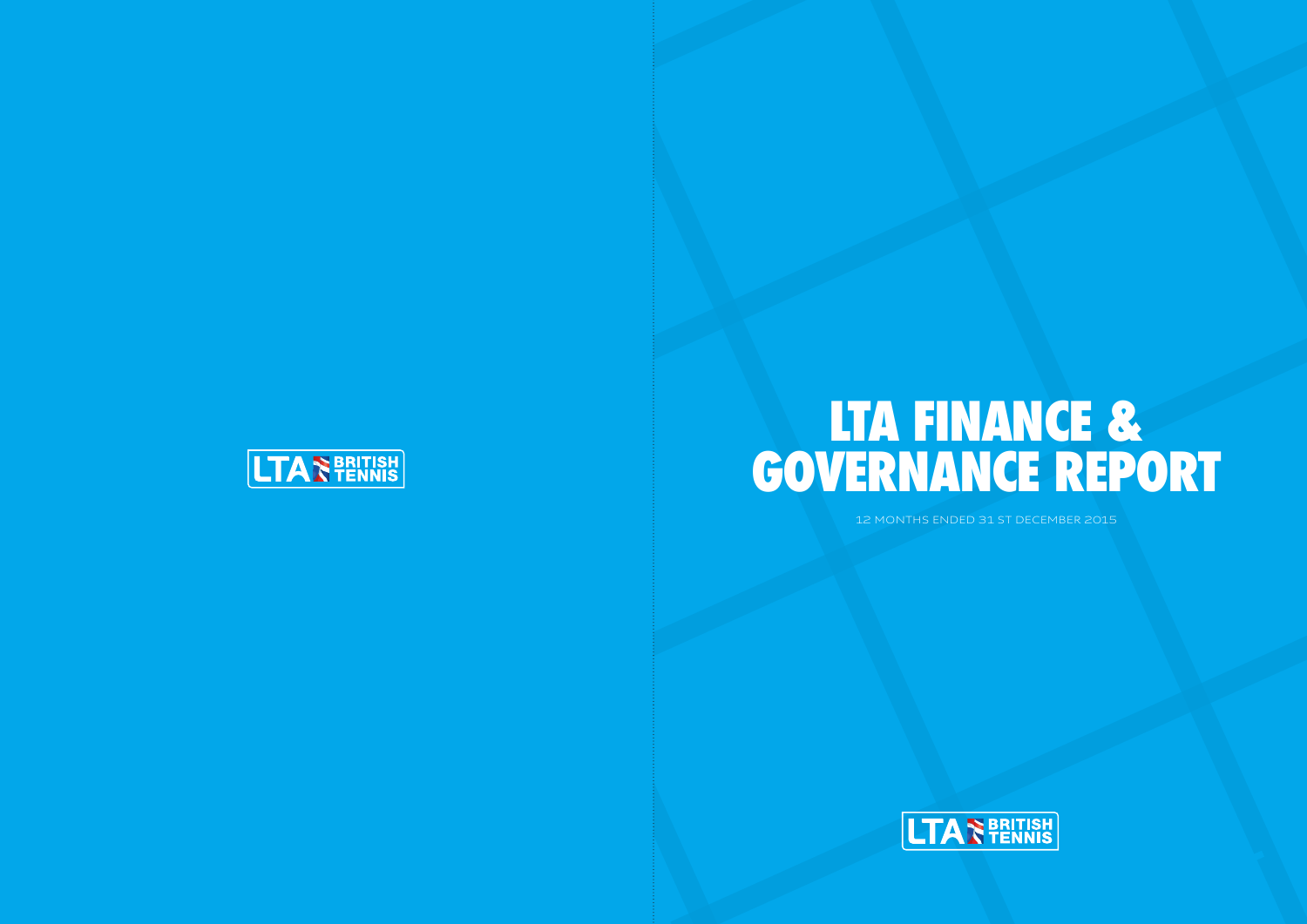# **CONTENTS**

- **26** Independent auditors' report
- **30** Group statements
	- Group income statement
	- Group statement of financial position
	- Lawn Tennis Association Limited statement of financial position
	- Statement of changes in equity
	- Group statement of cash flows
- **38** Notes to the financial statements

| 04 | <b>Strategic Report</b> |
|----|-------------------------|
| 20 | Report of the Directors |
| 26 | Independent auditors' r |
| 30 | <b>Group statements</b> |

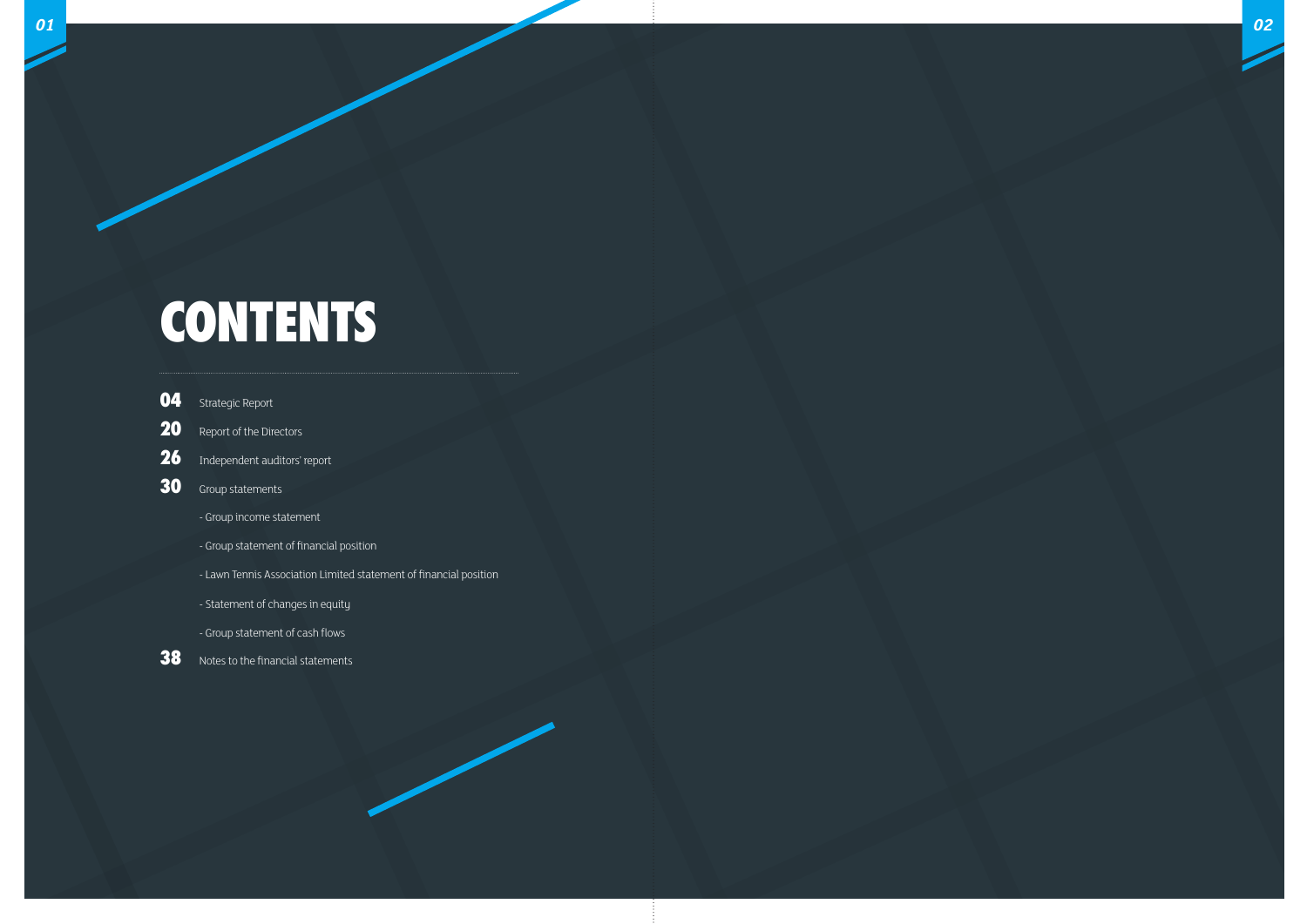



# **SECTION ONE** STRATEGIC REPORT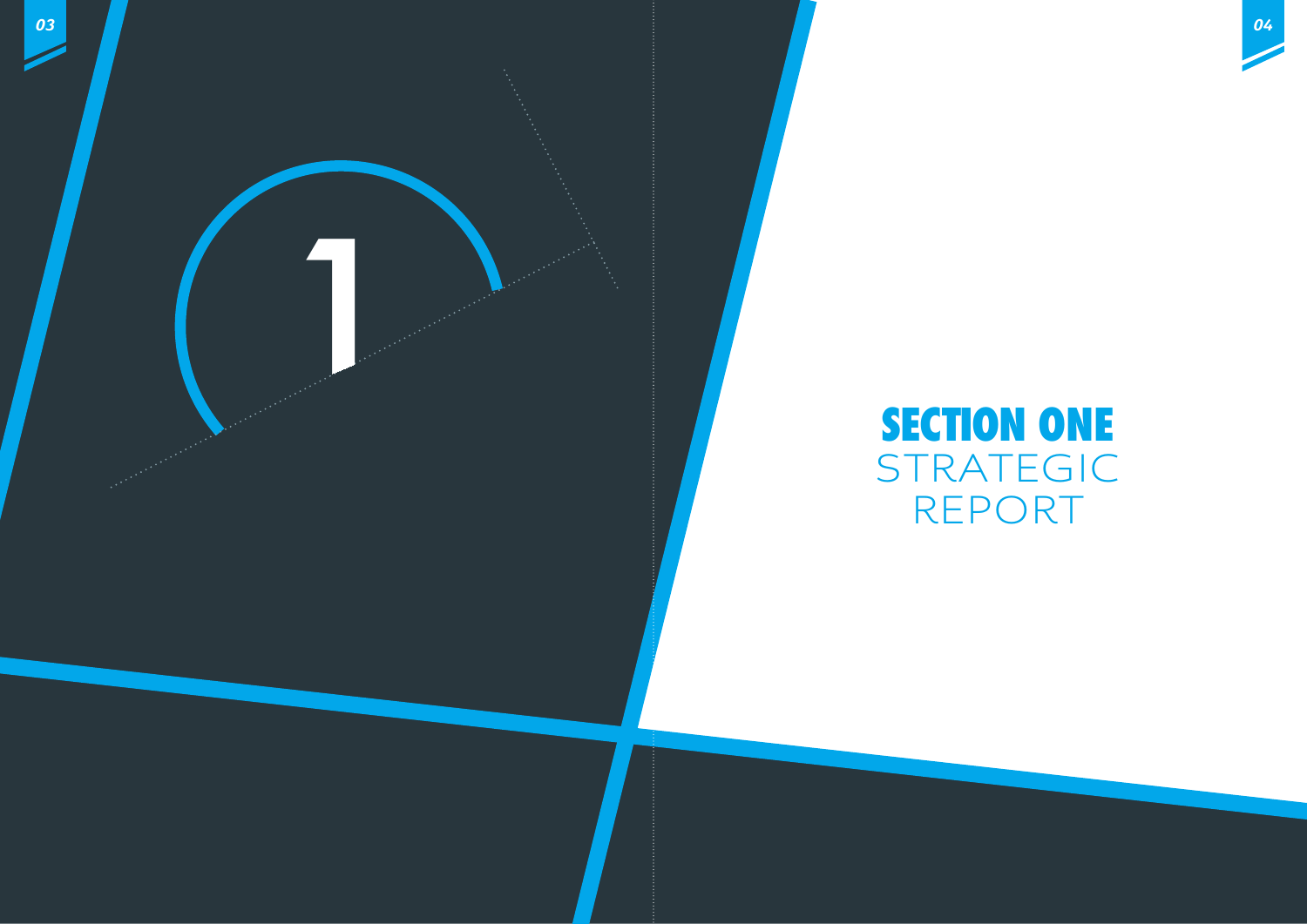British Tennis Awards to celebrate the work of volunteers, as well as many other people involved in British Tennis.

Our fifth business objective was to work out the best ways to deliver tennis in the 7,000 park courts across the country. Our target was to prove reliable operational models for parks that would be ready for roll-out in 2016. Throughout the year we worked with local authorities, leisure trusts, sole operators and club outreach programmes to understand which operating models are most effective. In addition, we put in place 34 partnerships with local authorities, a significant contribution towards our target of having partnership agreements in place that cover 70% of all community venues with three or more courts by 2018. By demonstrating the financial and health benefits that proper management of tennis courts can bring, we also unlocked significant funding for tennis. In 2015 the local authorities we worked with invested £1.2million in tennis provision.

With successes at the very highest levels and a strong first year of delivering against our British Tennis Strategic Plan, there is a our British Termis Strategy<br>lot to look forward to in 2016.

Our final business objective was to ensure we delivered all of the above with a balanced budget. We over-delivered on this target, achieving a financial profit for the year of £1.2 million.

These business objectives were our priority areas of focus during 2015. However, alongside this activity we continued to deliver and improve on other areas of our Strategic Plan which include Major Events, High Performance and Marketing and Promotion. Further information about our impact in these areas can be found in the LTA Annual Review and in the Finance Review which follows.

As we move into 2016 we aim to capitalise on this momentum, but we can't do this alone. There are many people across the country that are passionate about delivering tennis to new audiences and we are grateful to them for their willingness to work together for the benefit of British Tennis. We will continue to work with everyone who has the expertise, knowledge and reach to help bring the sport that we all love to many more people.



**Michael Downey Chief Executive Officer** 27 April 2016

2015 was a very special year for British Tennis. It was the year that Great Britain won the Davis Cup, becoming world champions for the first time in 79 years.

That momentous achievement topped off an exceptional year for British players, which included Andy Murray finishing as world No.2, Johanna Konta and Kyle Edmund breaking into the top 50 women and top 100 men respectively and Jamie Murray becoming doubles world No.7. In wheelchair tennis, Jordanne Whiley had a stunning year winning no less than four Grand Slam titles, adding to the US Open wheelchair doubles title won by Gordon Reid.

Fans responded to this success. We saw record attendances at two of our grass court tournaments, The Aegon Classic and The Aegon Championships, as well as the ATP World Tour Finals and sell-out stadia for each Davis Cup tie.

2015 was also the first year of putting the new four year British Tennis Strategic Plan into action. This plan has one core mission: to get more people playing tennis more often.

For 2015 we set ourselves six business objectives, each designed to build the foundations for the strategy.

The first objective was to achieve growth in monthly and weekly players in 2015 vs 2014, as measured by the Active People Survey. The December figures showed that the number of people playing tennis on a weekly basis is now at 445,200 (a 16% improvement over the previous December) and the number of people playing tennis on a monthly basis is now 730,800 (a 5% improvement over the previous December). Whilst it is promising to see the number of players moving in the right direction, other data that we track indicates that there is more to be done to achieve sustainable growth.

The second was to improve club satisfaction with LTA support. The support we provide to clubs comes in many different forms such as new product development, licensing, safe and inclusive tennis guidance, expertise, access to facility loans and grants and online help and support. We were pleased to see that club satisfaction improved from 43% to 48%.

The next objective was to develop and test recreational competition formats for young people and to accelerate Park League growth, so that we can offer juniors and adults the informal, fun, social competition environment they crave. We made good progress, researching and testing recreational competition formats which are ready for roll-out in 2016. We also signed a four year partnership agreement with Local Tennis Leagues to accelerate the growth of these popular leagues. Our 2015 target was to set up 10 new leagues and grow the number of players from 3,500 to 5,000. We achieved 16 new leagues (taking the total number to 89) and the number of players currently stands at just under 5,000.

Developing and disseminating a best practice plan to recruit, retain and recognise volunteers was a key business objective which recognised the critical role that volunteers play in supporting tennis. We achieved this, launching an online support toolkit and introducing the flagship Aegon

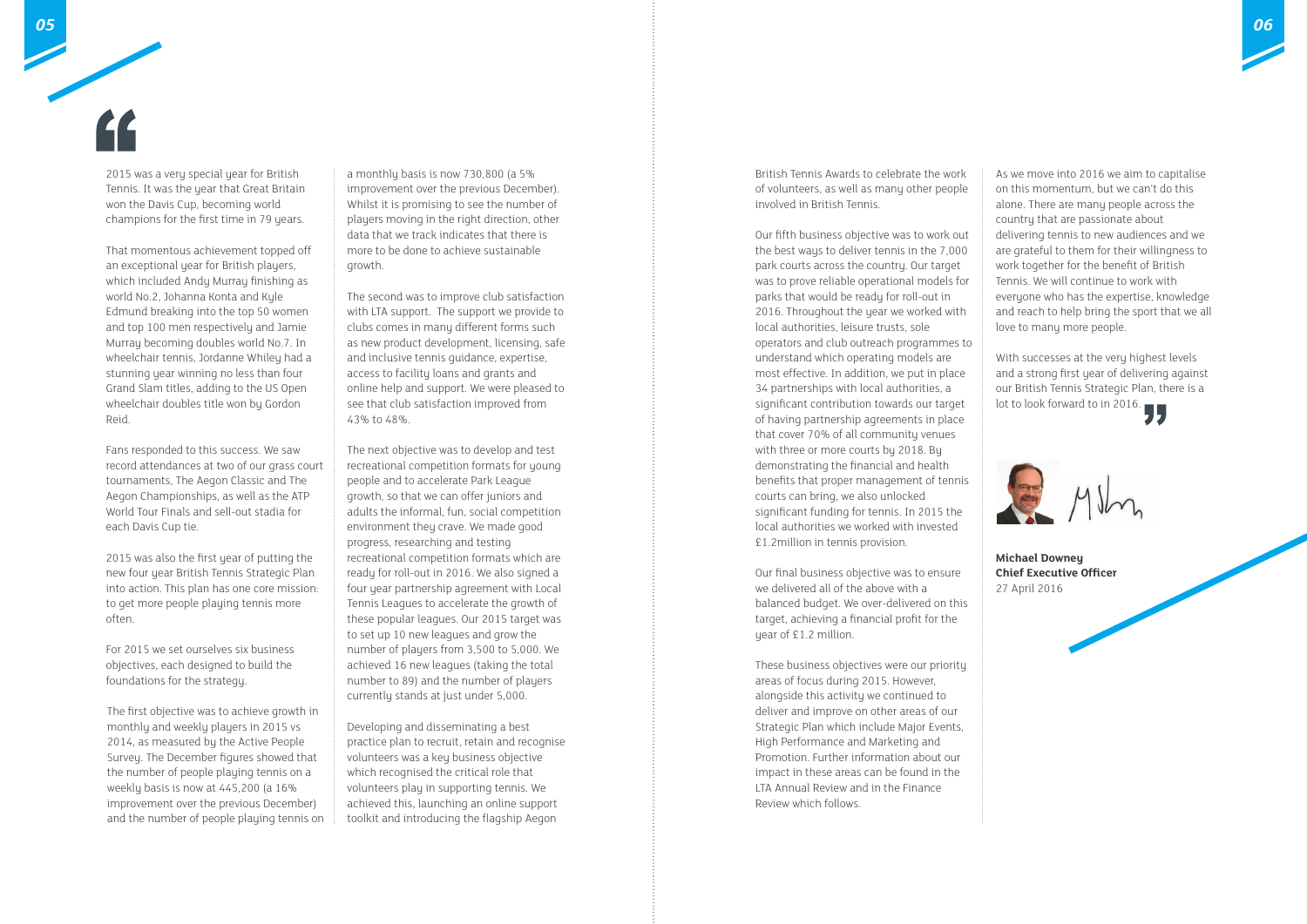#### **OVERVIEW**

The Finance and Governance Report and financial statements of Lawn Tennis Association Limited (LTA) detail the financial investments made by the LTA and its subsidiaries (together 'the LTA Group') in supporting the growth of British Tennis during the twelve months to 31 December 2015.

The LTA maximises the income available to British Tennis and invests it effectively to deliver the LTA's mission of getting more people playing tennis more often whilst at the same time safeguarding the assets of the LTA Group. Key considerations in determining the annual expenditure are whether an activity can be made financially sustainable over the long term and whether or not that expenditure produces a tennis return by increasing the number of people playing tennis more often.

The LTA works closely with the Tennis Foundation (TF), an independent charity (charity number – 298175), to deliver jointly managed participation activity across education, disability development and community and as such the costs of providing these activities are included in this financial review. In 2015, the LTA donated £7.1 million (2014: £10.3 million) towards these activities. However, as an independent body, the TF is not included in the LTA Group financial statements and publishes its own financial statements that provide additional information on its remit and expenditure.

In 2012, the LTA Trust was established as a registered charity (charity number 1148421) and a wholly owned subsidiary of the LTA. However, the LTA Trust is not

consolidated within the results of the LTA Group as the LTA has no control over the decision making of the Board of the LTA Trust. The LTA Trust's objectives, as approved by the Charity Commission, are to advance for the public benefit such charitable purposes associated with the game of tennis in any part of Great Britain, the Channel Islands and the Isle of Man that are consistent with the purposes of the LTA. During the year, no donation was made from the LTA (2014: £Nil). Full details of the non-consolidated assets of the LTA Trust are set out in note 11.

In 2014, the LTA Group changed its accounting reference date to 31 December from 30 September to improve the annual planning and budgeting cycle and to align itself to other tennis bodies. As a result of this change, the prior period comparatives in this review and the financial statements are for the 15 month period ended 31 December 2014.

In 2015, the LTA Group adopted FRS 102 'the financial reporting standard applicable in the UK and Republic of Ireland' and the financial statements, supporting notes and prior year comparatives have been presented on this basis. The LTA Group constitutes a 'public benefit entity' as defined by FRS 102, being an entity whose primary objective is to provide goods and services for the general public, community or social benefit and where any financial return is provided with a view to supporting the LTA Group's primary objectives rather than providing a financial return to shareholders. As such, the LTA has applied the reporting exemptions applicable to public benefit entities under FRS 102.



#### **FINANCIAL RESULTS**

(2014 comparatives relate to the 15 month period ended 31 December 2014).

For the year ended 31 December 2015, the LTA Group's revenue was £63.5 million (2014: £64.3 million) and operating expenditure was £62.7 million (2014: £67.3 million), generating an operating profit of £0.8 million (2014: £3.0 million loss).

The LTA Group generated other income of £1.6 million (2014: £4.3 million) from net gains on its investment portfolio and from interest on the balance owed by The All England Lawn Tennis Club (Championships) Limited ("AELTC"). Investments have been revalued at fair value at 31 December 2015 in accordance with FRS102 and £0.1m (2014: £1.7 million) has been recognised within other income to reflect this.

A tax charge of £1.2 million (2014: £1.6 million) was incurred delivering a profit for the year of £1.2 million (2014: £0.2 million loss).

#### **REVENUE**

The LTA Group revenue was only slightly lower in the year at £63.5 million (2014: £64.3 million) despite a 15 month prior period.

An analysis of the LTA Group's revenue is shown below:

|                                             | Year<br>ended<br>31 Dec<br>2015<br>£000s | 15 months<br>ended<br>31 Dec<br>2014*<br>£000s | Change<br>£000s | Change<br>% |
|---------------------------------------------|------------------------------------------|------------------------------------------------|-----------------|-------------|
| Revenue from the<br>Wimbledon Championships | 37,139                                   | 41,665                                         | (4, 526)        | $(10.9\%)$  |
| Commercial                                  | 8,681                                    | 7,918                                          | 763             | 9.6%        |
| Major Events                                | 12,122                                   | 8,083                                          | 4,039           | 50.0%       |
| Sport England Revenue Grant                 | 3,409                                    | 4,060                                          | (651)           | $(16.0\%)$  |
| Other Revenue                               | 2,164                                    | 2,619                                          | (455)           | $(17.3\%)$  |
| <b>Total LTA revenue</b>                    | 63,515                                   | 64,345                                         | (830)           | $(1.3\%)$   |

## **Financial Review**

*\*Prior year comparatives have been reallocated between activities to align reporting to the LTA strategy.*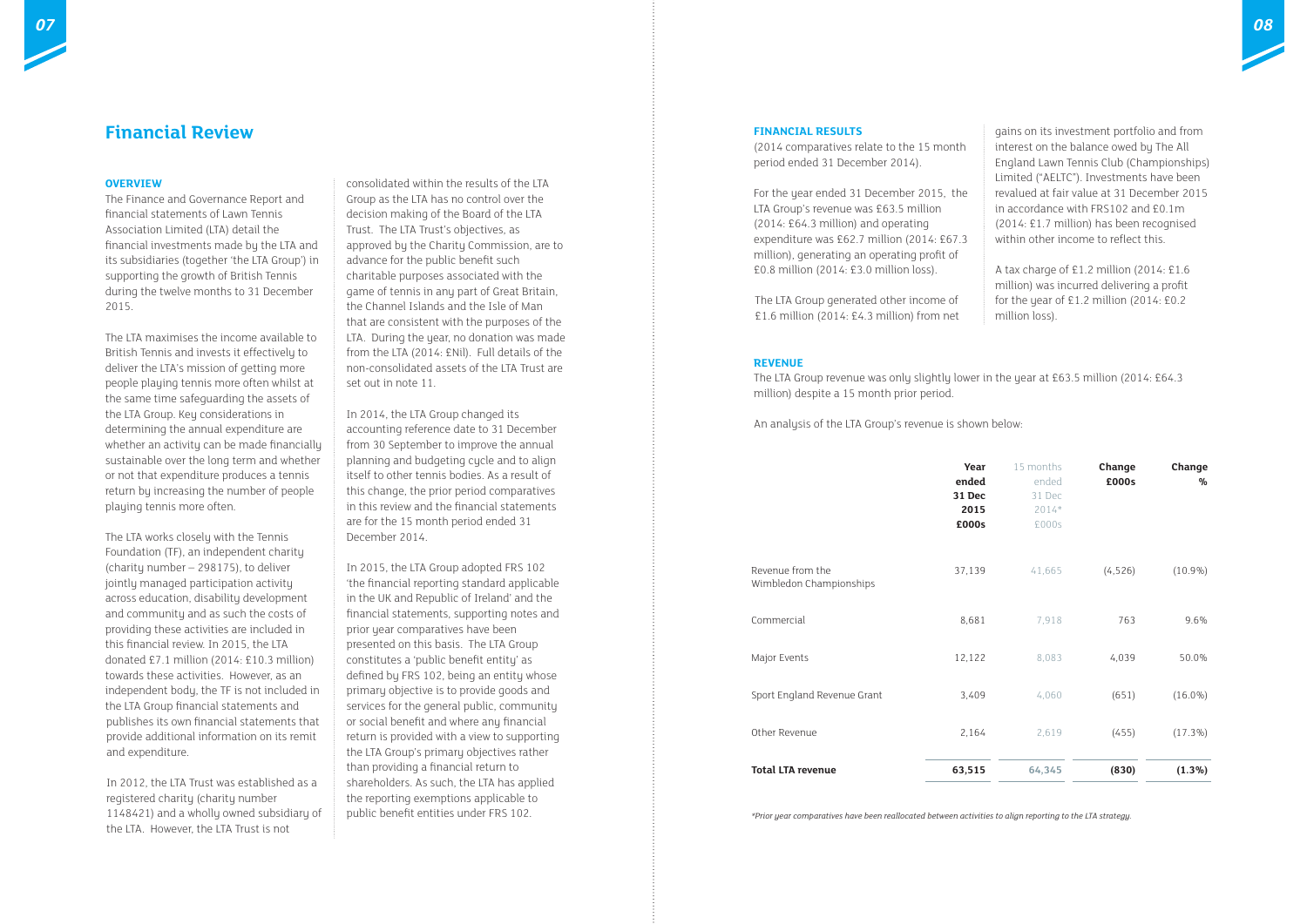#### **Revenue from the Wimbledon Championships**

The £37.1 million (2014: £41.7 million) revenue from the Wimbledon Championships includes £33.9 million (2014: £32.0 million) annual surplus representing 90% (2014: 90%) of the distributable surplus; £1.0 million (2014: £1.0 million) in support of the summer grass court season; £1.2 million (2014: £1.1 million) for the management and supply of umpires and other officials in partnership with the Association of British Tennis Officials; £0.6 million (2014: £0.9 million) to gross up for withholding tax incurred at the Wimbledon Championship; and £0.4 million (2014: £6.7 million) in relation to the exercise of warrants over shares on the sale of a commercial partner to a third party by AELTC on behalf of the Wimbledon Championships in the prior period (with £0.4 million remaining in deferred income).

Although there remain risks and uncertainties on the overall level of the Wimbledon Championship surplus, the long-term contract between the AELTC and the LTA in respect of the Wimbledon Championships has secured this income source until 2053.

#### **Growth in Commercial revenues**

The LTA continued to support the Barclaus ATP World Tour Finals at The O2 arena in November 2015 and saw its profit share increase from another successful event.

The LTA's commercial activities produced £8.7 million (2014: £7.9 million) of revenue. Contracts are in place with our lead sponsor Aegon and official partners BNP Paribas, Nike and Highland Spring until December 2017. During the year Wipro was added as an official partner. We continue to work alongside our official suppliers: Babolat, Hackett, Moët & Chandon, Rado, Ricoh, Thomson Reuters, La Manga, Umag and Virgin Active. During the year, Quorn, LATAM, Europcar and Movenpick became official suppliers.

#### **Increased revenue from Major Events**

The revenue from the major events increased by 50.0% to £12.1 million (2014: £8.1 million). This was due to the success of the Davis Cup team and an additional week of events in the grass court calendar.

2015 saw the Wimbledon Championships move back a week, a move which is fully supported by the LTA and enabled the addition and welcome return of ATP and WTA events at Nottingham.

Challenger events were also added to the circuit at Ilkley, Surbiton and Manchester. Despite a continued difficult economic climate, all the summer events were successful with increased ticket sales and hospitality at the Aegon Championships (at The Queen's Club), the Aegon Classic (at Edgbaston Priory Club) and the Aegon International (at Eastbourne's Devonshire Park).

#### **Sport England Revenue Grant sustained on an annual basis**

Sport England revenue grants of £3.4 million (2014: £4.1 million) reflected the second and third years of the current Whole Sport Plan funding arrangements that commenced in April 2013. The reduction reflects the extended accounting period in 2014.

In addition, Sport England made available £0.7 million (2014: £1.7 million) of capital grants under the Whole Sport Plan for investment in venues across England. This funding is drawn down as it is committed into venues that have asked for help in developing their facilities and is not



included in the LTA's income statement. This is a transparent process with each pound received invested without deduction. The Board and Executive continue to work in partnership with Sport England on the implementation of the participation strategy.

#### **Other Revenue sustained on an annual basis**

Other revenue of £2.2 million (2014: £2.6 million) arises from a range of activities that the LTA oversees, including British Tennis membership, county association registration fees, coaching courses, other grants and programme funding.

#### **OPERATING EXPENDITURE**

The operating expenditure of the LTA Group for the 12 months ended 31 December 2015 was £62.7 million (2014: £67.3 million). This decrease was as a result of the extended accounting period in 2014.

A summary of the operating expenditure is shown in the table below:

**Year ended 31 Dec 2015 £000s**

| Year<br>ended<br>31 Dec<br>2015<br>£000s | 15 months<br>ended<br>31 Dec<br>2014<br>£000s | Change<br>£000s | Change<br>% |
|------------------------------------------|-----------------------------------------------|-----------------|-------------|
| 14,726                                   | 18,692                                        | (3,966)         | $(21.2\%)$  |
| 1,198                                    | 2,682                                         | (1,484)         | $(55.3\%)$  |
| 9,715                                    | 15,269                                        | (5, 554)        | $(36.4\%)$  |
| 29,137                                   | 21,695                                        | 7,442           | 34.3%       |
| 4,959                                    | 5,164                                         | (205)           | $(4.0\%)$   |
| 2,999                                    | 3,845                                         | (846)           | $(22.0\%)$  |
| 62,734                                   | 67,347                                        | (4, 613)        | (6.8%)      |

| <b>Total operating expenditure</b>            | 62,734 | 67,347 | (4, 613) | (6.8%)     |
|-----------------------------------------------|--------|--------|----------|------------|
| Depreciation                                  | 2,999  | 3,845  | (846)    | $(22.0\%)$ |
| <b>Business Support</b>                       | 4,959  | 5,164  | (205)    | $(4.0\%)$  |
| Commercial, Major Events<br>and Marketing     | 29,137 | 21,695 | 7,442    | 34.3%      |
| Performance                                   | 9,715  | 15,269 | (5, 554) | $(36.4\%)$ |
| Capital Grants                                | 1,198  | 2,682  | (1,484)  | $(55.3\%)$ |
| Direct operating expenditure<br>Participation | 14,726 | 18,692 | (3,966)  | $(21.2\%)$ |
|                                               |        |        |          |            |

The expenditure is presented in line with the LTA's defined roles: Participation; Performance; Commercial, Major Events and Marketing; and Business Support. However, these activities are interlinked and support each other in delivering the mission of getting more people playing tennis more often. The allocation assumptions of expenditure to particular areas are therefore intended to give an indication of the relative weight of investment in the different elements.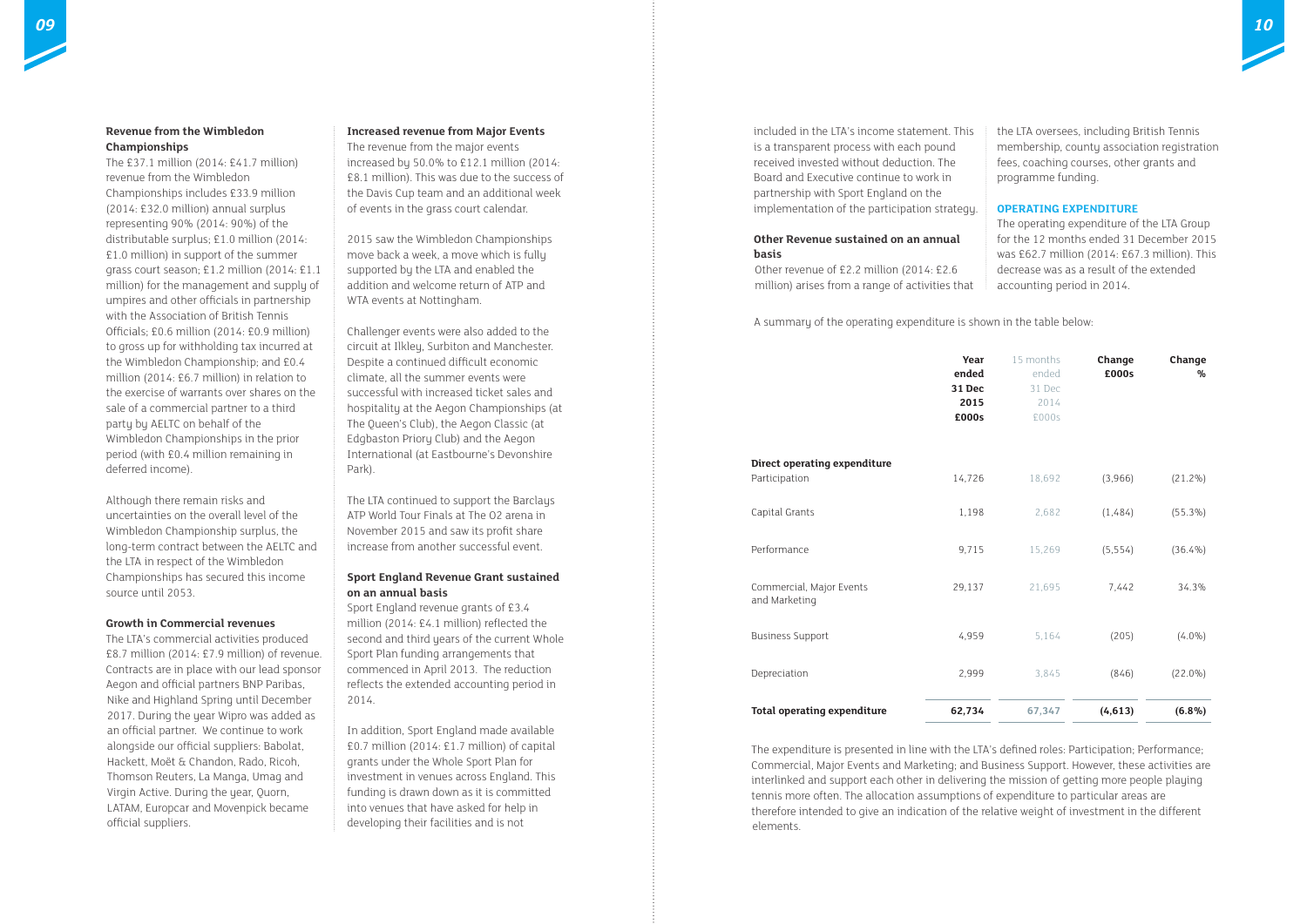**Investment in Participation: Getting more people playing tennis more often** 

Participation expenditure of £14.7 million (2014: £18.7 million) was lower than prior period due to the extended prior period. The investment was on a wide range of initiatives across our focus areas in partnership with the TF. Direct investment by the LTA was £7.6 million (2014: £8.4 million) supplemented by a donation to the TF of £7.1 million (2014: £10.3 million) in support of jointly managed activities and TF's direct support of education and disability activities. Including TF direct expenditure, total expenditure on participation across the LTA and TF was £18.5 million (2014: £21.5 million). The analysis below highlights LTA's investment in participation both directly and in partnership with the TF.

£8.7 million (2014: £10.0 million) was invested in support of participation in community and club environments across an array of activities to drive more people to play tennis more often. We put in place 34 Local Authority framework agreements, designed to open up park tennis courts to communities whilst continuing to support our registered clubs which are the backbone of British Tennis.

£1.7 million (2014: £2.3 million) was invested in recreational competitions and our national competition circuit to establish a competition structure that provides both formal and informal competition for adults and juniors. As part of our focus on recreational competitions, we agreed a four year partnership with Local Tennis Leagues, an organisation which operates fun, regular leagues tennis for players of all standards.

£1.6 million (2014: £2.4 million) was invested across the full spectrum of coaching qualifications from level 1 to master club and performance, coach workshops and coach licensing.

£6.5 million (2014: £6.8 million) was invested in tennis for disabled people and tennis in education. This included £1.8 million (2014: £2.3 million) investment in education with the Schools Tennis programme continuing to grow; 20,512 (2014: 19,169) schools have been supported with free teacher training, resources and equipment in primary, secondary and special schools, as well as further education and higher education colleges and universities since inception of the programme in 2009. A further £4.7 million (2014: £4.5 million) was invested in disability development, disability events and disability performance. The TF supported 44 (2014: 41) disability networks across Great Britain with funding, equipment and training to enable more disabled people to play tennis. In December, the NEC Wheelchair Tennis Masters was successfully staged, and saw 3,200 (2014: 2,200) people attend, including 1,753 (2014:1,150) from schools, colleges and local communities. 2015 was another successful year for disability performance with Jordanne Whiley, Andy Lapthorne and Gordon Reid all winning Grand Slam titles and Great Britain finished 2015 first, jointly with the Netherlands, in the Tennis Europe wheelchair tennis rankings for the first time.

#### **Capital grants: Result orientated facility investment**

Financial support to improve facilities is one way we can help clubs thrive and attract new players. In 2015 we reduced the red tape for loan funding and grant applications and invested £1.2 million of capital grants (2014: £2.7 million) and £3.0 million of loans (2014: £2.1 million) in facilities. In addition we received and invested £0.7

*12*

million (2014: £1.7 million) of Sport England Whole Sport Plan funding resulting in a total investment in facilities of £4.9 million (2014: £6.5 million) to 68 clubs (2014: 43) to improve their courts and facilities. Partnership funding in support of these projects amounted to £11.0 million (2014: £17.9 million). This investment in facilities created 16 new indoor courts, 116 new floodlit courts, 122 refurbished courts, 5 clubhouses and 8 mini tennis projects.

#### **Performance: establishing a 'no compromise' High Performance programme**

A key driver of our Strategic Plan is to establish a 'no compromise' High Performance programme with investment focussed on allocating resources to those players, coaches and venues with the ability to achieve the performance targets set.

The focussed strategy resulted in a reduced investment in performance of £9.7 million (2014: £15.3 million).

## **Commercial, Major Events and Marketing: jump starting the peak summer season and applying best in class marketing and promotion** Commercial, Major Events and Marketing expenditure was £29.1 million (2014: £21.7 million), the increase due to additional Davis Cup ties and the extra grass court week that was added between the end of the French Open and the beginning of the Wimbledon Championships. This new extended calendar gave us a six week window to showcase British grass court tennis to the world and to inspire and excite fans and players. During that time we invested £14.2 million (2014: £9.9 million)

to put on nine tournaments across the country including four new events in new locations, helping reach new fans. 2015 was also a significant year for The Aegon

Championships in its inaugural year as an ATP World Tour 500 event. In addition to the summer grass court season, £10.7 million (2014: £8.3 million) was invested in four Davis Cup ties (2014: two), the Barclays ATP World Tour Finals, officiating at the Wimbledon Championships and other major events, support of the elite British Tennis competition calendar and the cost of servicing sponsors.

Investment in marketing was increased to £4.2 million (2014: £3.5 million) as we invested more time and resource in making tennis more visible to those who might not normally think about tennis. We also increased our online activity, putting more resource than ever before behind our Twitter, Facebook, Instagram and YouTube profiles.

### **Business support and depreciation: operating an efficient and effective Governing Body.**

Expenditure on business support and depreciation of £8.0 million for the year ended 31 December 2015 compares to £9.0 million for the 15 month prior period. Business support expenditure of £5.0 million (2014: £5.2 million) represents the net core business support costs required for the operation and governance of the LTA and covers the business support functions of HR, IT, Finance and Legal together with the costs of running the National Tennis Centre at Roehampton and the national governing body Secretariat.

## **Statement of Financial Position**

The LTA Consolidated Group statement of financial position shows net assets of £145.4 million (2014: £144.2 million). This excludes the independently managed assets of the TF and the LTA Trust.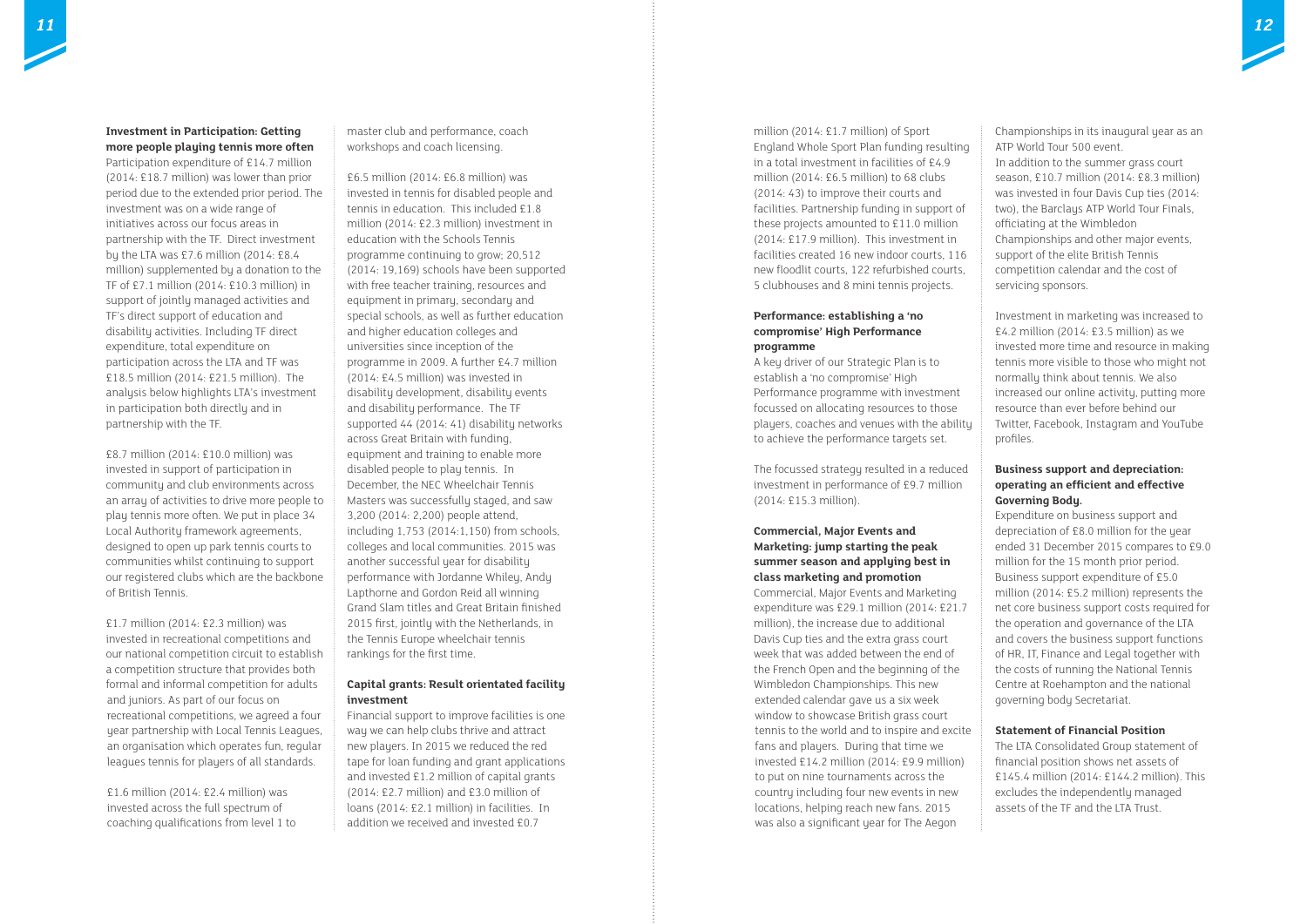£78.9 million (2014: £79.0 million) is invested in long-term assets, including the National Tennis Centre. During the year, the LTA commenced the amortisation of the ATP 500 sanction acquired in the prior period at a cost of £2.1 million following the upgrade of the Aegon Championships in June 2015. These costs have been capitalised as an intangible asset and are being amortised over the life of the agreement to 2022 resulting in a net book value at 31 December 2015 of £1.8 million (2014: £2.1 million). £42.7 million is invested in shares, bonds and other assets by external financial advisers and reflects the Board's decision to hold liquid assets to cover an interruption in the Group's annual income. As at 31 December 2015 external

The net current assets of £66.7 million (2014: £65.6 million) include the balance of the receivable from the Wimbledon Championships for the 2015 Championship surplus of £24.9 million (2014: £16.0 million), the receivable from AELTC in respect of the sale of the All England Lawn Tennis Ground Company (AELTG) of £15.0 million (2014: £20.0 million), net loans to 'places to play' of £7.9 million (2014: £8.6 million) (repayable over up to 10 years) and the development funding for West Hants LTC of £3.6 million (2014: £3.8 million) (repayable in equal instalments over the next 25 years).

investments were revalued to fair value in accordance with FRS 102.



The LTA is committed to managing and conducting its business and its corporate governance to listed company standards and aims to be a leading and forwardlooking national governing body. The Board embraces the principles of good governance as set out in the UK Combined Code with particular regard to integrity, transparency and accountability but also with a view to ensuring value and return on its investment in tennis. The LTA has adopted certain principles associated with good governance, and further information on how these are applied is detailed below.

#### **STRUCTURE**

The LTA is the national governing body for tennis in Great Britain, the Channel Islands and the Isle of Man, and its mission is to get more people playing tennis more often. Its membership consists of various bodies

Council Board Members are elected by Council for a term of three years and may, if re-elected, serve for a second term of three years.

that have an interest in the development and promotion of tennis in Great Britain including the 36 English counties, Tennis Scotland, Tennis Wales, Channel Isles LTA, Isle of Man LTA, The All England Lawn Tennis Club and the Tennis Foundation.

#### **COUNCIL**

The LTA Council is the democratic forum representing counties and certain other key bodies which are members of the LTA. Its composition and powers are governed by the Rules of the LTA\*. It consists (inter alia) of the President, Deputy President and Councillors (representatives elected from many of the various member associations). The Standing Orders\* set out how the Council operates, including the appointment of Council-elected Board members and the elections for the President and Deputy President of the LTA. The

Council met four times in the year and at those meetings received reports from the Board.

The responsibilities of the Council include review of the strategy and budget; and approval of: nominations, including President, Deputy President and Council representatives to the Board; amendments to the Standing Orders; amendments to the LTA Rules (also subject to the Annual General Meeting's approval); subscription fees; any interest charged on LTA loans; and any major changes to the LTA's agreement with the All England Lawn Tennis Club Limited.

#### **THE BOARD**

The composition of the Board is also governed by the Articles\*, the Rules of the LTA\* and the Standing Orders\*. These include the formal procedures for the election of the President, Deputy President and the representatives from Council who sit on the Board.

The Chairman is appointed by the Board, following the recommendation of the Nominations Committee, subject to the approval of Council, for an initial term of four years. With the approval of the Board and Council, the Chairman may continue to serve for up to a further six years.

The President and Deputy President are elected each year and there is a convention that no President will serve longer than three years.

The President and the Chairman may, on the recommendation of the Nominations Committee, nominate one Council member who, if approved by the Board, will be appointed to the Board to serve a maximum unbroken term of six years.

Independent Board Members that are not Council elected or nominated by the President are appointed by the Board, following the recommendation of the Nominations Committee, and reported to Council, for initial terms of three years. With the approval of the Board, they may serve up to two further terms of three years.

The Board has clear terms of reference prescribing its responsibility and role. The functions of the Board are to provide leadership to the LTA, formulate the strategy, objectives and major policies before they are presented to Council and to review and monitor the LTA's operational and financial performance against that strategy and objectives. Further detail on matters reserved for decisions by the Board may be found in the LTA Governance Document.

There is a clear division of responsibility between the Chairman, the President and the Chief Executive Officer. The two executive Board members (being the Chief Executive Officer and the Finance Director) each have a role description and limits of authority. The Board meets a number of times per year in accordance with the Standing Orders. During the year ended 31 December 2015 the Board met five times.

The Board has ten non-executive directors, as follows:

- a) the President and Deputy President, both of whom are elected by the Council;
- b) three independent directors (including the Chairman);
- c) two directors elected by Council;
- d) one director nominated by the President and the Chairman;

## **Corporate Governance Structure**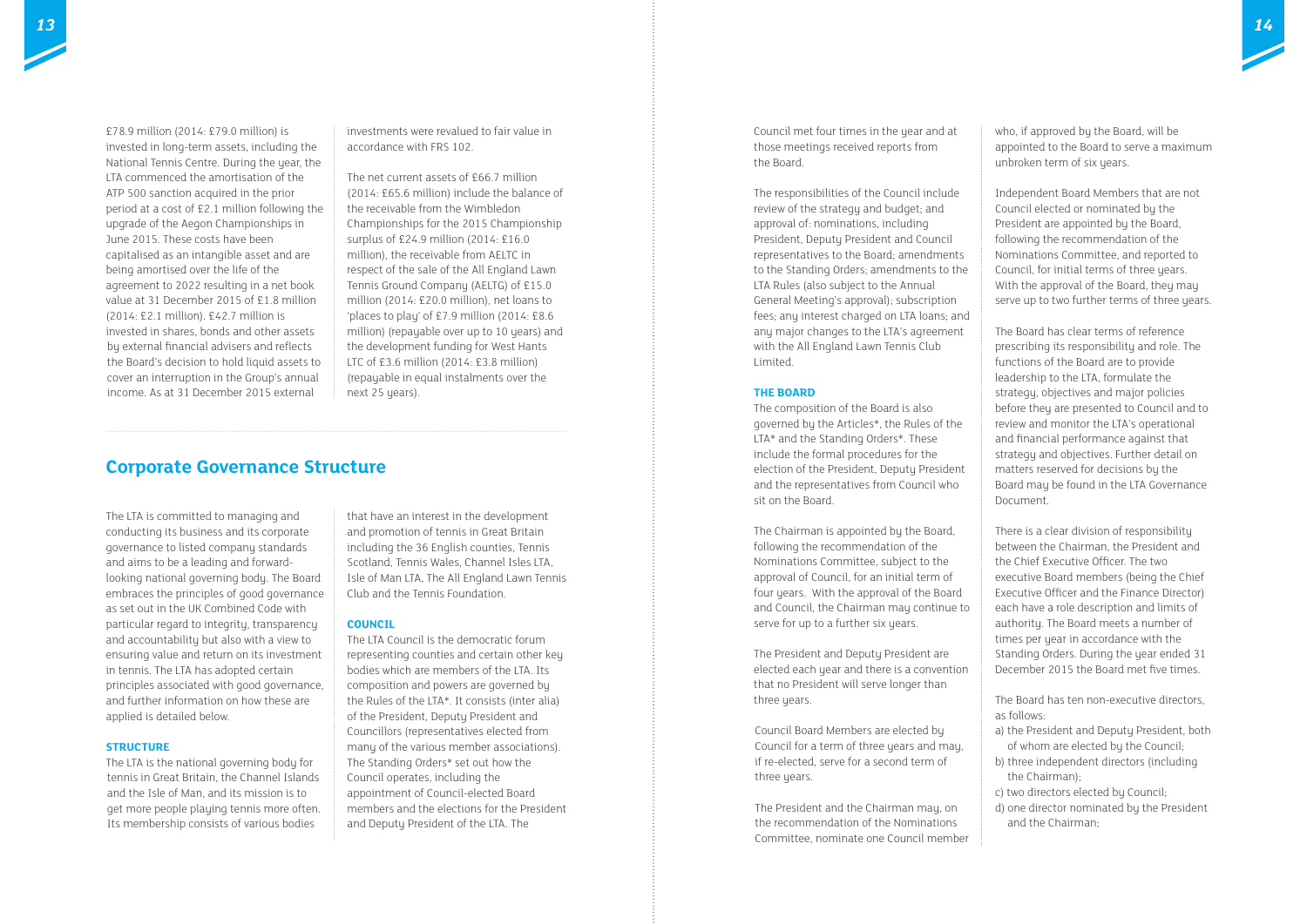e) two further non-executive directors being the Chairmen of the Tennis Performance Committee and the Tennis Development Committee respectively. These ten directors are considered independent of the Executive. The Board considers its composition is appropriate in view of the size and requirements of the

LTA's business. The Nominations Committee reviews the composition of the Board and makes recommendations to the Board and Council on its make-up. The Nominations Committee is responsible for leading the search-procedure to recommend new Board appointments.



The Board is not to exceed 15 in number. The Board members during the year and to the date of signing this report were:

| <b>Name</b>         | <b>Description</b>                                                       | No. of meetings<br>attended in year |
|---------------------|--------------------------------------------------------------------------|-------------------------------------|
| David Gregson       | Chairman of the Board                                                    | 5 out of 5                          |
| Cathie Sabin        | President                                                                | 5 out of 5                          |
| Martin Corrie       | Deputy President                                                         | 5 out of 5                          |
| Richard Baker       | Independent non-executive                                                | 5 out of 5                          |
| Robert Battersby    | Chairman, Tennis Development<br>Committee, non-executive Director        | 5 out of 5                          |
| Clare Hollingsworth | Independent non-executive                                                | 5 out of 5                          |
| Nicola Maskens      | Council-elected non-executive Director                                   | 5 out of 5                          |
| David Rawlinson     | Council-elected non-executive Director                                   | 5 out of 5                          |
| Richard Walmsley    | Chairman, Tennis Performance<br>Committee, non-executive Director        | 5 out of 5                          |
| Chelsea Warr        | President's and Chairman's<br>Nominee, non-executive Director            | 5 out of 5                          |
| Michael Downey      | Chief Executive Officer                                                  | 5 out of 5                          |
| <b>Tim Davies</b>   | Finance Director (appointed 1 January<br>2015, resigned 7 December 2015) | 4 out of 5                          |

Karen Neale was the LTA's Company Secretary during the year and attended all Board meetings in that capacity. From 1 January 2016, Stephen Farrow replaced Karen Neale as the LTA's Company Secretary.

New Board members receive an induction into the LTA and on-going training as required. Board members also have access to the Company Secretary and any external advisors and resources if required. The LTA maintains directors' liability insurance on behalf of its Board.

#### **BOARD PERFORMANCE**

The Chairman of the Board is responsible for leading the Board and ensuring its effectiveness. The Chairman on behalf of the Board reviews its performance and effectiveness during each year. The process includes a variety of methods, including questionnaires and interviews with Board members conducted by an external company. Issues addressed include the function of the Board and each of its committees and includes an assessment of the independent Chairman by his peers. The results are considered first by the Chairman, then by the Board. The Board also debates and agrees the key priorities and ways of working. These are intrinsically linked to the delivery of the strategy and working priorities of the Executive management team.

#### **THE EXECUTIVE**

The Executive is responsible for the implementation of the strategy, objectives and major policies of the LTA. It is directly accountable to the Board, and responsible for briefing and updating the Board with relevant information. As at 31 December 2015, the Executive Team consisted of:

Michael Downey, Chief Executive Officer Alastair Marks, Participation Director Vicky Williams, Director of People, HR & Development

Alex Mawer, Marketing & Communications Director Oliver Scadgell, Director of Major Events & Competitions Stephen Farrow, LTA Legal Director and Tournament Director - Aegon Championships James Mercer, Commercial Director Andrew Poxon, Interim Finance Director Peter Keen, Interim Performance Director

## **BOARD COMMITTEES**

The Board has a number of sub-committees which have delegated responsibility for key areas. Each committee has terms of reference and all committees report back to the Board. Minutes are circulated to all Board members.

## **i) Audit Committee**

The main role and responsibilities of the Audit Committee are to monitor the integrity of the financial statements of the LTA, the internal financial controls, financial risk management systems, performance of the investment advisory group, to manage the appointment, independence and performance of the external and internal auditors' and to review and recommend the annual financial statements to the Board for approval. Its terms of reference are set out in the LTA Governance Structure Document.

# in year

| <b>Name</b>                 | <b>Description</b>                     | No. of meetings<br>attended in year |
|-----------------------------|----------------------------------------|-------------------------------------|
| Clare Hollingsworth (Chair) | Independent Non-Executive              | 4 out of 4                          |
| David Rawlinson             | Council-elected Non-Executive Director | 4 out of 4                          |
| Martin Corrie               | Deputy President                       | $3$ out of 4                        |
| Margaret Ewing*             | Co-opted Independent External Member   | 3 out of 3                          |

*\*appointed June 2015.* 

The Finance Director, Chief Executive Officer, President and the LTA's external auditors attended the Committee meetings in 2015 by invitation.

The Audit Committee members during the year were: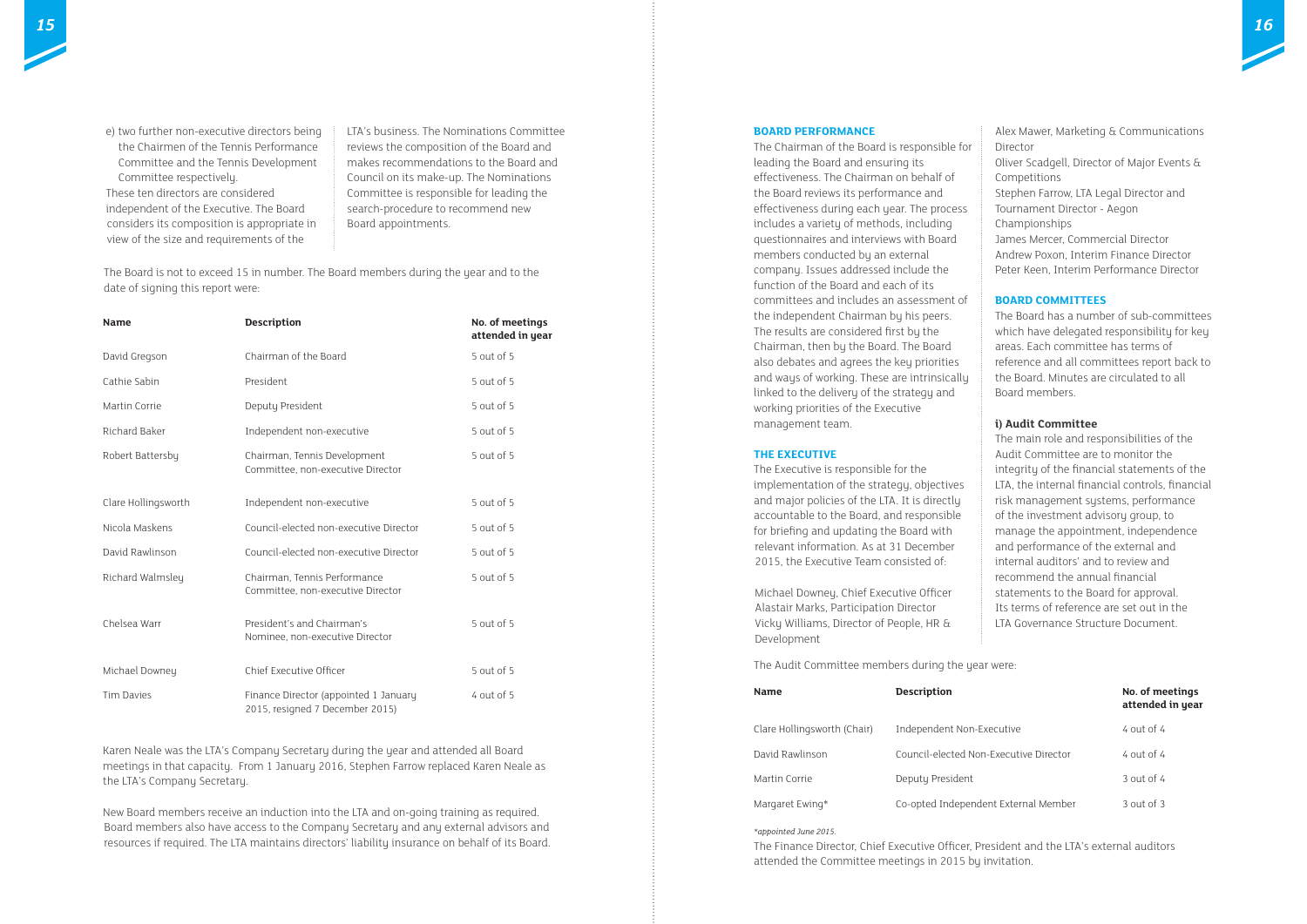

The Audit Committee reports to the Board and meets four times a year. It makes an annual report to Council.

Grant Thornton was appointed in December 2015 to review the risk management processes of the LTA and to develop an internal audit plan for approval by the Audit Committee. Internal audit reviews will be undertaken by Grant Thornton in 2016 and the Committee will assess findings and recommendations.

The Audit Committee considers and receives reports from the Executive on the nature of risks facing the LTA, the categories of risk that are acceptable, the likelihood and impact of risks materialising, the LTA's ability to reduce this likelihood and impact on its business of the risks and the costs of operating the particular controls relative to

the benefit obtained in managing the identified risks. PricewaterhouseCoopers LLP, the independent external auditor, also provides tax advice to the LTA via separate engagement teams. The Audit Committee is satisfied that the provision of tax advice does not compromise the auditor's objectivity and independence.

#### **ii) Nominations Committee**

The Board Nominations Committee was set up in 2009 with the purpose of keeping the composition of the Board under review and considering the appointments of Councillors and succession planning at senior levels of management.

#### **No. of meetings attended in year**

The nomination procedures for board, committees and panels are set out in the LTA Governance Structure Document.

| <b>Name</b>          | <b>Description</b>                     | No. of meetings<br>attended in year |
|----------------------|----------------------------------------|-------------------------------------|
| Cathie Sabin (Chair) | <b>President</b>                       | $3$ out of $3$                      |
| Martin Corrie        | Deputy President                       | $3$ out of $3$                      |
| David Gregson        | Chairman of the Board                  | $3$ out of $3$                      |
| David Rawlinson      | Council-elected Non-Executive Director | $3$ out of $3$                      |
| Michael Downey       | Chief Executive Officer                | 3 out of 3                          |

The Nominations Committee members during the year were:

#### **iii) Remuneration Committee**

The main role of the Remuneration Committee is to determine the LTA's policy on remuneration and to advise on the total remuneration packages of the Chief Executive Officer and senior executives, making any necessary comparisons with market rates. The Remuneration Committee engages independent external consultants to benchmark remuneration levels as

required. Its terms of reference are set out in the LTA Governance Structure Document.

The LTA's remuneration strategy is to pay executives the appropriate market remuneration packages to attract and retain high-calibre individuals to manage and fulfil the LTA's objectives. No remuneration is paid to the Non-Executive Board members.

| <b>Name</b>           | <b>Description</b>                     | No. of me<br>attended |
|-----------------------|----------------------------------------|-----------------------|
| Richard Baker (Chair) | Independent Non-Executive board member | 2 out of 2            |
| Cathie Sabin          | President                              | 2 out of 2            |
| David Gregson         | Chairman of the Board                  | 2 out of 2            |

The Remuneration Committee members during the year were:

The Chief Executive Officer and Director of People, HR and Development attended the Committee meetings in 2015 as appropriate.

The strategic report on pages 4 -18 was approved and authorised for issue by the Board on 27 April 2016 and is signed on its behalf by:

#### *Michael Downey*

#### *Chief Executive Officer*

*\* All of the documents mentioned in this report can be accessed and downloaded via the LTA website at http://www.lta.org.uk/About-Us/.*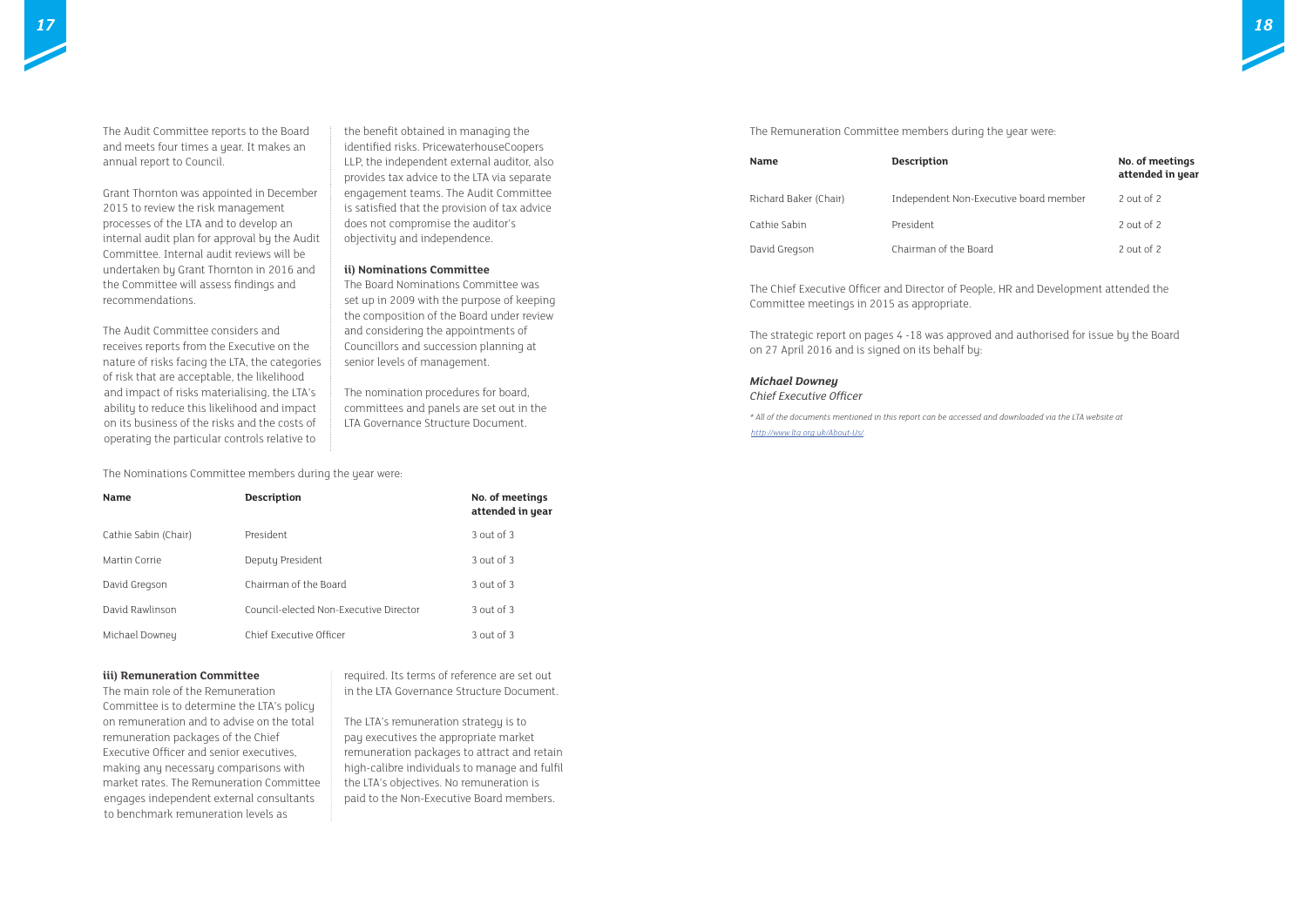

# REPORT OF THE DIRECTORS



of the Lawn Tennis Association Limited for the 12 months ended 31 December 2015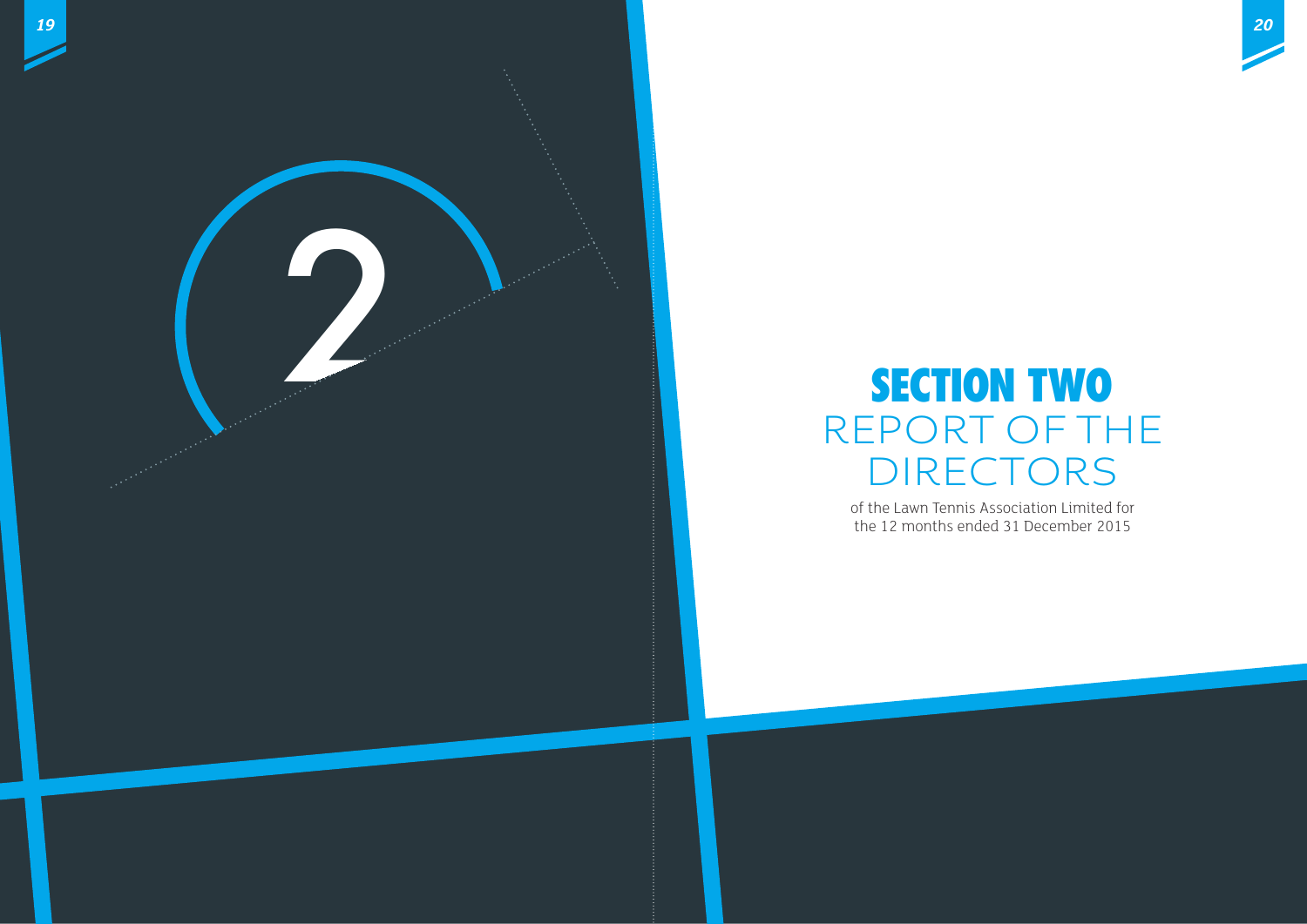#### **INTRODUCTION**

The directors present their report, strategic report and the audited Group financial statements of Lawn Tennis Association Limited (LTA) and its subsidiaries for the 12 months ended 31 December 2015.

#### **PRINCIPAL ACTIVITIES**

The LTA is the governing body of tennis in Great Britain, the Channel Islands and the Isle of Man. Its mission is to get more people playing tennis more often. The Company also acts as the holding company for the Group's investment portfolio.

#### **GOVERNANCE**

Details of the governance structure of the LTA, the role of the Board, key committees and the names of the Board members are set out in the Corporate Governance Structure section of this report.

#### **RESULTS AND DIVIDENDS**

The Group profit for the year after taxation amounted to £1.2 million (2014: £0.2 million loss). Under the LTA Rules, the LTA may not pay a dividend or distribute its retained reserves or funds to its members.

#### **PRINCIPAL RISKS AND UNCERTAINTIES**

There are a number of risks which could affect the LTA's long-term performance and financial position. The Executives are responsible for identifying and reviewing the risks to the Group and reporting these to the Audit Committee and the Board. Controls and suitable actions are put in place to mitigate these identified risks as far as is possible and practical. The Audit Committee is responsible for assessing the LTA's internal controls.

A key business risk relates to the certainty of future revenue streams, notably from the Wimbledon Championships, Sport England and commercial partners. Revenue from the

Wimbledon Championships is secured under a long term agreement for thirty eight years. Whilst the current funding from Sport England and certain commercial partners is due to expire in one year and two years respectively, these risks are mitigated by the strong relationships with these stakeholders and work is underway to extend these agreements. Given the large contribution that the Wimbledon Championships makes to the LTA's total results, the Group is still exposed to a potential catastrophic loss of revenue in any single year due to cancellation or severe curtailment of the Wimbledon Championships. Further steps to mitigate or protect against this risk are in place for future years particularly with respect to the roof over Centre Court providing protection against weather losses and insurance covering major curtailment or abandonment risks where possible. There are isolated risks which are not insurable or capable of mitigation in relation to the Wimbledon Championships and also within LTA organised major events that could have a material impact on revenue streams associated with these events but these are considered remote. The LTA maintains adequate cash balances and reserves to mitigate any short-term financial impact from these risks.

> The LTA is committed to making tennis accessible and open to everyone who wants

Creating a safe and inclusive tennis environment wherever people play tennis is of paramount importance to us and we work in partnership with a wide range of organisations to ensure that we achieve this. It sits right at the heart of our mission, helping to maintain a positive image for the sport and allowing us to reach a wide and diverse audience of potential new players.

The LTA faces an element of credit risk in its on-going business relationship with major commercial partners. Risks are managed as part of on-going due diligence and credit management but cannot be completely mitigated.

The Group holds investments in shares, hedge funds, fixed income products and corporate bonds as part of its overall investment strategy. The Group has appointed independent specialist investment advisers who manage the



portfolio on the LTA's behalf in accordance with the agreed medium/low risk profile. However, it is recognised that any investment portfolio is subject to market fluctuations and external factors. The investment policy is approved by the Board and the Investment Advisory Group oversees the implementation of this policy. The LTA does not use financial instruments for speculative purposes.

In addition to the measures described above, the LTA has an element of natural risk mitigation in that a large element of its expenditure in the sport is discretionary in each financial year and can be reduced in subsequent years without breaching legal commitments.

The risk of non-delivery of our strategy and mission of getting more people playing tennis more often is mitigated through our commitment to working alongside all the people and organisations that share our mission including volunteers, coaches, players, local authorities, clubs, and other Grand Slam nations. We have a long term strategic plan and resources allocated appropriately to deliver on our mission. Further information on the delivery of the strategy can be found in the Annual Report.

As permitted by the Articles of Association, the directors have the benefit of an indemnity which is a qualifying third party indemnity provision as defined by Section 234 of the Companies Act 2006. The indemnity was in force throughout the last financial year and is currently in force. The LTA also purchases directors' and officers' liability insurance in respect of itself and its directors.

#### **EQUALITY**

to be involved in the game. Its policy is to treat everyone equally, fairly and consistently.

Applications for employment by disabled persons are always fully considered, taking into account the aptitudes of the applicants. In the event of members of staff becoming disabled, every effort is made to ensure that their employment continues and that appropriate re-training is made available. The LTA's policy is that the training, career development and promotion of disabled persons should, as far as possible, be identical with those of other employees.

Safeguarding training is now mandatory for accredited coaches, Welfare Officers at Tennismark venues and British Tennis colleagues. This work has meant that we have maintained our NSPCC assessment rating of green – the highest possible level.

#### **EMPLOYEE ENGAGEMENT**

During the year the policy of providing employees with information about the LTA and British Tennis has continued through internal communications. A formal employee engagement survey was undertaken for the first time in 2015 and will be repeated annually. The results have been addressed through formal teamspecific actions and through the creation of a 'Talking Points' group made up of a cross-section of employees who work together to address areas that are of a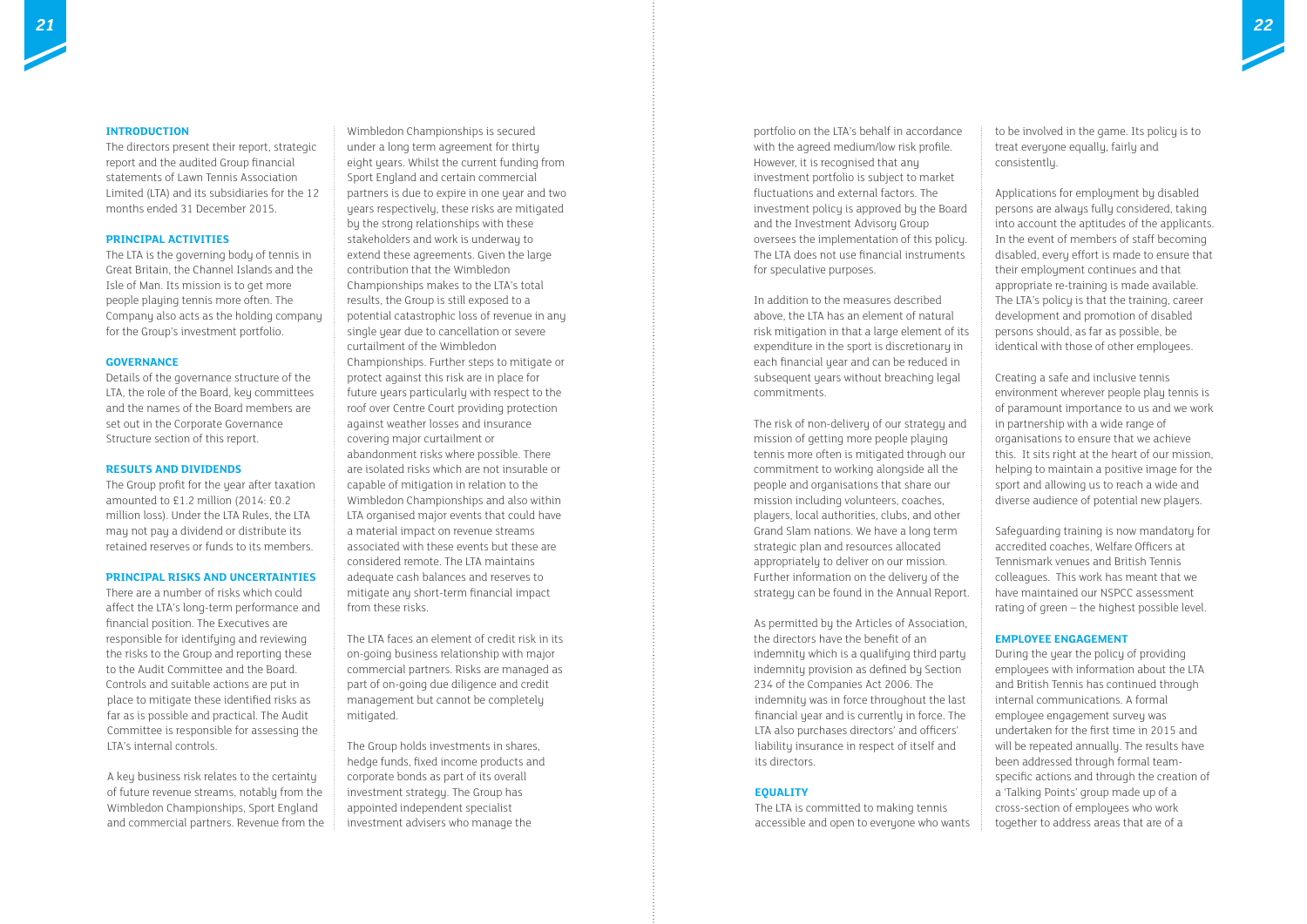company-wide nature. Management and employees meet regularly to allow a free flow of information and ideas and the LTA values the views and involvement of its employees. In 2015, the LTA's values of 'Teamwork, Integrity, Passion and Excellence' were launched together with the development of supporting behaviours in consultation with employees.

#### **DIRECTORS**

The directors of the company who served during the year and up to the date of signing the financial statements are listed below:

Richard Baker Robert Battersby Martin Corrie Michael Downey Clare Hollingsworth (appointed 1 January 2015) David Gregson Nicola Maskens (appointed 1 January 2015) David Rawlinson Cathie Sabin Richard Walmsley Chelsea Warr (appointed 1 January 2015) Tim Davies (appointed 1 January 2015, resigned 7 December 2015)

#### **Statement of directors' responsibilities**

The directors are responsible for preparing the Directors' Report and the group and parent company financial statements (the "financial statements") in accordance with applicable law and regulations.

Company law requires the directors to prepare financial statements for each financial year. Under that law the directors have prepared the financial statements in accordance with applicable law and United Kingdom Accounting Standards (United Kingdom Generally Accepted Accounting Practice), including Financial Reporting Standard 102 The Financial Reporting

Standard Applicable in the UK and Republic of Ireland (FRS 102) (adopted in 2015 for the first time and applicable from 1 October 2013).

Under Company law the directors must not approve the financial statements unless they are satisfied that they give a true and fair view of the state of affairs of the group and the company and of the profit or loss of the group for that period. In preparing these financial statements, the directors are required to:

- select suitable accounting policies and then apply them consistently;
- make judgements and accounting estimates that are reasonable and prudent;
- state whether applicable United Kingdom Accounting Standards, including FRS 102 have been followed, subject to any material departures disclosed and explained in the financial statements;
- notify its shareholders in writing about the use of disclosure exemptions, if any, of FRS 102 used in the preparation of financial statements; and
- prepare the financial statements on the going concern basis unless it is inappropriate to presume that the company will continue in business.

The directors are responsible for keeping adequate accounting records that are sufficient to show and explain the company's transactions and disclose with reasonable accuracy at any time the financial position of the company and the group and enable them to ensure that the financial statements comply with the Companies Act 2006. They are also responsible for safeguarding the assets of the company and the group and hence for taking reasonable steps for the prevention and detection of fraud and other irregularities.



The directors are responsible for the maintenance and integrity of the company's website. Legislation in the United Kingdom governing the preparation and dissemination of financial statements may differ from legislation in other jurisdictions.

#### **DISCLOSURE OF INFORMATION TO AUDITORS**

In accordance with Section 418, in the case of each director in office at the date the directors' report is approved, that:

(a) so far as the director is aware, there is no relevant audit information of which the company's auditors are unaware; and (b) each director has taken all the steps that he/she ought to have taken as a director in order to make himself/herself aware of any relevant audit information and to establish that the company's auditors are aware of that information.

#### *David Gregson*

*On behalf of the Board* 

*27 April 2016*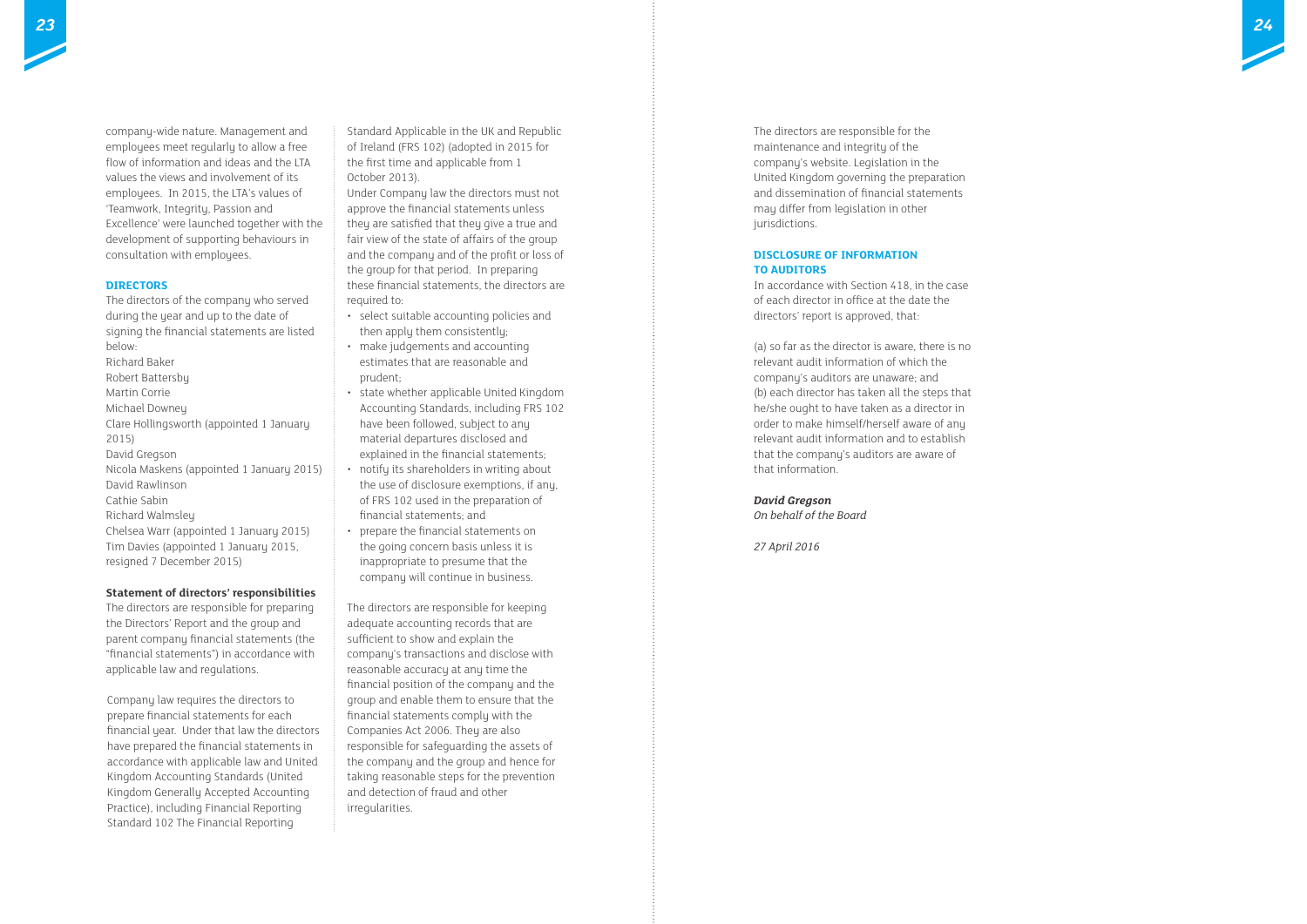

# **SECTION THREE** INDEPENDENT AUDITOR'S REPORT

to the Members of the Lawn Tennis Association Limited

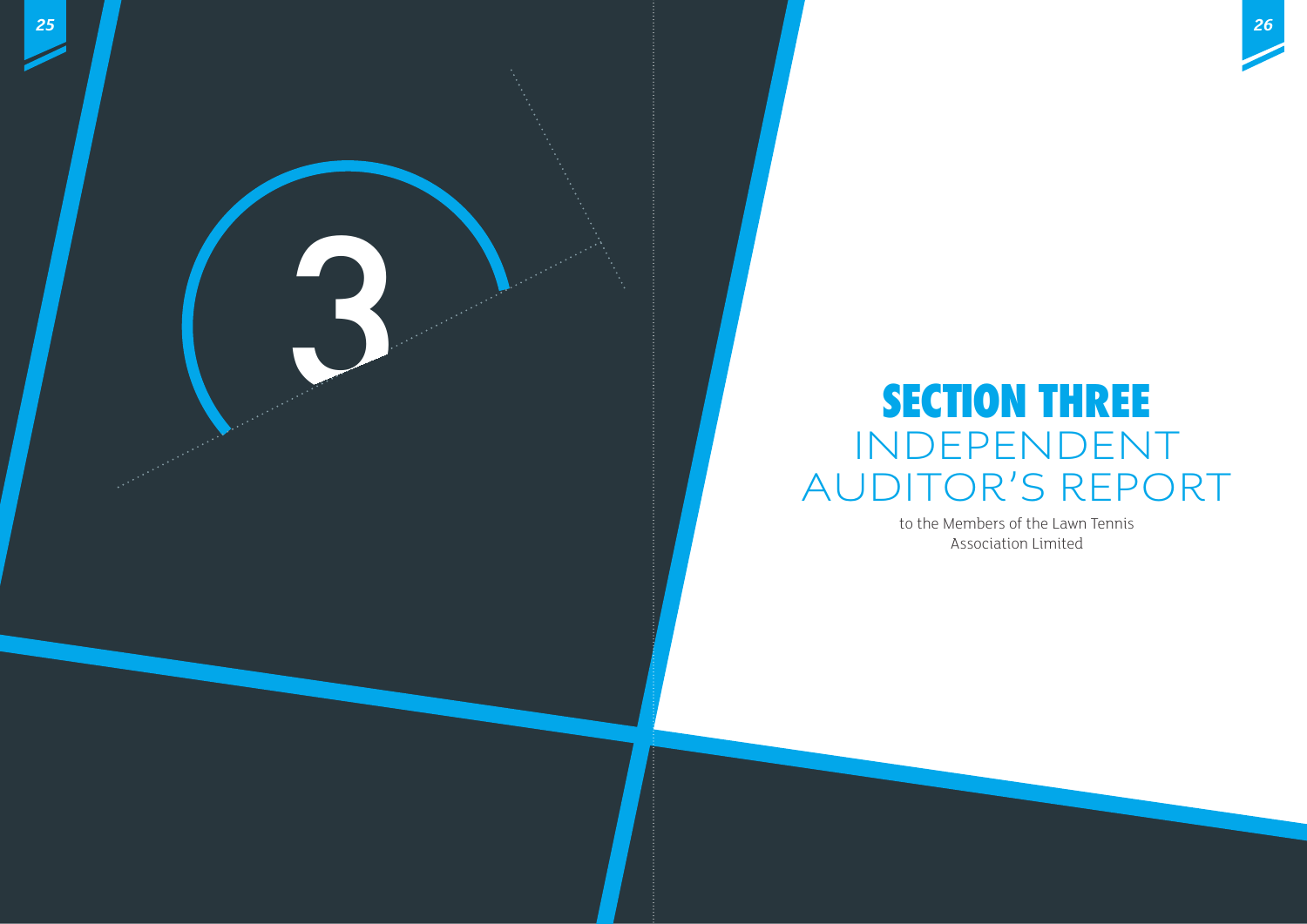#### **OUR OPINION**

In our opinion, Lawn Tennis Association Limited's group financial statements and company financial statements (the "financial statements"):

- give a true and fair view of the state of the group's and of the company's affairs as at 31 December 2015 and of the group's profit and cash flows for the year then ended;
- have been properly prepared in accordance with United Kingdom Generally Accepted Accounting Practice; and
- have been prepared in accordance with the requirements of the Companies Act 2006.

#### **WHAT WE HAVE AUDITED**

The financial statements, included within the LTA Group Finance and Governance Report and financial statements (the "Annual Report"), comprise:

- the group and parent company statements of financial position as at 31 December 2015;
- the group income statement for the year then ended;
- the group statement of cash flows for the year then ended;
- the group and parent statement of changes in equity for the year then ended; and
- the notes to the financial statements, which include a summary of significant accounting policies and other explanatory information.

The financial reporting framework that has been applied in the preparation of the financial statements is applicable law and United Kingdom Accounting Standards (United Kingdom Generally Accepted Accounting Practice), including FRS 102 "The Financial Reporting Standard applicable in the UK and Republic of Ireland".

In applying the financial reporting framework, the directors have made a number of subjective judgements, for example in respect of significant accounting estimates. In making such estimates, they have made assumptions and considered future events.

#### **OPINION ON OTHER MATTERS PRESCRIBED BY THE COMPANIES ACT 2006**

In our opinion, the information given in the Strategic Report and the Report of the Directors for the financial year for which the financial statements are prepared is consistent with the financial statements.

#### **OTHER MATTERS ON WHICH WE ARE REQUIRED TO REPORT BY EXCEPTION**

#### **ADEQUACY OF ACCOUNTING RECORDS AND INFORMATION AND EXPLANATIONS RECEIVED**

Under the Companies Act 2006 we are required to report to you if, in our opinion:

- we have not received all the information and explanations we require for our audit; or
- adequate accounting records have not been kept by the company, or returns adequate for our audit have not been received from branches not visited by us; or
- the company financial statements are not in agreement with the accounting records and returns.

We have no exceptions to report arising from this responsibility.

#### **DIRECTORS' REMUNERATION**

Under the Companies Act 2006 we are required to report to you if, in our opinion, certain disclosures of directors' remuneration specified by law are not made. We have no



exceptions to report arising from this responsibility.

#### **OUR RESPONSIBILITIES AND THOSE OF THE DIRECTORS**

As explained more fully in the Statement of directors' responsibilities set out on page 23, the directors are responsible for the preparation of the financial statements and for being satisfied that they give a true and fair view.

Our responsibility is to audit and express an opinion on the financial statements in accordance with applicable law and International Standards on Auditing (UK and Ireland) ("ISAs (UK & Ireland)"). Those standards require us to comply with the Auditing Practices Board's Ethical Standards for Auditors.

This report, including the opinions, has been prepared for and only for the company's members as a body in accordance with Chapter 3 of Part 16 of the Companies Act 2006 and for no other purpose. We do not, in giving these opinions, accept or assume responsibility for any other purpose or to any other person to whom this report is shown or into whose hands it may come save where expressly agreed by our prior consent in writing.

#### **WHAT AN AUDIT OF FINANCIAL STATEMENTS INVOLVES**

We conducted our audit in accordance with ISAs (UK & Ireland). An audit involves obtaining evidence about the amounts and disclosures in the financial statements sufficient to give reasonable assurance that the financial statements are free from material misstatement, whether caused by fraud or error. This includes an assessment of: • whether the accounting policies are

appropriate to the group's and the company's circumstances and have been

consistently applied and adequately disclosed;

- the reasonableness of significant accounting estimates made by the directors; and
- the overall presentation of the financial statements.

We primarily focus our work in these areas by assessing the directors' judgements against available evidence, forming our own judgements, and evaluating the disclosures in the financial statements.

We test and examine information, using sampling and other auditing techniques, to the extent we consider necessary to provide a reasonable basis for us to draw conclusions. We obtain audit evidence through testing the effectiveness of controls, substantive procedures or a combination of both.

In addition, we read all the financial and non-financial information in the Annual Report to identify material inconsistencies with the audited financial statements and to identify any information that is apparently materially incorrect based on, or materially inconsistent with, the knowledge acquired by us in the course of performing the audit. If we become aware of any apparent material misstatements or inconsistencies we consider the implications for our report.

#### *Philip Stokes*

#### *(Senior Statutory Auditor)*

*for and on behalf of PricewaterhouseCoopers LLP Chartered Accountants and Statutory Auditors. London 27 April 2016*

## **Report on the Financial Statements**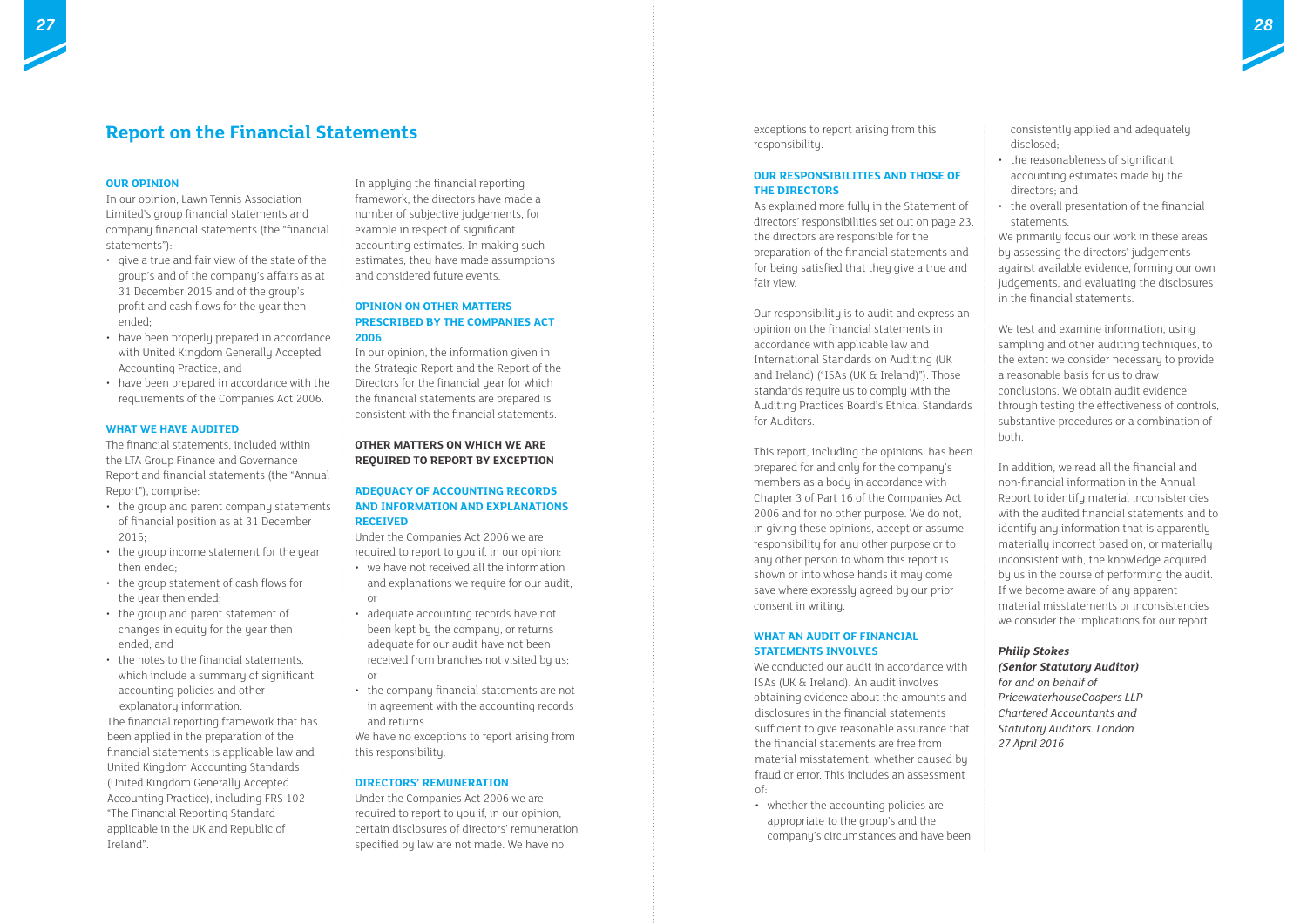

# **SECTION FOUR** GROUP STATEMENTS

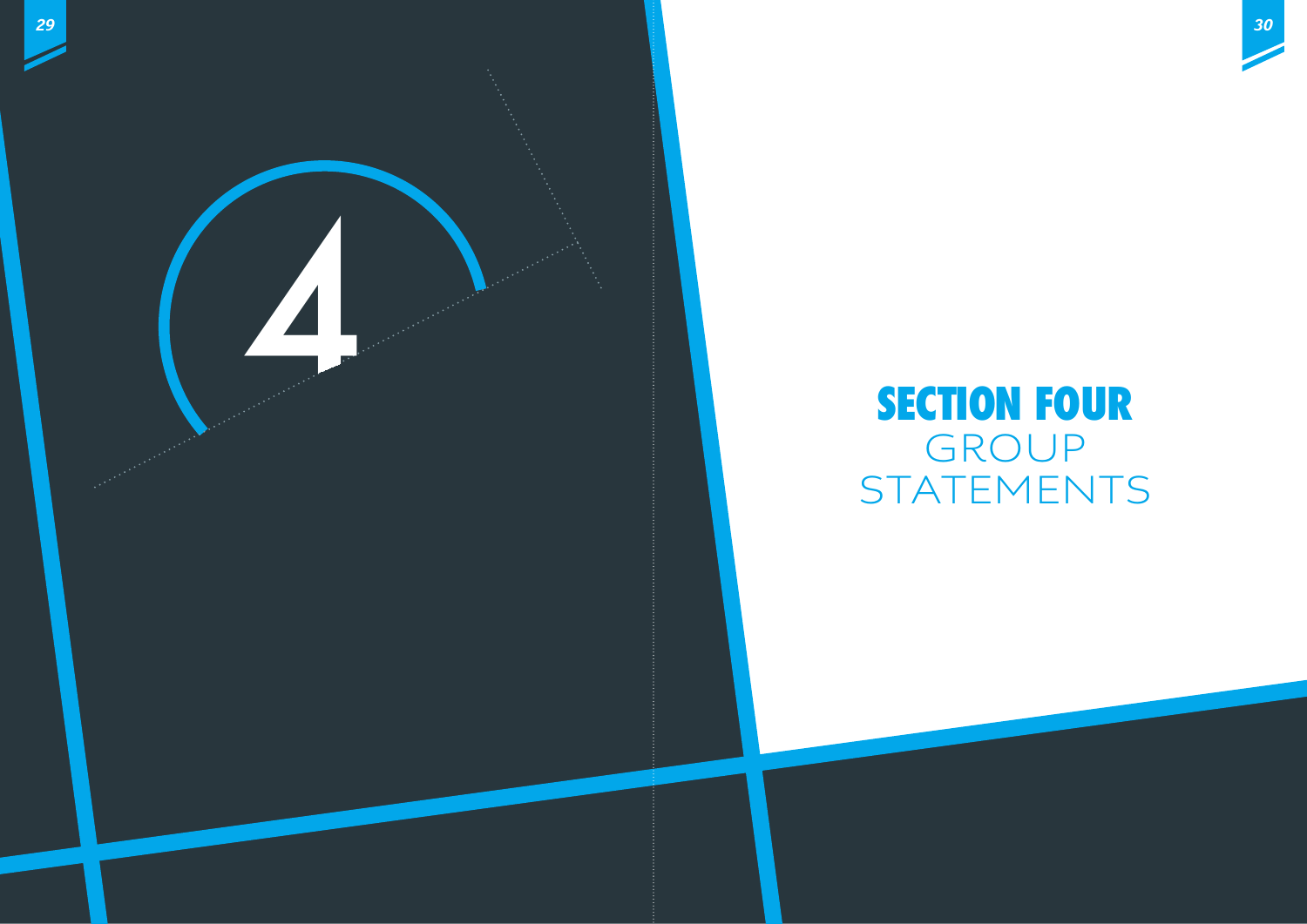|                                                               | <b>Notes</b>   | Year<br>ended<br>31 Dec<br>2015<br>£'000s | Period<br>ended<br>31 Dec<br>2014<br>£'000s |
|---------------------------------------------------------------|----------------|-------------------------------------------|---------------------------------------------|
| <b>Revenue</b>                                                | $\overline{c}$ | 63,515                                    | 64,345                                      |
| Operating expenses                                            |                | (62, 734)                                 | (67, 347)                                   |
| <b>Operating profit/(loss)</b>                                | 3              | 781                                       | (3,002)                                     |
| Net finance income                                            | 5              | 1,262                                     | 1,526                                       |
| Net gains on fixed asset investments                          |                | 329                                       | 2,802                                       |
| Profit on ordinary activities before taxation                 |                | 2,372                                     | 1,326                                       |
| Tax on profit on ordinary activities                          | 6              | (1, 207)                                  | (1, 578)                                    |
| Profit/(loss) for the financial year/period                   |                | 1,165                                     | (252)                                       |
| <b>Statement of Comprehensive Income</b>                      |                |                                           |                                             |
| Profit/(loss) for the financial year/period                   |                | 1,165                                     | (252)                                       |
| Other comprehensive income:                                   |                |                                           |                                             |
| Foreign exchange gain                                         |                |                                           | 33                                          |
| Other comprehensive income for the<br>year/period, net of tax |                |                                           | 33                                          |
| Total comprehensive income/(expense)<br>for the year/period   |                | 1,165                                     | (219)                                       |

All of the Group's activities are continuing.

There are no material differences between the profit on ordinary activities before taxation and the profit/(loss) for the financial year/period stated above and their historical cost equivalents for either 2015 or 2014.

*The notes on pages 39 to 69 form an integral part of these financial statements.*



#### **Non current assets**

Intangible assets Property, plant and equipment Fixed asset investments Deferred tax assets

#### **Current assets**

Trade and other receivables – amounts falling due within one year Trade and other receivables – amounts falling due after more than one year

Cash and cash equivalents

| Notes | 31 Dec    | 31 Dec    |
|-------|-----------|-----------|
|       | 2015      | 2014      |
|       | £'000s    | £'000s    |
|       |           |           |
|       |           |           |
| 7     | 1,820     | 2,080     |
| 8     | 34,389    | 34,466    |
| 9     | 42,655    | 41,523    |
| 14    |           | 965       |
|       | 78,864    | 79,034    |
|       |           |           |
|       |           |           |
| 13    | 39,545    | 28,568    |
| 13    | 27,785    | 34,036    |
|       |           |           |
|       | 14,294    | 18,400    |
|       | 81,624    | 81,004    |
|       |           |           |
| 15    | (14, 961) | (15, 375) |
|       | 66,663    | 65,629    |
|       |           |           |
|       | 145,527   | 144,663   |
| 16    |           | (418)     |
| 14    | (117)     |           |
|       | 145,410   | 144,245   |
|       |           |           |
|       |           |           |
|       | 120,410   | 144,245   |
| 17    | 25,000    |           |
|       | 145,410   | 144,245   |

Trade and other payables – amounts falling due within one year

**Net current assets** 

#### **Total assets less current liabilities 145,527 144,663**

Trade and other payables – amounts falling due within one year

Deferred tax liability

**Net assets** 

#### **Equity**

Retained earnings

Retained earnings - other

**Total equity** 

*The financial statements on pages 31 to 69 were approved and authorised for issue by the Board on 27 April 2016 and were signed on their behalf by:*

*Michael Downey, Chief Executive Officer*

*The notes on pages 39 to 69 form an integral part of these financial statements.*

# **Group Income Statement Group Statement of Financial Position**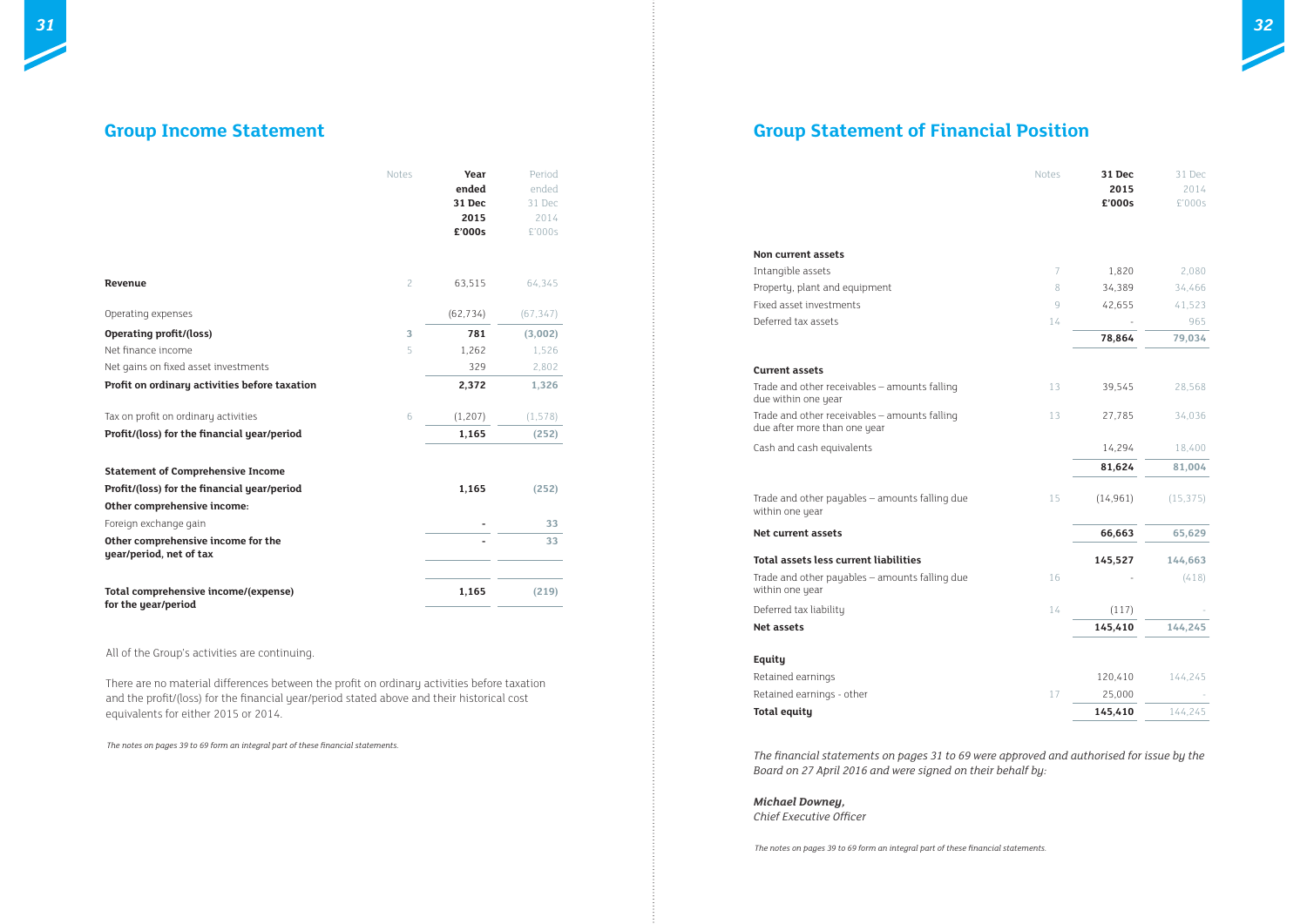# **Lawn Tennis Association Limited 'the Company' Statement of Financial Position**



## **Group** Balance as at 1 October 2013 FRS 102 impact – restatement of investments to market value Loss for the 15 month financial period (restated) Other comprehensive income for the period – movement in hedging reserve Total comprehensive income for the period (restated) **Balance as at 31 December 2014 (restated)** Profit for the financial year **155** Total comprehensive income for the year **Balance as at 31 December 2015 Company** Balance as at 1 October 2013 FRS 102 impact – restatement of investments to market value Profit for the 15 month financial period (restated) Other comprehensive income for the period – movement in hedging reserve Total comprehensive income for the period (restated) **Balance as at 31 December 2014 (restated)** Profit for the financial year **Total comprehensive income for the year 387 387 Balance as at 31 December 2015**

## **Statement of Changes in Equity**

| <b>Total</b><br>equity<br>£'000s | <b>Retained</b><br>earnings<br>£000s |
|----------------------------------|--------------------------------------|
|                                  |                                      |
| 142,292                          | 142,292                              |
| 2,172                            | 2,172                                |
| (252)                            | (252)                                |
| 33                               | 33                                   |
| 1,953                            | 1,953                                |
| 144,245                          | 144,245                              |
| 1,165                            | 1,165                                |
| 1,165                            | 1,165                                |
| 145,410                          | 145,410                              |
|                                  |                                      |
| 150,279                          | 150,279                              |
| 2,172                            | 2,172                                |
| 3,677                            | 3,677                                |
| 33                               | 33                                   |
| 5,882                            | 5,882                                |
| 156,161                          | 156,161                              |
| 387                              | 387                                  |
| 387                              | 387                                  |
| 156,548                          | 156,548                              |

|                                                                               | Notes | 31 Dec<br>2015<br>£'000s | 31 Dec<br>2014<br>£'000s |
|-------------------------------------------------------------------------------|-------|--------------------------|--------------------------|
| Non current assets                                                            |       |                          |                          |
| Intangible assets                                                             | 7     | 1,820                    | 2,080                    |
| Fixed asset investments                                                       | 9     | 54,451                   | 53,319                   |
|                                                                               |       | 56,271                   | 55,399                   |
| <b>Current assets</b>                                                         |       |                          |                          |
| Trade and other receivables - amounts falling<br>due within one year          | 13    | 88,422                   | 86,064                   |
| Trade and other receivables - amounts falling<br>due after more than one year | 13    | 10,000                   | 15,000                   |
| Cash and cash equivalents                                                     |       | 3,624                    | 1,511                    |
|                                                                               |       | 102,046                  | 102,575                  |
| Trade and other payables - amounts falling<br>due within one year             | 15    | (1, 176)                 | (1, 813)                 |
| Net current assets                                                            |       | 100,870                  | 100,762                  |
| Total assets less current liabilities                                         |       | 157,141                  | 156,161                  |
| Deferred tax liability                                                        |       | (593)                    |                          |
| <b>Net Assets</b>                                                             |       | 156,548                  | 156,161                  |
| <b>Equity</b>                                                                 |       |                          |                          |
| Retained earnings                                                             |       | 156,548                  | 156,161                  |
| <b>Total equity</b>                                                           |       | 156,548                  | 156,161                  |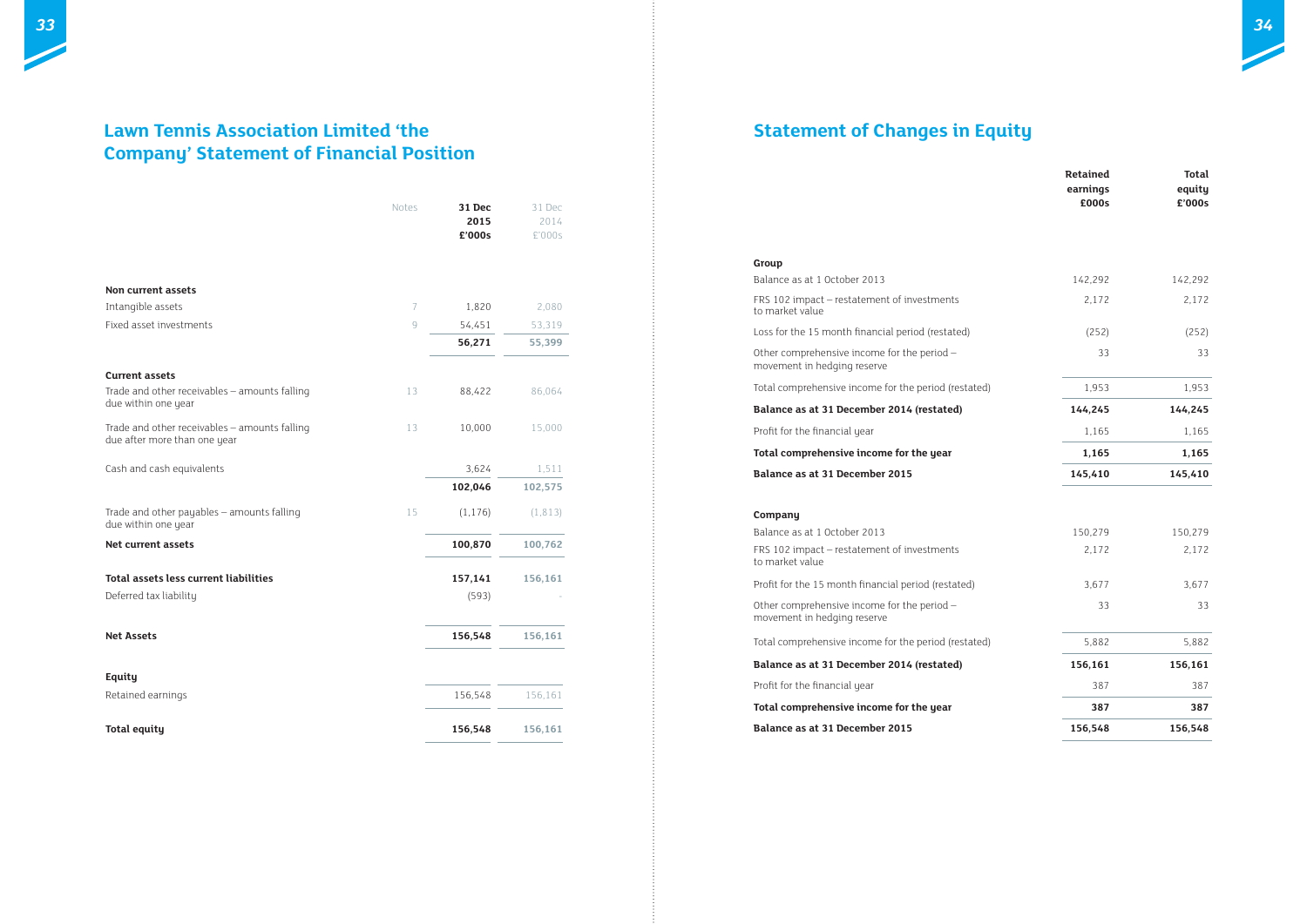



|                                                                | Notes | Year          | Period        |
|----------------------------------------------------------------|-------|---------------|---------------|
|                                                                |       | ended         | ended         |
|                                                                |       | <b>31 Dec</b> | 31 Dec        |
|                                                                |       | 2015          | 2014          |
|                                                                |       | £'000s        | £'000s        |
| Net cash from operating activities                             |       |               |               |
| Group operating profit/(loss)                                  |       | 781           | (3,002)       |
| Depreciation charge (net of profit/loss on disposal)           | 3     | 2,343         | 3,339         |
| Amortisation charge                                            | 3     | 260           |               |
| (Increase)/decrease in debtors                                 |       | (9,888)       | 1,554         |
| Decrease/(increase) in outstanding loans to places to play     |       | 683           | (7)           |
| (Decrease)/increase in creditors                               |       | (656)         | 1,436         |
| Taxation paid                                                  |       | (259)         | (222)         |
| Net cash (outflow)/ inflow generated from operating activities |       | (6, 736)      | 3,098         |
|                                                                |       |               |               |
| Cash flow from investing activities                            |       |               |               |
| Payments to acquire intangible fixed assets                    |       | (214)         | (429)         |
| Payments to acquire tangible fixed assets                      |       | (2, 515)      | (2,423)       |
| Receipts from sale of fixed asset investments                  |       | 7,984         | 16,273        |
| Payments to acquire fixed asset investments                    |       | (8,887)       | (17, 997)     |
| Receipts in relation to investment hedging instruments         |       |               | 33            |
| Proceeds from sale of joint venture                            |       | 5,000         | 5,000         |
| Interest received                                              |       | 314           | 403           |
| Dividends received                                             |       | 948           | 1,123         |
| Net cash generated from investing activities                   |       | 2,630         | 1,983         |
| Net (decrease)/increase in cash and cash equivalents           |       | (4, 106)      | 5,081         |
| Cash and cash equivalents at the beginning of the year/period  |       | 18,400        | 13,319        |
| Cash and cash equivalents at the end of the year/period        |       | 18,400        | 18,400        |
| Cash and cash equivalents consists of:                         |       |               |               |
| Cash at bank and in hand                                       |       |               | 14,294 18,400 |
| <b>Cash and cash equivalents</b>                               |       |               | 14,294 18,400 |

 $\sim$ 

# **Group Statement of Cash Flows**

*The notes on pages 39 to 69 form an integral part of these financial statements.*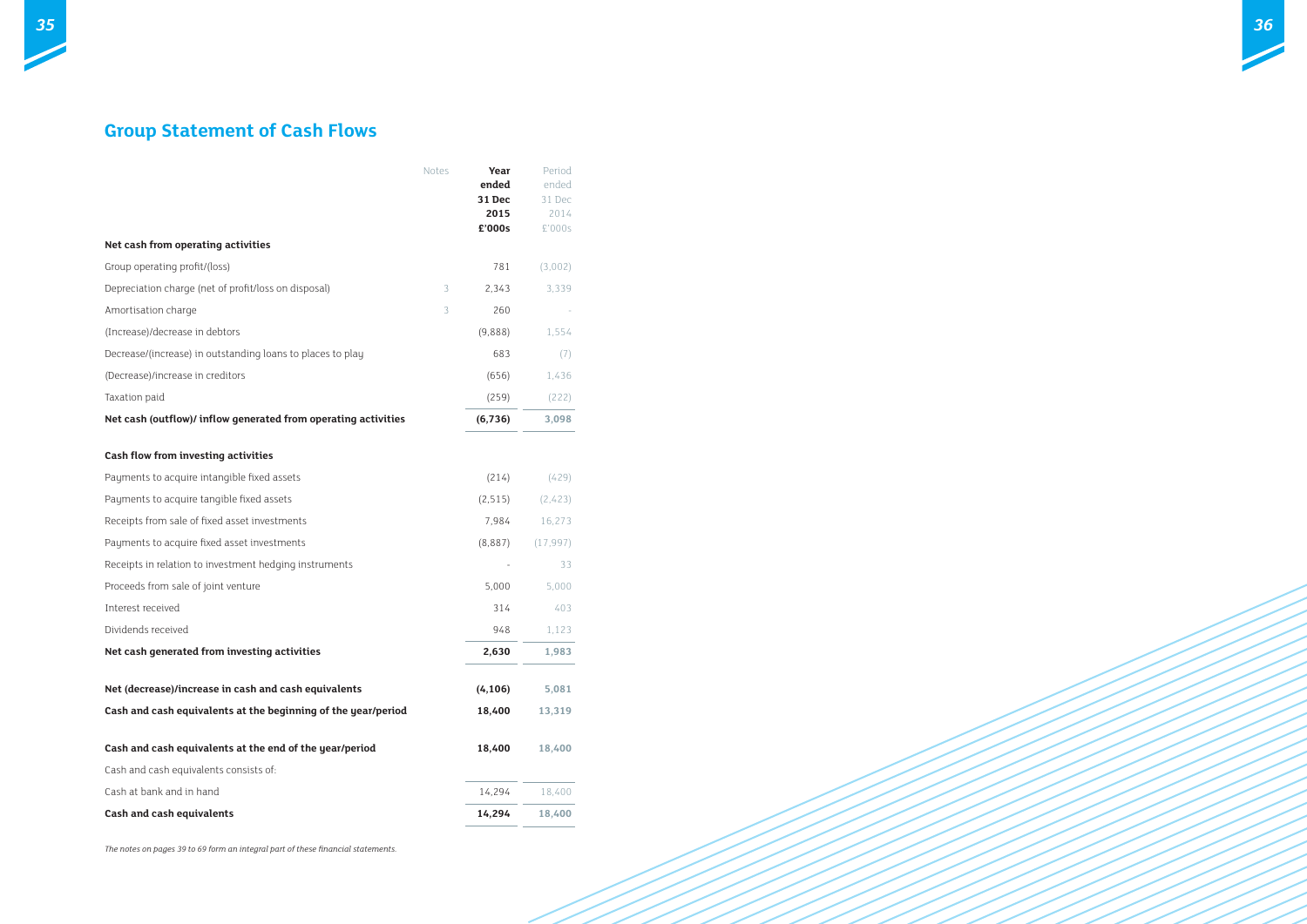

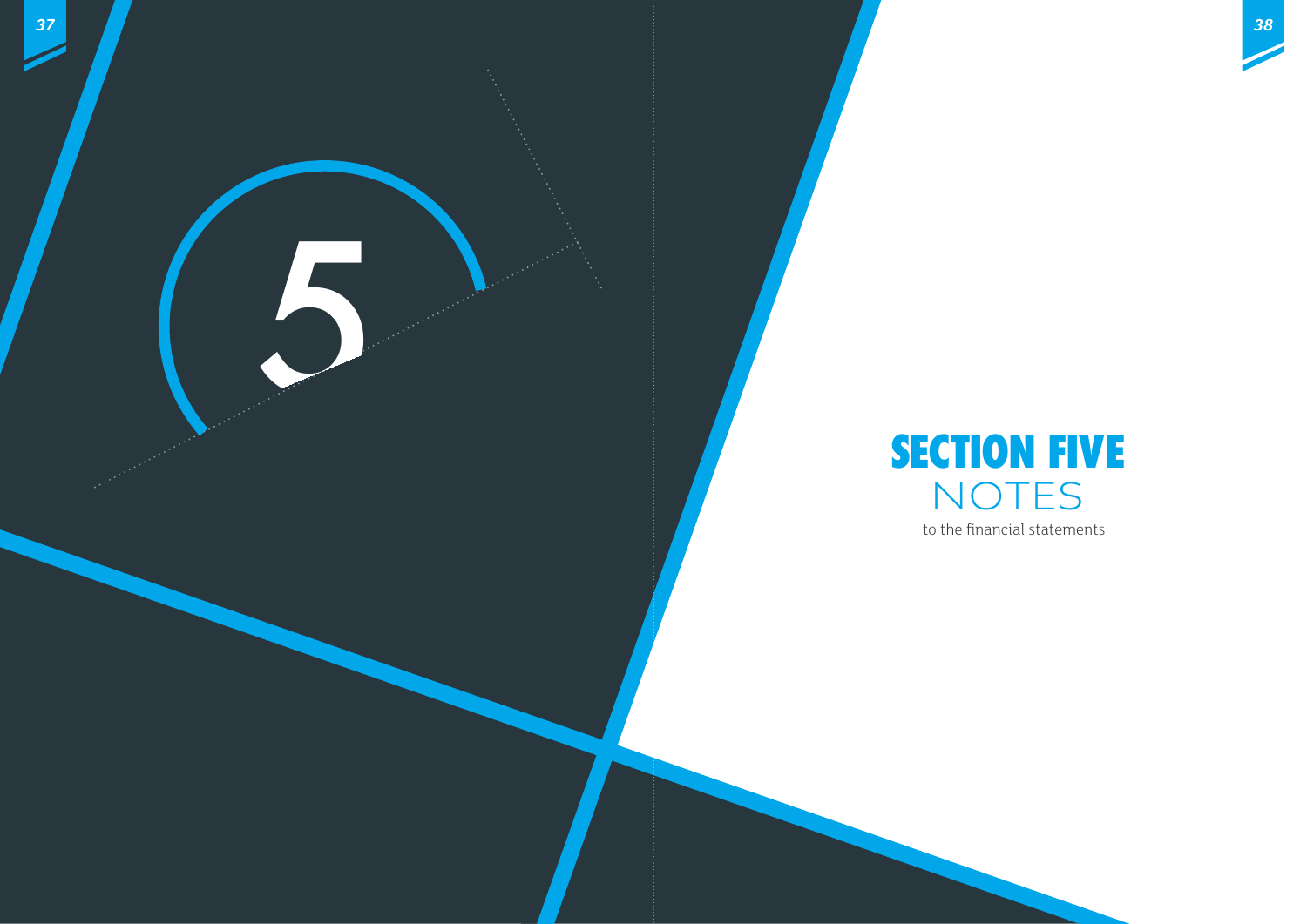

#### **GENERAL INFORMATION**

Lawn Tennis Association Limited ('the Company') is a private company limited by guarantee having no share capital and is incorporated and domiciled in United Kingdom. The address of its registered office is National Tennis Centre, 100 Priory Lane, London, SW15 5JQ.

#### **STATEMENT OF COMPLIANCE**

The Group and Company financial statements are prepared in accordance with the Companies Act 2006 and applicable accounting standards in the United Kingdom and Financial Reporting Standard 102, "The Financial Reporting Standard applicable in the United Kingdom and the Republic of Ireland" ("FRS 102"). The Group and Company have also early adopted the Amendments to FRS 102 (issued in July 2015).

Lawn Tennis Association Limited constitutes a public benefit entity ('PBE') as defined by FRS 102.

#### **SUMMARY OF SIGNIFICANT ACCOUNTING POLICIES**

The principal accounting policies applied in the preparation of these financial statements are set out below. These policies have been consistently applied to all the years presented, unless otherwise stated.

#### **a) Basis of preparation**

The Group and Company financial statements are prepared on a going concern basis, under the historical cost convention. This is the first year in which the financial statements have been prepared under FRS 102. The date of transition to FRS 102 is 1 October 2013. Details of the transition to FRS 102

are disclosed in note 22.

#### **b) Going concern**

On the basis of their assessment of the Group financial position and resources, the directors believe that the Company is well placed to manage its business risks. Therefore the directors have a reasonable expectation that the Group has adequate resources to continue in operational existence for the foreseeable future. Thus they continue to adopt the going concern basis of accounting in preparing the annual financial statements.

### **c) Exemptions for qualifying entities under FRS 102**

As the Company is a member of the Group whose consolidated financial statements are publicly available it meets the exemption for qualifying entities as defined by FRS 102. As a qualifying entity it is entitled to certain disclosure exemptions, subject to certain conditions that have been complied with, including notification of, and no objection to, the use of exemptions by the Company's members.

The Company has taken advantage of the following exemptions:

- from preparing a statement of cash flows, on the basis that it is a qualifying entity and the consolidated statement of cash flows, included in these financial statements, includes the Company's cash flows;
- from disclosing the financial instrument disclosures, required under FRS 102 paragraphs 11.39 to 11.48A and paragraphs 12.26 to 12.29, as the information is provided in the consolidated financial statement disclosures;

## **1. Accounting policies**

• from disclosing the Company's key management personnel compensation, as required by FRS 102 paragraph 33.7 as the information is provided in the consolidated financial statement disclosures.

The LTA Group constitutes a 'public benefit entity' as defined by FRS 102, being an entity whose primary objective is to provide goods and services for the general public.

#### **d) Lawn Tennis Association Limited**

As permitted by Section 408 of the Companies Act 2006, the income statement of the parent company, Lawn Tennis Association Limited, is not presented as part of these financial statements. The parent company's profit for the year ended was £1.0 million (period ended 31 Dec 2014: £3.7 million).

#### **e) Basis of consolidation**

The Group financial statements consolidate the financial statements of the Lawn Tennis Association Limited ('the Company') and its subsidiary undertakings (but excluding the LTA Trust) made up to 31 December 2015. The profits and losses of subsidiaries are consolidated from the date of acquisition to the date of disposal.

Uniform accounting policies are used for all the companies included in the LTA Group consolidation.

#### **f) Quasi subsidiaries**

In determining whether a company controls another entity, regard should be had to who in practice directs the entity's financial and operating policies. The Lawn Tennis Association (unincorporated) is not directly owned by the Group but meets the definition of a quasi-subsidiary under paragraph 9.1 and 9.11 of FRS 102 as it is managed on a unified basis by the

Company. As such, it has been accounted for in the same way as other subsidiaries and has been fully consolidated into the Group financial statements.

The LTA Trust was established (a registered charity) as a wholly owned subsidiary of Lawn Tennis Association Limited in 2012 (charity number 1148421). During the year, the Board of The LTA Trust comprised two LTA Directors and four Independent Trustees and therefore, as the LTA Group does not exercise control over the operating decisions of The LTA Trust, it has not been consolidated into the results of the LTA Group.

## **g) Accounting for unincorporated joint arrangement – The Wimbledon Championships**

The Lawn Tennis Championships (The Wimbledon Championships) are held annually at Wimbledon. In these financial statements the Wimbledon Championships are accounted for as an unincorporated joint arrangement. The joint arrangement is governed by an agreement between The All England Lawn Tennis & Croquet Club (the Club) and the LTA, whereby the Wimbledon Championships are controlled, managed and promoted by the Committee of Management which consists of members representing the Club and the LTA. The Wimbledon Championships prepares its financial statements to 31 July.

The allocation of the financial surplus of the Wimbledon Championships is also governed by this agreement. The financial arrangements are designed to advance the interests of British Tennis. 90% of the surplus is distributed to the LTA with a customary donation of £3.0 million (2014: £3.0 million) made to the Tennis Foundation from the distribution as agreed by the Joint Finance Committee.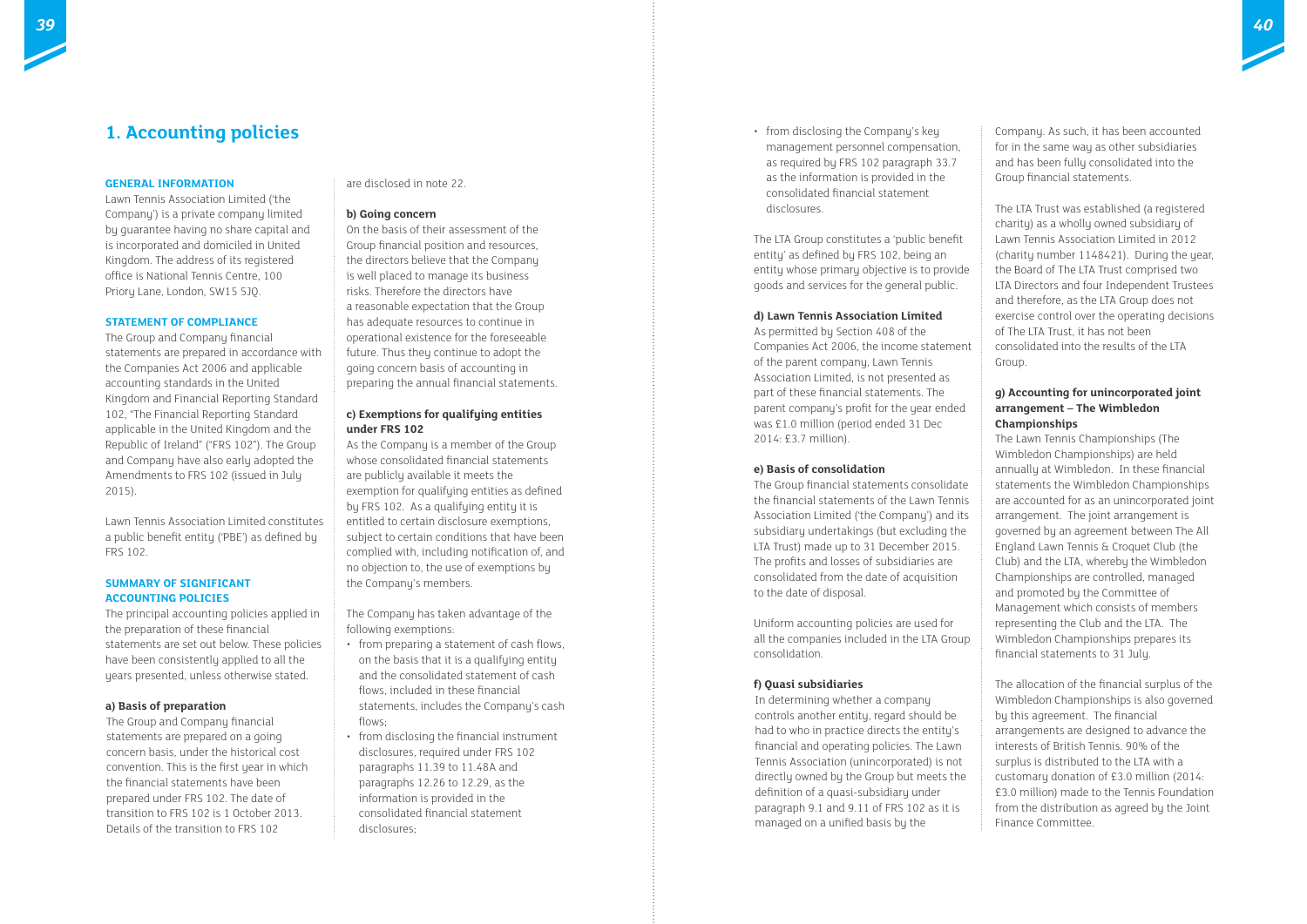

#### **h) Revenue**

Revenue includes the gross surplus of The Championships due to the LTA, exercise of warrants over shares, income from facility and hospitality fees from tennis tournaments, commercial and sponsorship income, government grants, advertising income and subscriptions less any refunds or returns and is stated net of VAT. Revenue from the supply of services represents the value of services provided under contracts to the extent that there is a right to consideration. This is recorded at the value of the consideration due. Where a contract has only been partially completed at the statement of financial position date, turnover represents the value of the service provided to date based on a proportion of the total contract value. Where payments are received in advance of services provided, the amounts are recorded as deferred income and included as part of creditors due within one year. The Group follows the cost model under Section 24 of FRS 102.

#### **i) Grants**

Grant income is recognised in the income statement either on receipt or in the period in which the related expenditure is incurred, depending on the nature of the grant when the entity complies with the conditions attaching to them. Section 24 of FRS 102,'Government grants' permits either the performance model or the accrual model to recognise government grants. Grants relating to revenue are recognised in income on a systematic basis over the period in which the Group recognised the related costs for which the grant is intended to compensate.

Grant expenditure is recognised in the income statement in the period in which the grant was made or committed to other third parties.

#### **j) Foreign currencies**

(i) Functional and presentation currency The Group and Company's functional and presentation currency is the sterling pound. (ii) Transactions and balances Foreign currency transactions arising during the period are translated at the rates prevailing at the date of the transactions unless covered by a forward exchange contract, in which case the contract rate is used. Balances outstanding at the period end are translated at the rate ruling on that date unless covered by a forward exchange contract. Non-monetary items measured at historical cost are translated using the exchange rate at the date of the transaction and non-monetary items measured at fair value are measured using the exchange rate when fair value was determined.

The following asset lives are used: Long leasehold land and buildings 125 years

Freehold buildings and tennis courts 10 to 50 years

Motor vehicles 4 years Furniture and equipment 3 to 20 years

Computer equipment 4 years

Foreign exchange gains and losses resulting from the settlement of transactions and from the translation at period-end exchange rates of monetary assets and liabilities denominated in foreign currencies are recognised in the profit and loss account except when deferred in other comprehensive income as qualifying cash flow hedges.

#### **k) Operating leases**

Leases that do not transfer all the risks and rewards of ownership are classified as operating leases. Rentals payable under operating leases are charged to the income statement on a straight line basis over the lease term.

#### **l) Intangible fixed assets and amortisation**

Intangible fixed assets are stated in the statement of financial position at cost less provision for amortisation.

Amortisation is calculated to write off the cost of intangible assets over their expected lives by equal instalments. The expected life of each intangible asset is determined on an individual basis, dependent on the duration of its economic benefit. The annual amortisation charge for intangible assets is sensitive to changes in the estimated useful economic lives and residual values of the assets. The useful economic lives and residual values are re-assessed annually. They are amended when necessary to reflect current estimates, based on technological advancement, future investments, economic utilisation and the physical condition of the assets.

Commercial rights are amortised over the contractual period to which they relate.

#### **m) Property, plant and equipment and depreciation**

Property, plant and equipment are stated in the statement of financial position at cost less provision for depreciation. Cost includes the original purchase price and costs directly attributable to bringing the asset to its working condition for its intended use.

Depreciation is calculated to write off the cost, less estimated residual value, of property, plant and equipment over their expected lives by equal annual instalments. Depreciation is provided on all property, plant and equipment apart from freehold land and assets under construction. The annual depreciation charge for property, plant and equipment is sensitive to changes in the estimated useful economic lives and residual values of the assets. The useful economic lives and residual values are re-assessed annually. They are amended when necessary to reflect current estimates, based on technological advancement, future investments, economic utilisation and the physical condition of the assets.

The assets' residual values and useful lives are reviewed, and adjusted, if appropriate, at the end of each reporting period. The effect of any change is accounted for prospectively.

## **n) Impairment of non-financial assets**

At each statement of financial position date non-financial assets not carried at fair value are assessed to determine whether there is an indication that the asset (or asset's cash generating unit) may be impaired. If there is such an indication the recoverable amount of the asset (or asset's cash generating unit) is compared to the carrying amount of the asset (or asset's cash generating unit).

The recoverable amount of the asset (or asset's cash generating unit) is the higher of the fair value less costs to sell and value in use. Value in use is defined as the present value of the future pre-tax and interest cash flows obtainable as a result of the asset's (or asset's cash generating unit) continued use. The pre-tax and interest cash flows are discounted using a pre-tax discount rate that represents the current market risk free rate and the risks inherent in the asset.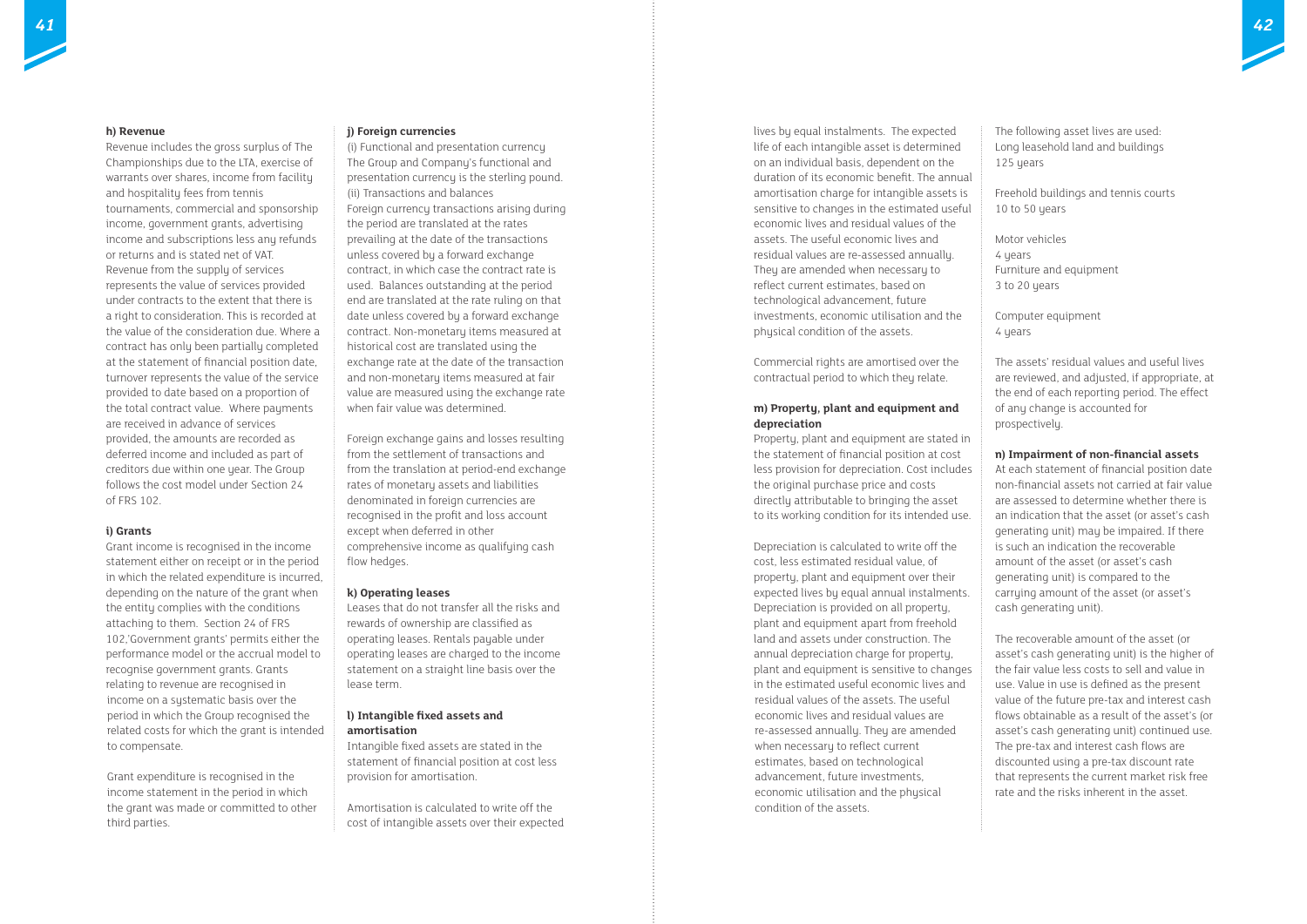

If the recoverable amount of the asset (or asset's cash generating unit) is estimated to be lower than the carrying amount, the carrying amount is reduced to its recoverable amount. An impairment loss is recognised in the income statement, unless the asset has been revalued when the amount is recognised in other comprehensive income to the extent of any previously recognised revaluation. Thereafter any excess is recognised in income statement.

If an impairment loss is subsequently reversed, the carrying amount of the asset (or asset's cash generating unit) is increased to the revised estimate of its recoverable amount, but only to the extent that the revised carrying amount does not exceed the carrying amount that would have been determined (net of depreciation) had no impairment loss been recognised in prior periods. A reversal of an impairment loss is recognised in the income statement.

#### **o) Investments**

Investments in subsidiaries are stated at cost less any provision considered necessary for permanent diminution in value.

Third party investments comprises of shares or stocks. Investments where no control, joint control or significant influence are held i.e. other investments, are measured at fair value with movements going through profit and loss. Where fair value cannot be measured reliably, investments are measured at cost less impairment.

#### **p) Hedging**

The Group does not generally apply hedge accounting in respect of forward foreign exchange contracts held to manage the cash flow exposures of forecast transactions denominated in foreign currencies.

Derivatives, including interest rate swaps and forward foreign exchange contracts held to manage the cash flow exposures of forecast transactions denominated in foreign currencies, are not basic financial instruments.

Derivatives are initially recognised at fair value on the date a derivative contract is entered into and are subsequently remeasured at their fair value. Changes in the fair value of the derivatives are recognised in profit or loss in finance costs or income as appropriate.

Where foreign currency borrowings (including forward exchange contracts) are used to finance or provide a hedge against the exchange risk associated with existing foreign fixed-asset investments denominated in foreign currency, the investments are re-translated at each statement of financial position date at the exchange rates ruling at the period end with movements taken to reserves. These foreign exchange movements are offset by the re-translation of the forward exchange contracts to the extent of the exchange differences arising on the fixed-asset investments. Foreign exchange movements arising from the re-translation of forward exchange contracts in place at the statement of financial position date are also taken to reserves.

#### **q) Financial instruments**

The Group has chosen to adopt the Sections 11 and 12 of FRS 102 in respect of financial instruments.

*(i) Financial assets* Basic financial assets, including trade and other receivables and cash and bank balances, are initially recognised at

Cash and cash equivalents includes bank balances and short term maturity deposits held at call. Bank overdrafts, if any, are

transaction price, unless the arrangement constitutes a financing transaction, where the transaction is measured at the present value of the future receipts discounted at a market rate of interest.

Such assets are subsequently carried at amortised cost using the effective interest method.

At the end of each reporting period financial assets measured at amortised cost are assessed for objective evidence of impairment. If an asset is impaired the impairment loss is the difference between the carrying amount and the present value of the estimated cash flows discounted at the asset's original effective interest rate. The impairment loss is recognised in profit or loss immediately.

If there is a decrease in the impairment loss arising from an event occurring after the impairment was recognised the impairment is reversed. The reversal is such that the current carrying amount does not exceed what the carrying amount would have been had the impairment not previously been recognised. The impairment reversal is recognised in profit or loss immediately.

Financial assets are derecognised when (a) the contractual rights to the cash flows from the asset expire or are settled, or (b) substantially all the risks and rewards of the ownership of the asset are transferred to another party or (c) control of the asset has been transferred to another party who has the practical ability to unilaterally sell the asset to an unrelated third party without imposing additional restrictions.

#### *(ii)Financial liabilities*

Basic financial liabilities, including trade and other payables and bank loans, are initially recognised at transaction price,

unless the arrangement constitutes a financing transaction, where the debt instrument is measured at the present value of the future receipts discounted at a market rate of interest.

Debt instruments are subsequently carried at amortised cost, using the effective interest rate method. Trade payables are obligations to pay for goods or services that have been acquired in the ordinary course of business from suppliers. Accounts payable are classified as current liabilities if payment is due within one year or less. If not, they are presented as non-current liabilities. Trade payables are recognised initially at transaction price and subsequently measured at amortised cost using the effective interest method.

Financial liabilities are derecognised when the liability is extinguished, that is when the contractual obligation is discharged, cancelled or expires.

The Company does not hold or issue derivative financial instruments.

#### *(iii) Offsetting*

Financial assets and liabilities are offset and the net amounts presented in the financial statements when there is an enforceable right to set off the recognised amounts and there is an intention to settle on a net basis or to realise the asset and settle to liability simultaneously.

Loans paid and received are offset and the net amounts presented in the financial statements as doing so enhance the understanding of the cash flows.

#### **r) Cash and cash equivalents**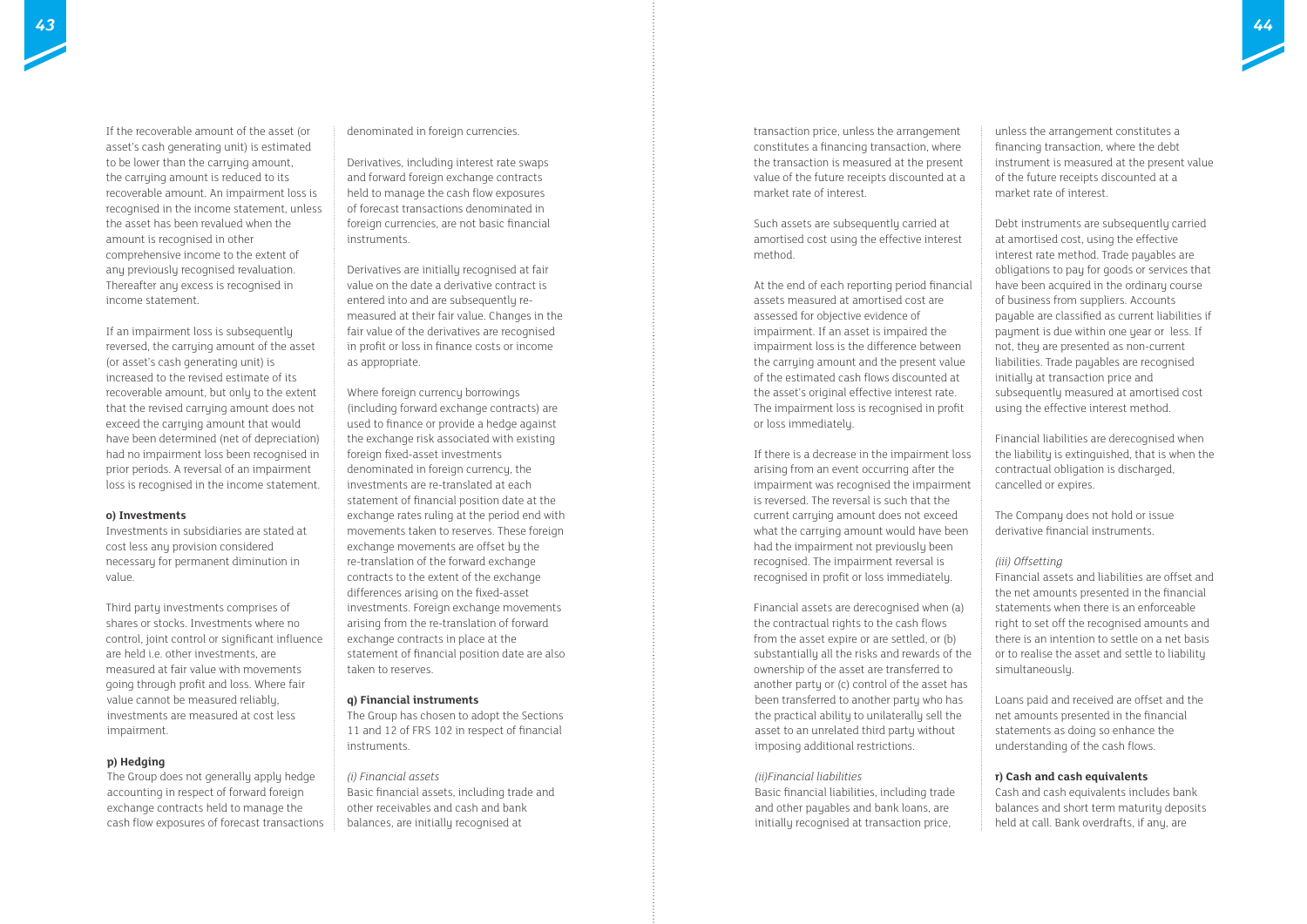

shown within borrowings in current liabilities on the statement of financial position. Cash and cash equivalents are stated at face value.

#### **s) Taxation**

Taxation expense for the period comprises current and deferred tax recognised in the reporting period. Taxation represents the amount estimated to be payable or recoverable in respect of the taxable profit or loss for the period, along with adjustments to estimates in respect of previous periods.

Current or deferred taxation assets and liabilities are not discounted.

#### Current tax:

Current tax is the amount of income tax payable in respect of the taxable profit for the year or prior years. Tax is calculated on the basis of tax rates and laws that have been enacted or substantively enacted by the period end.

#### Deferred tax:

Deferred tax arises from timing differences that are differences between taxable profits and total comprehensive income as stated in the financial statements. These timing differences arise from the inclusion of income and expenses in tax assessments in periods different from those in which they are recognised in financial statements.

Provision for deferred tax is made in respect of all timing differences that have originated but not reversed, by the statement of financial position date. The provision for deferred tax is not discounted. Deferred tax assets are only recognised to the extent that it is regarded that they will be recovered.

Deferred tax is measured using tax rates

and laws that have been enacted or substantively enacted by the year end and that are expected to apply to the reversal of the timing difference.

#### **t) Employee benefits**

The company provides a range of benefits to employees, including paid holiday arrangements.

#### Short term benefits:

Short term benefits, including holiday pay and other similar non-monetary benefits, are recognised as an expense in the period in which the service is received.

#### Termination benefits:

Termination benefits are recognised as an expense in the period in which the benefits are provided to the employees or are expensed and accrued when the Group has committed to make payments in the future. If there is an uncertainty about the number of employees who will accept an offer of termination benefits, the contingent liabilities is disclosed unless the possibility of an outflow in settlement is remote.

#### Pension costs:

Contributions payable to defined contribution schemes are charged to the income statement in the period to which they relate. There are no defined benefit pension obligations.

#### **u) Concessionary loans**

Concessionary loans made are initially measured at the amount paid. In subsequent years, the carrying amount of concessionary loans is adjusted to reflect any accrued interest payable or receivable.

To the extent that a loan that has been made is irrecoverable, an impairment loss is recognised in the income statement.

#### **v) Critical judgements and estimates in applying the accounting policy**

The preparation of the financial statements requires management and the Board to make judgements, estimates and assumptions that affect the application of the accounting policies and the reported amounts of assets and liabilities, income and expenses. Actual results may differ from these estimates. Estimates and underlying assumptions are continually evaluated and are based on historical experience and other factors, including expectations of future events that are reasonable under the circumstances. Revisions to accounting estimates are recognised in the period in which the estimates are revised and in any future periods affected. No material judgements and estimates have been made in the current year or prior period.

#### **w) Future amendments to FRS 102**

The following amendments to FRS 102 (issued in July 2015) have been early adopted by the Group in these financial statements.

*i) Amendments to Section 4: Statement of financial position:* The Group has early adopted the amendments to para 4.2 of FRS 102 for the first time in the current year. The Group has chosen to apply IFRS format in presenting

the Statement of financial position. The terminology has been changed as per IFRS. The presentational change has no such material impact in the Group's financial statements.

*ii) Amendments to Section 5: Income statement and statement of other comprehensive income:* The Group has early adopted the amendments to para 5.10 of FRS 102 for the first time in the current year. The Group has chosen to apply IFRS format in presenting the Statement of income and Statement of comprehensive income. The terminology has been changed as per IFRS. The presentational change has no such material impact in the Group's financial statements.

### *iii) Amendments to Section 18: Intangible assets including goodwill:*

The Group has early adopted the amendments to para 18.19 and 18.20 of FRS 102 for the first time in the current year. The amendments to para 18.19 clarifies if an entity is unable to make a reliable estimate of the useful life of an intangible asset, the useful life limit should not exceed ten years. As the Group does not have any intangible assets with indefinite useful life, the application of amendments has no material impact on the disclosures or on the amounts recognised in the Group's financial statements.

## *iv) Amendments to Section 27: Impairment of assets:*

The Group has early adopted the amendments to para 27.31 of FRS 102 for the first time in the current year. The amendments to para 27.31 clarify the removal of hierarchy for reversing impairment charges, with the entity no longer required to allocate the amount of impairment reversal in a particular order. This is largely due to the fact that goodwill impairment reversals are no longer permitted under FRS 102. As the Group does not have any impairment charges that qualify for reversal, the application of amendments has no material impact on the disclosures or on the amounts recognised in the Group's financial statements.

*v) Amendments to Section 33: Related party disclosures:*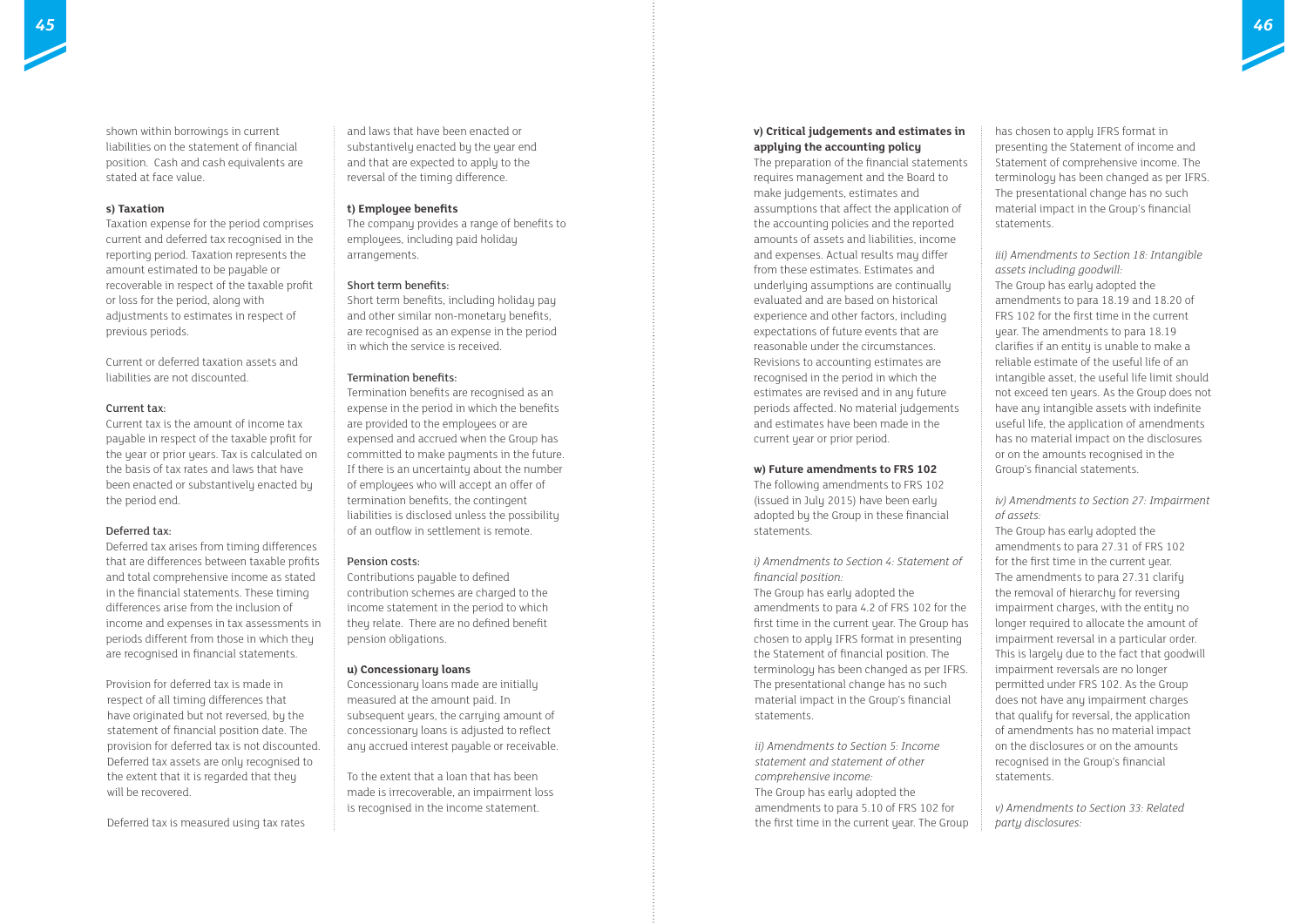

The Group has early adopted the amendments to para 33.2(viii) of FRS 102 for the first time in the current year. The amendments clarifies the increase in scope of related parties by including an entity, or any member of a group of which it is a part, that provides key management personnel services to the reporting entity or to the

parent of the reporting entity, as being a related entity. As the Group already discloses all of its parent-subsidiary relationships in note 21, the application of amendments has no material impact on the disclosures or on the amounts recognised in the Group's financial statements.

## **2. Revenue analysis**

Revenue arises materially from trading activities in the UK. Minimal revenue is earned from the participation of British teams in Davis Cup and Fed Cup ties overseas.

- Audit fee for audit of subsidiaries
- Other audit advisory services
- Tax compliance services
- Tax advisory services

|                                      | <b>Revenue</b> |        | Profit on ordinary<br>activities before taxation |                |
|--------------------------------------|----------------|--------|--------------------------------------------------|----------------|
|                                      | Year           | Period | Year                                             | Period         |
|                                      | ended          | ended  | ended                                            | ended          |
|                                      | 31 Dec         | 31 Dec | 31 Dec                                           | 31 Dec         |
|                                      | 2015           | 2014   | 2015                                             | 2014           |
|                                      | £'000s         | £'000s | £'000s                                           | £'000s         |
| Group                                | 63,515         | 64,345 | 781                                              | (3,002)        |
| Net gains on fixed asset investments |                |        | 329                                              | 2,802          |
| Net finance income (note 5)          |                |        | 1,262                                            | 1,526          |
|                                      | 63,515         | 64,345 | 2,372                                            | 1,326          |
|                                      |                |        | 2015<br>£'000s                                   | 2014<br>£'000s |
| <b>Net assets</b>                    |                |        |                                                  |                |
| LTA Group                            |                |        | 145,410                                          | 144,245        |

The LTA Group figures above include the Lawn Tennis Association Limited, LTA unincorporated association and all Lawn Tennis Association Limited subsidiaries (excluding The LTA Trust).

| Year<br>ended<br>31 Dec<br>2015<br>£'000s | Period<br>ended<br>31 Dec<br>2014<br>£'000s |
|-------------------------------------------|---------------------------------------------|
| 12,122                                    | 8,083                                       |
| 3,409                                     | 4,060                                       |
| 37,139                                    | 41,665                                      |
| 8,681                                     | 7,918                                       |
| 2,164                                     | 2,619                                       |
| 63,515                                    | 64,345                                      |
|                                           |                                             |

# **3. Group operating profit/(loss)**

|                                                                         | Year<br>ended<br>31 Dec<br>2015<br>£'000s | Period<br>Ended<br>31 Dec<br>2014<br>£'000s |
|-------------------------------------------------------------------------|-------------------------------------------|---------------------------------------------|
| Group operating profit/(loss) is stated after charging/(crediting):     |                                           |                                             |
| Amortisation of intangible fixed assets (note 7)                        | 260                                       |                                             |
| Depreciation of fixed assets (note 8)                                   | 2,343                                     | 3,339                                       |
| Operating lease and other hire charges:                                 |                                           |                                             |
| - Plant and machinery                                                   | 82                                        | 233                                         |
| - Other                                                                 | 275                                       | 354                                         |
| Auditors' remuneration:                                                 |                                           |                                             |
| - Audit fee for parent company and consolidated financial<br>statements | 43                                        | 49                                          |
| - Audit fee for audit of subsidiaries                                   | $\overline{c}$                            | 14                                          |
| - Other audit advisory services                                         | 17                                        |                                             |
| - Tax compliance services                                               | 54                                        | 54                                          |
| - Tax advisory services                                                 | 103                                       | 114                                         |
| Donations payable:                                                      |                                           |                                             |
| - Tennis Foundation (note 21)                                           | 7,076                                     | 10,330                                      |
| Grant income                                                            | (4,026)                                   | (4,820)                                     |
|                                                                         |                                           |                                             |

- Plant and machinery
- 

#### **Revenue analysis continued...**

**Analysis of revenue by category:**

Major events Sport England Revenue Grant Revenue from the Wimbledon Championships Commercial Other 2,619 2,619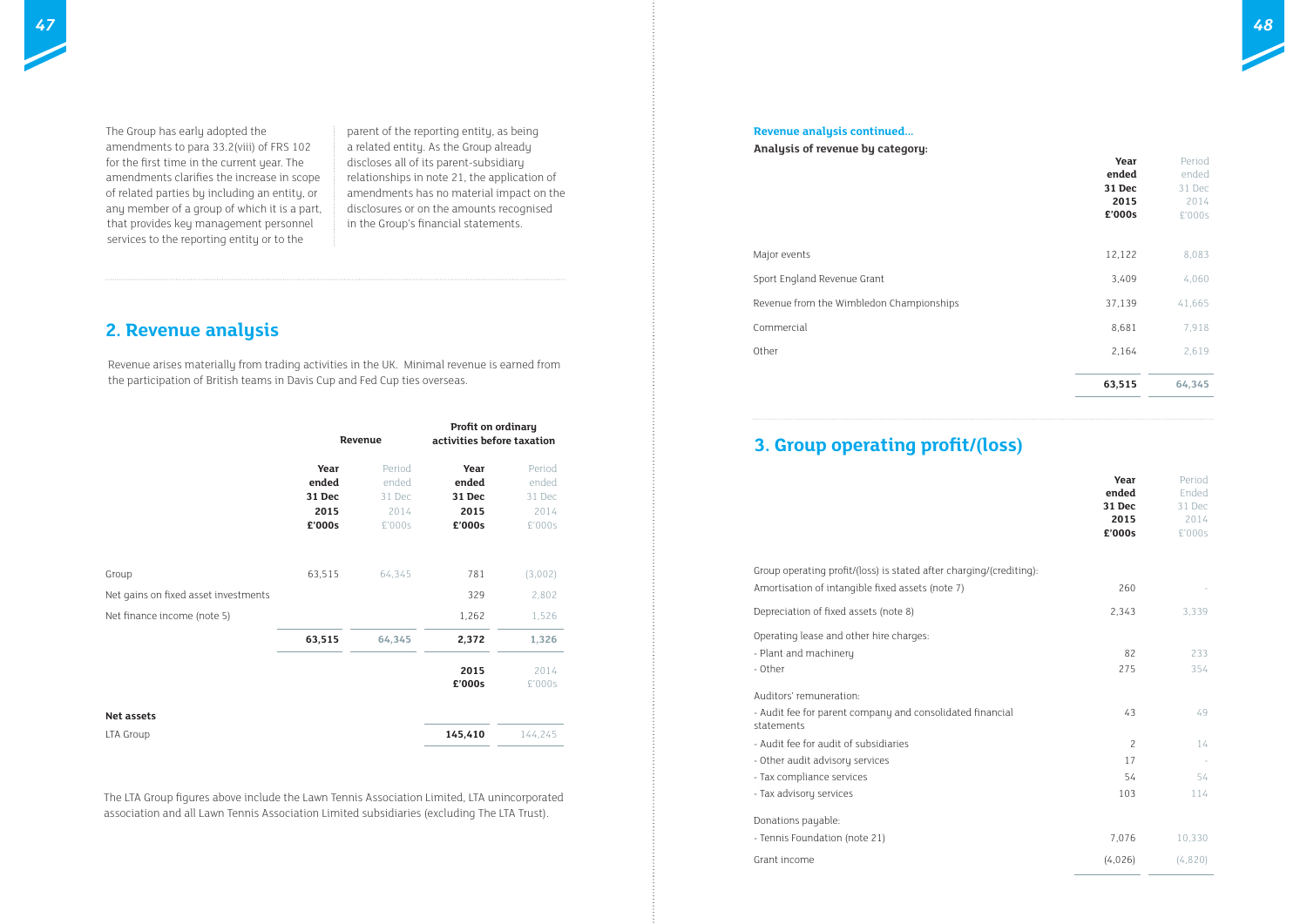

#### **Directors' remuneration**

Aggregate salaries and benefit in kind Compensation for loss of office Variable pay due under short term incentive schemes Company pension contributions to money purchase

#### **One-time relocation costs**

Compensation for international cost of living impact

|        | Year<br>ended<br>31 Dec<br>2015<br>£'000's | Period<br>ended<br>31 Dec<br>2014<br>£'000s |
|--------|--------------------------------------------|---------------------------------------------|
|        | 526                                        | 629                                         |
|        |                                            | 120                                         |
| S      | 75                                         | 224                                         |
| scheme | 33                                         | 47                                          |
|        | 634                                        | 1,020                                       |
|        |                                            | 190                                         |
|        | 40                                         |                                             |
|        | 674                                        | 1,210                                       |

#### **Aggregate emoluments 674 1,210**

The aggregate emoluments were paid to two directors employed for all or part of 2015 (2014: three). Variable pay is based upon personal objectives, agreed targets and performance measures. Retirement benefits are accruing to two (2014: two) directors under a money purchase scheme.

#### **Highest paid director**

Aggregate salaries and benefit in kind Variable pay due under short term incentive schemes Company pension contributions to money purchase

One-time relocation costs

Compensation for international cost of living impact

|        | Year<br>ended<br>31 Dec<br>2015<br>£'000's | Period<br>ended<br>31 Dec<br>2014<br>£'000s |
|--------|--------------------------------------------|---------------------------------------------|
|        | 309                                        | 323                                         |
| S      | 75                                         | 73                                          |
| scheme | 30                                         | 38                                          |
|        | 414                                        | 434                                         |
|        |                                            | 190                                         |
|        | 40                                         |                                             |
|        | 454                                        | 624                                         |

**Aggregate emoluments 454 624**

## **4. Employees and directors**

The average monthly number of employees of the Group during the year/period was 296 (2014: 294) as follows:

|                                        | Year   | Period |
|----------------------------------------|--------|--------|
|                                        | ended  | ended  |
|                                        | 31 Dec | 31 Dec |
|                                        | 2015   | 2014   |
|                                        |        |        |
| Participation                          | 104    | 108    |
| Performance                            | 48     | 58     |
| Commercial, major events and marketing | 57     | 42     |
| Business support and governance        | 87     | 86     |
|                                        | 296    | 294    |

#### **Employees and directors continued...**

The Company has no (2014: no) employees. The aggregate amounts payable to employees of the Group during the year/period were:

|                                           | Year    | Period   |
|-------------------------------------------|---------|----------|
|                                           | ended   | ended    |
|                                           | 31 Dec  | 31 Dec   |
|                                           | 2015    | 2014     |
|                                           | £'000's | £'000s   |
| <b>Group employees</b>                    |         |          |
| Wages and salaries                        | 13,276  | 15,865   |
| Social security costs                     | 1,537   | 1,867    |
| Other pension costs                       | 762     | 803      |
|                                           | 15,575  | 18,535   |
| Charge to the Tennis Foundation (note 21) | (2,670) | (3, 457) |
|                                           | 12,905  | 15,078   |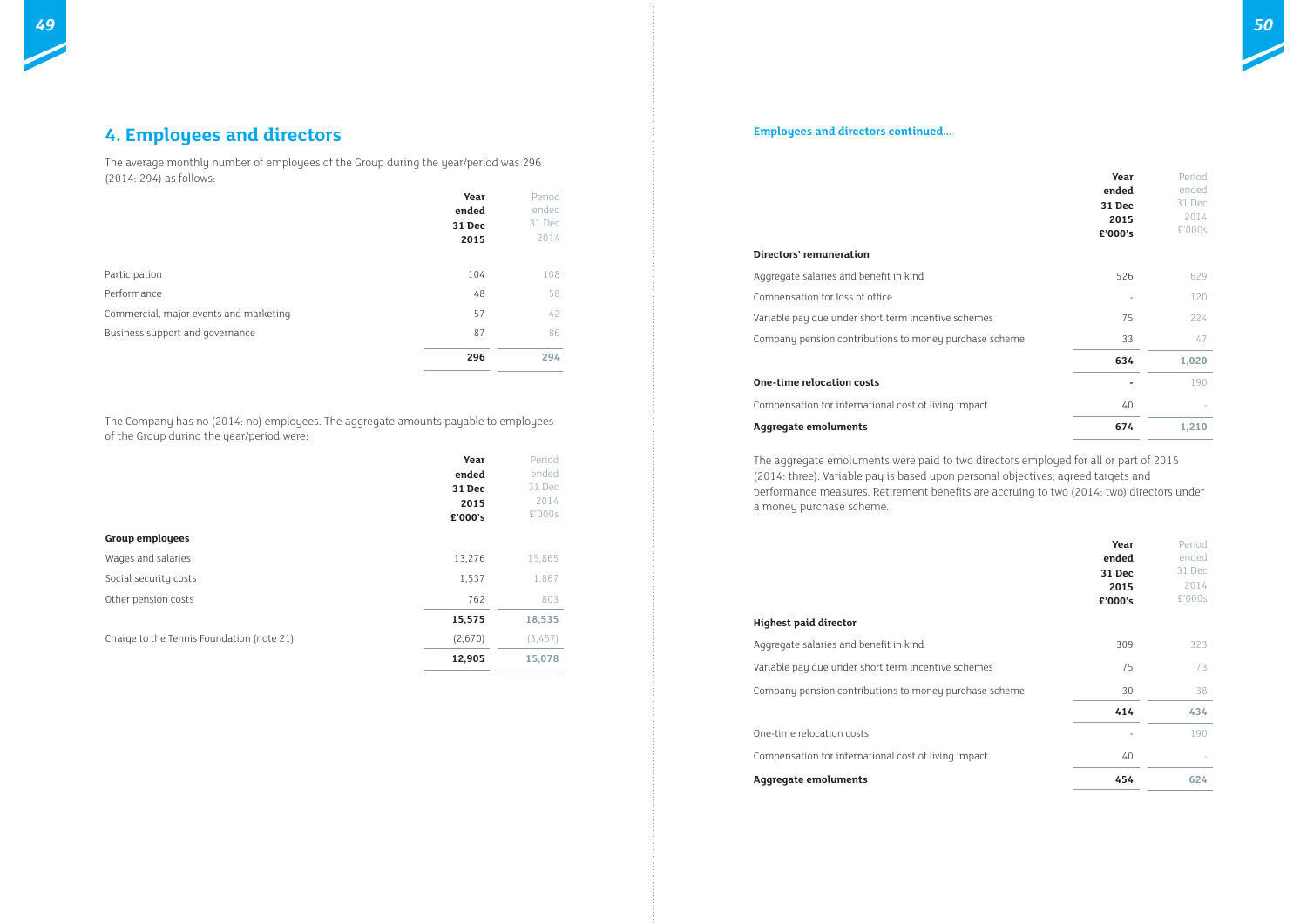| Year<br>ended<br>31 Dec<br>2015<br>£'000s | Period<br>ended<br>31 Dec<br>2014<br>£'000s |
|-------------------------------------------|---------------------------------------------|
| 197                                       |                                             |
| 46                                        | 205                                         |
| 839                                       | 86                                          |
| 1,082                                     | 291                                         |
| 1,207                                     | 1,578                                       |

#### **Deferred tax:**

Origination and reversal of timing differences

Effect of future corporation tax rate changes 46 **205**

Adjustment in respect of previous years

#### **10.82 10.82 10.82 20.8 20.9 20.9 20.9 20.9 20.9 20.9 20.9 20.9 20.9 20.9 20.9 20.9 20.9 20.9 20.9 20.9 20.9 20.9 20.9 20.9 20.9 20.9 20.9 20.9 20.9 20.9 20.9 2**

#### **Tax on profit on ordinary activities 1,207 1,578**

## **5. Net finance income**

|                                     | Year<br>ended<br>31 Dec<br>2015<br>£'000s | Period<br>Ended<br>31 Dec<br>2014<br>£'000s |
|-------------------------------------|-------------------------------------------|---------------------------------------------|
| Group interest receivable           | 14                                        | 28                                          |
| Interest on deferred consideration  | 300                                       | 375                                         |
| Income from fixed asset investments | 948                                       | 1,123                                       |
| Net finance income                  | 1,262                                     | 1,526                                       |

## **6. Taxation on profit on ordinary activities**

Profit on ordinary activities multiplied by standard co tax rate in the UK of 20.25% (2014: 21.8%) for large  $\epsilon$ 20% (2014: 20%) for smaller entities

| Year   | Period |
|--------|--------|
| ended  | ended  |
| 31 Dec | 31 Dec |
| 2015   | 2014   |
| £'000s | £'000s |
|        |        |
|        |        |
|        |        |
| 263    | 1,308  |
| 479    |        |
| (617)  | (21)   |
| 125    | 1,287  |
|        |        |

#### **Taxation on profit on ordinary activities continued...**

The tax assessed for the year/period is higher (2014: higher) than the standard rate of corporation tax in the UK of 20.25% average for the year/period (2014: 21.8%). The differences are explained below:

*b) Reconciliation of Group total tax charge*

Profit on ordinary activities before tax

|                            | Year<br>ended<br>31 Dec<br>2015<br>£'000s | Period<br>ended<br>31 Dec<br>2014<br>£'000s |
|----------------------------|-------------------------------------------|---------------------------------------------|
|                            | 2,372                                     | 1,326                                       |
| orporation<br>entities and | 479                                       | 269                                         |
|                            | 418                                       | 1,898                                       |
| erences                    | 217                                       | (250)                                       |
|                            |                                           | (55)                                        |
|                            |                                           | 1,683                                       |
|                            | (711)                                     | (2, 290)                                    |
|                            | 487                                       | 53                                          |
|                            | (324)                                     | (21)                                        |
| d tax                      | 595                                       | 86                                          |
|                            | 46                                        | 205                                         |
|                            | 1,207                                     | 1,578                                       |
|                            |                                           |                                             |

Effects of:

Expenses not deductible for tax purposes

Accelerated capital allowances and other timing differences

Utilisation of brought forward tax losses - **(55)**

Capital gains

Income not taxable

Other adjustments

Adjustments in respect of prior years

Adjustments in respect of previous periods - deferred

Effect of future corporation tax rate changes

**Tax tax charge** 

#### **Employees and directors continued...**

One-time relocation costs in the prior period relate to agreed international relocation costs and have been paid, as required, after deduction of the appropriate income taxes. The highest paid director participates in a long term incentive plan where he could earn up to a maximum of his first year's salary at the end of five years, subject to achieving set performance criteria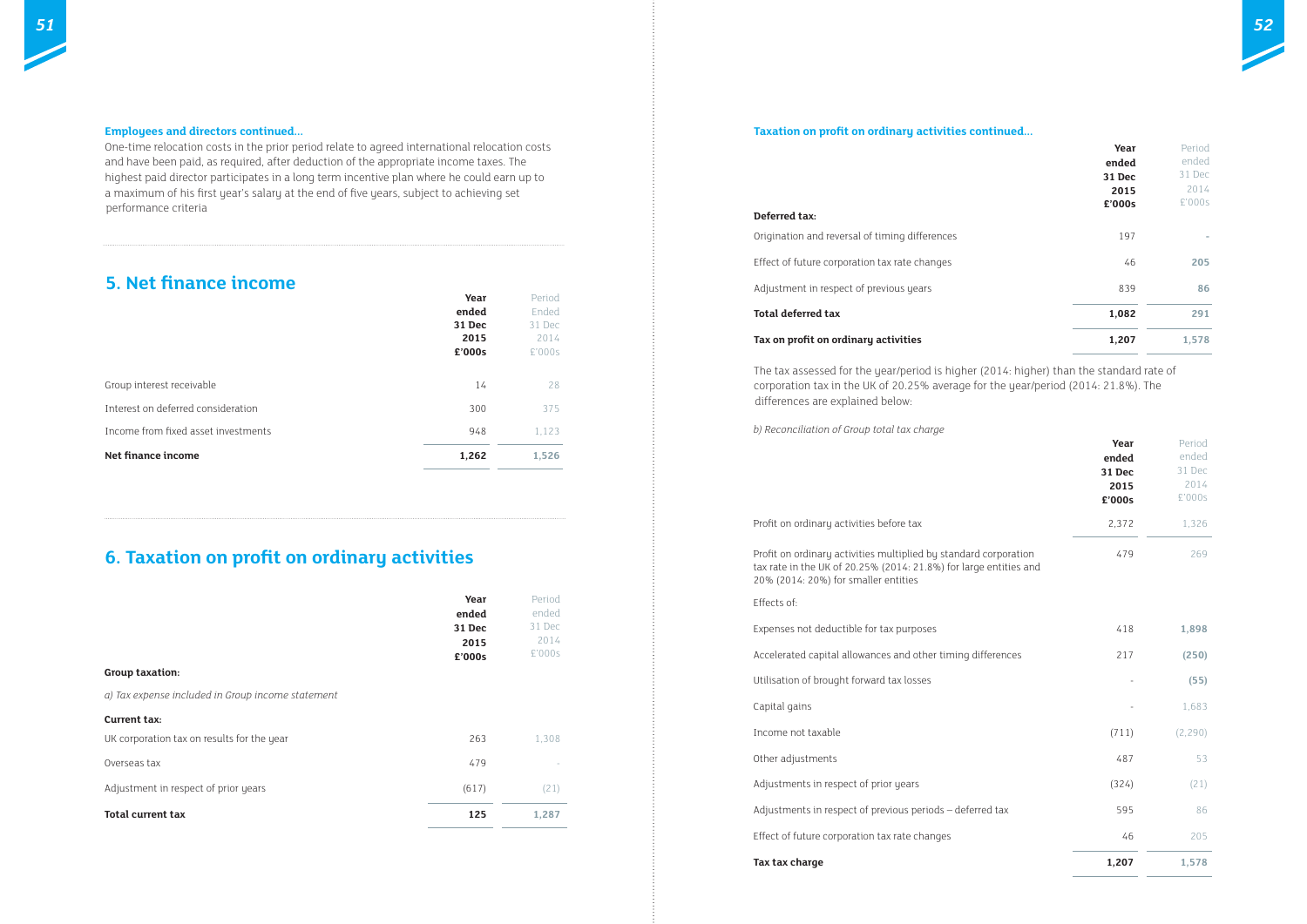

# **7. Intangible assets**

|                                    | Group and<br>Company<br><b>Commercial</b><br><b>Rights</b><br>£'000s |
|------------------------------------|----------------------------------------------------------------------|
| Cost:                              |                                                                      |
| At 1 January 2015/31 December 2015 | 2,080                                                                |
| <b>Accumulated Amortisation:</b>   |                                                                      |
| At 1 January 2015                  |                                                                      |
| Charge for the year                | 260                                                                  |
| At 31 December 2015                | 260                                                                  |
| NBV at 31 December 2015            | 1,820                                                                |
| NBV at 1 January 2015              | 2,080                                                                |

During the prior period, LTA Group acquired the sanction to upgrade the Aegon Championships to an ATP 500 event from June 2015. An initial amount of £429,000 was paid with the remaining balance payable over the 8 years of the sanction.

# **8. Property, plant and equipment**

|                                     | Land<br>and<br>buildings<br>£'000s | Motor<br>vehicles<br>£'000s | Furniture,<br>computers<br>and<br>equipment<br>£'000s | <b>Assets</b><br>under con-<br>struction<br>£'000s | <b>Total</b><br>£'000s |
|-------------------------------------|------------------------------------|-----------------------------|-------------------------------------------------------|----------------------------------------------------|------------------------|
| <b>Group</b>                        |                                    |                             |                                                       |                                                    |                        |
| Cost:                               |                                    |                             |                                                       |                                                    |                        |
| At 1 January 2015                   | 36,689                             | 64                          | 15,835                                                | 266                                                | 52,854                 |
| Additions                           | 40                                 | 17                          | 2,475                                                 |                                                    | 2,532                  |
| Disposals                           |                                    |                             |                                                       | (266)                                              | (266)                  |
| At 31 December 2015                 | 36,729                             | 81                          | 18,310                                                |                                                    | 55,120                 |
| <b>Accumulated</b><br>Depreciation: |                                    |                             |                                                       |                                                    |                        |
| At 1 January 2015                   | 5,655                              | 60                          | 12,673                                                |                                                    | 18,388                 |
| Charge for the year                 | 769                                | 6                           | 1,568                                                 |                                                    | 2,343                  |
| Disposals                           |                                    |                             |                                                       |                                                    |                        |
| At 31 December 2015                 | 6,424                              | 66                          | 14,241                                                |                                                    | 20,731                 |
| NBV at 31 December 2015             | 30,305                             | 15                          | 4,069                                                 |                                                    | 34,389                 |
| NBV at 1 January 2015               | 31,034                             | 4                           | 3,162                                                 | 266                                                | 34,466                 |

The NBV of land and buildings comprises long leasehold assets.

In 2015, the UK Corporation tax rate was changed from 21% to 20%, effective from 1 April 2015. Deferred tax balances at 31 December 2015 and 31 December 2014 are being measured at a revised rate of 18% for all entities following the enactment in 2015 of the reduced corporation tax rate from 20% to 19% in April 2017 and from 19% to 18% in April 2020.

#### **Taxation on profit/(loss) on ordinary activities continued...**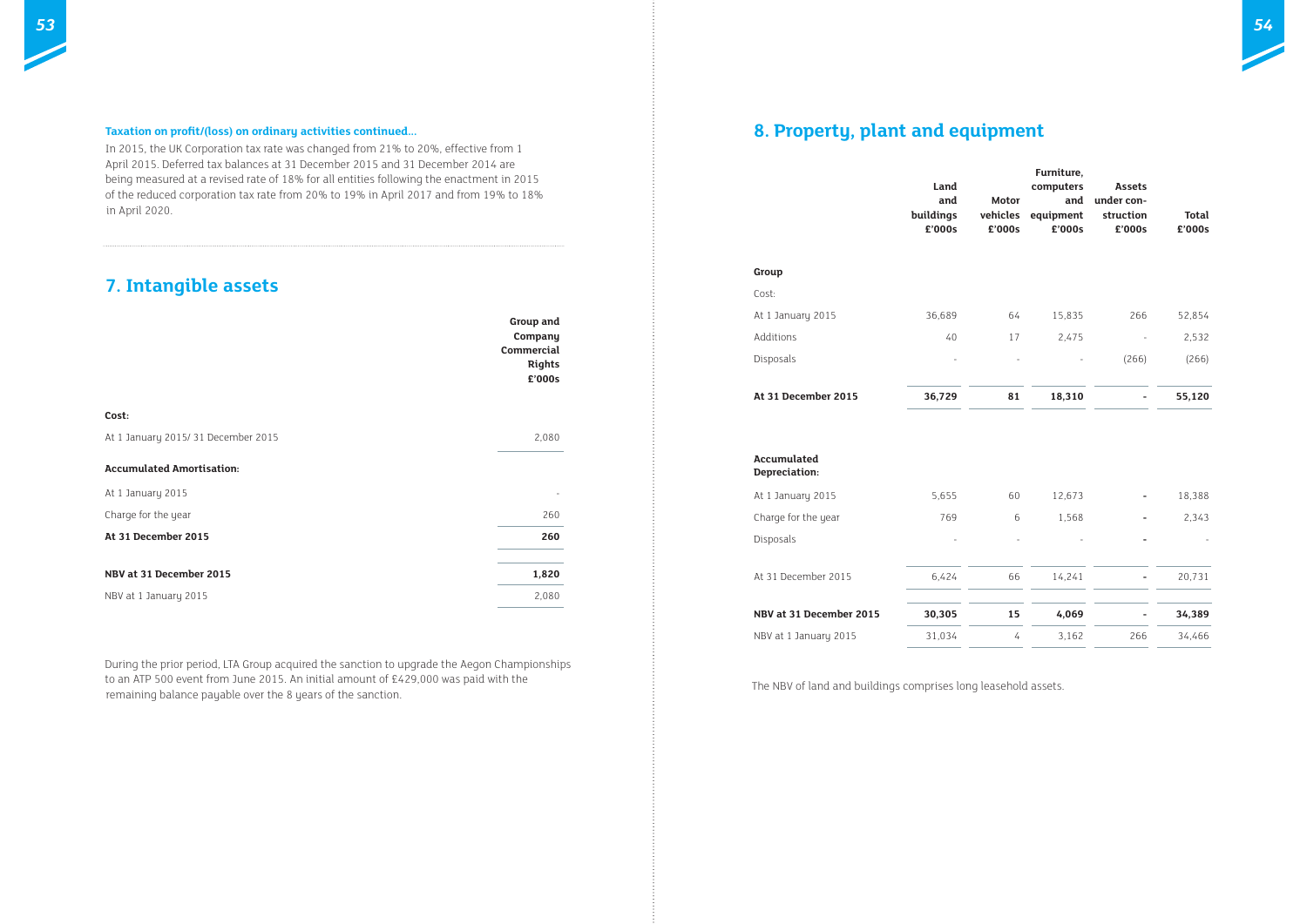

### **activities**

## **9. Investments**

|                       | <b>Third party</b><br>investments<br>£'000s |
|-----------------------|---------------------------------------------|
| <b>Group</b>          |                                             |
| Cost:                 |                                             |
| At 1 January 2015     | 41,523                                      |
| Additions             | 7,823                                       |
| Disposals             | (7,984)                                     |
| Fair value adjustment | 1,293                                       |
| At 31 December 2015   | 42,655                                      |

|                       | Third party<br>investments<br>£'000s | <b>Subsidiaries</b><br>£'000s | <b>Total</b><br>£'000s |
|-----------------------|--------------------------------------|-------------------------------|------------------------|
| Company               |                                      |                               |                        |
| Cost:                 |                                      |                               |                        |
| At 1 January 2015     | 41,523                               | 11,796                        | 53,319                 |
| Additions             | 7,823                                |                               | 7,823                  |
| Disposals             | (7,984)                              | $\overline{\phantom{a}}$      | (7,984)                |
| Fair value adjustment | 1,293                                | $\overline{\phantom{a}}$      | 1,293                  |
|                       |                                      |                               |                        |
| At 31 December 2015   | 42,655                               | 11,796                        | 54,451                 |

#### **Investments continued...**

The subsidiaries below are all incorporated in the UK and were wholly owned by the Lawn Tennis Association Limited at 31 December 2015:

- Itity of the LTA Group
- mpany for land and buildings of the LTA Group
- mpany for the previous Lawn Tennis Association rated subsidiaries
- company for the LTA
- ennis developments on behalf of the LTA
- and manages tennis tournaments on behalf of the LTA
- he prepaid court arrangement with Queenswood School
- hanpower services
- tennis magazines and other tennis publications
- Intertustive to promote community participation olidated)
- on Limited
- The directors believe that the carrying value of investments is supported by the underlying
- Lawn Tennis Association Limited has guaranteed the liabilities of the following subsidiaries

- mpany for the previous Lawn Tennis Association rated subsidiaries
- company for the LTA
- ennis developments on behalf of the LTA
- and manages tennis tournaments on behalf of
- he prepaid court arrangement with Queenswood
- nanpower services
- tennis magazines and other tennis publications

| <b>Subsidiary</b>                               | Nature of                 |
|-------------------------------------------------|---------------------------|
| LTA Operations Limited *                        | Trading ent               |
| LTA Property Limited *                          | Holding cor               |
| LTA Holdings Limited*                           | Holding cor<br>unincorpor |
| LTA Nominees Limited                            | Nominee c                 |
| LTA Developments Limited                        | Manages te                |
| LTA Events Limited                              | <b>Facilitates</b>        |
| LTA Ground Limited                              | Manages th                |
| LTA Services Limited                            | Provides m                |
| Tennis GB Limited                               | Publishes t<br>(Dormant)  |
| The LTA Trust*                                  | Independe<br>(non-consc   |
| * Direct subsidiaries of Lawn Tennis Associatio |                           |

net assets.

in order that they qualify for the exemption from audit under Section 479A of the Companies Act 2006 in respect of the year ended 31 December 2015.

| <b>Subsidiary</b>        | <b>Nature of activities</b>                  |
|--------------------------|----------------------------------------------|
| LTA Holdings Limited     | Holding company for<br>unincorporated subsi- |
| LTA Nominees Limited     | Nominee company fo                           |
| LTA Developments Limited | Manages tennis devel                         |
| LTA Events Limited       | Facilitates and mana<br>the LTA              |
| LTA Ground Limited       | Manages the prepaid<br>School                |
| LTA Services Limited     | Provides manpower s                          |
| Tennis GB Limited        | Publishes tennis mag<br>(Dormant)            |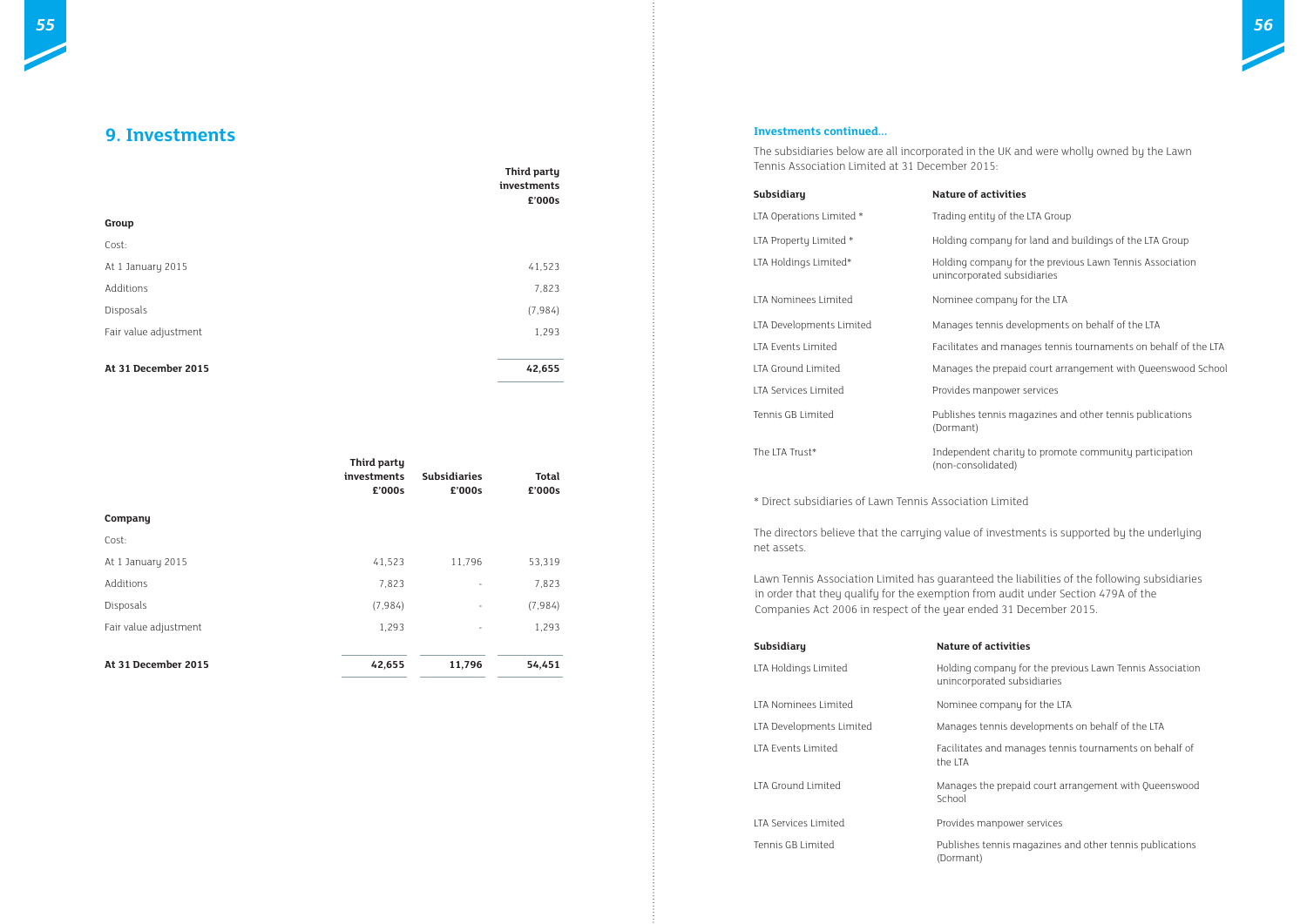

## **10. Lawn Tennis Association**

The income statement and statement of financial position of the unincorporated entity Lawn Tennis Association are included in the group financial statements and are provided below on the grounds that they are treated as a quasi-subsidiary managed on a unified basis by the management of the LTA Group.

|                                        | Year<br>ended<br>31 Dec<br>2015<br>£'000s | Period<br>Ended<br>31 Dec<br>2014<br>£'000s |
|----------------------------------------|-------------------------------------------|---------------------------------------------|
| <b>Income statement</b>                |                                           |                                             |
| Operating profit                       |                                           |                                             |
| Profit before tax                      |                                           |                                             |
| Loss for the financial year/period     | (9)                                       |                                             |
|                                        | 2015<br>£000s                             | 2014<br>£'000s                              |
| <b>Statement of financial position</b> |                                           |                                             |
| Debtors due less than one year         | 285                                       | 1,003                                       |
| Cash at bank and in hand               | 997                                       | 230                                         |
| Creditors due less than one year       | (59)                                      |                                             |
| Net assets                             | 1,223                                     | 1,233                                       |

## **11. The LTA Trust**

The LTA Trust was established as a registered charity within the LTA Group as a wholly owned subsidiary of Lawn Tennis Association Limited in 2012 (charity number 1148421). During the year, the Board of The LTA Trust comprised two LTA Directors and four Independent Trustees and therefore as the LTA Group does not exercise control over the operating decisions of The LTA Trust, it has not been consolidated into the results of the LTA Group. During the year, The LTA Trust changed its year end date to align itself to other tennis organisations. The key financial information in respect of The LTA Trust is as follows:

| Period | Year    |
|--------|---------|
| ended  | Ended   |
| 31 Dec | 30 Sept |
| 2015   | 2014    |
| £'000s | £'000s  |
|        |         |

#### **Total incoming resources 720 460**

#### Total resources expended

#### **Net (outgoing)/incoming resources before other recognised gains or losses**

#### Gains on investment assets

#### **Net movement in funds**

#### **Gross assets**

#### Investments

#### Cash at bank and in hand

| 720    | 460    |
|--------|--------|
| (937)  | (83)   |
| (217)  | 377    |
|        |        |
| 677    | 444    |
| 460    | 821    |
|        |        |
| 27,874 | 24,635 |
| 1,048  | 3,042  |
| 28,922 | 27,677 |
|        |        |
| (785)  |        |
| (785)  |        |

| 28,137 | 27,677 |
|--------|--------|
|        |        |
| 28,137 | 27,677 |

#### **Gross liabilities**

Liabilities due within one year

#### **Net assets**

#### **Unrestricted funds**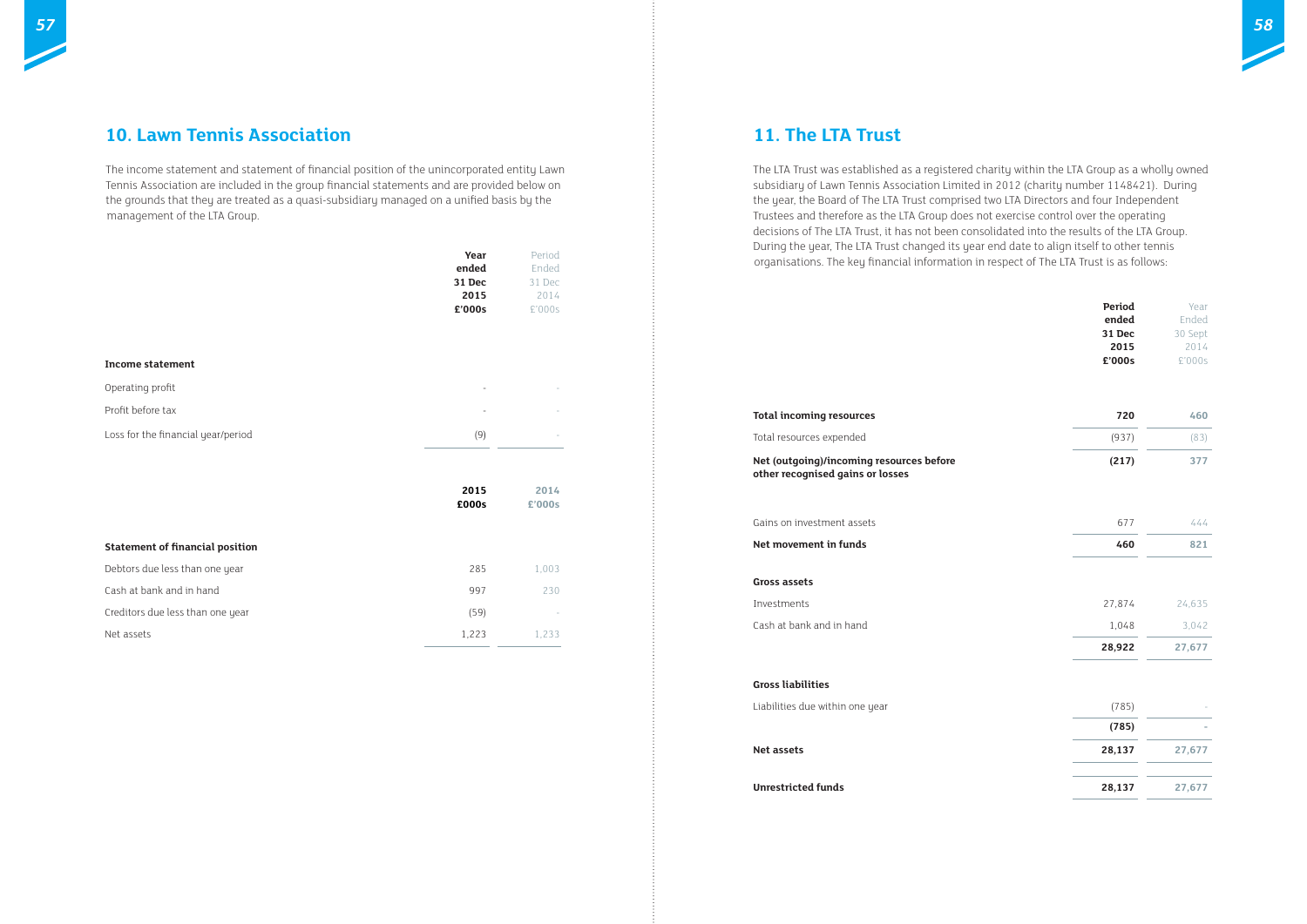

# **12. Financial instruments by category 13. Trade and other receivables**

|                                                                                                   | Group                    | Group                    | Company                  | Company                  |
|---------------------------------------------------------------------------------------------------|--------------------------|--------------------------|--------------------------|--------------------------|
|                                                                                                   | 31 Dec<br>2015<br>£'000s | 31 Dec<br>2014<br>£'000s | 31 Dec<br>2015<br>£'000s | 31 Dec<br>2014<br>£'000s |
| <b>Financial instruments by category</b><br>The Group has the following financial<br>instruments: |                          |                          |                          |                          |
| <b>Financial assets at fair value</b><br>through profit and loss:                                 |                          |                          |                          |                          |
| Investments (note 9)                                                                              | 42,655                   | 41,523                   | 42,655                   | 41,523                   |
| <b>Financial assets that are debt</b><br>instruments measured at<br>amortised cost:               |                          |                          |                          |                          |
| Trade and other receivables (note 13)                                                             | 1,365                    | 2,385                    |                          |                          |
| Other receivables (note 13)                                                                       | 58,071                   | 51,642                   | 98,422                   | 101,064                  |
| Concessionary loans (note 13)                                                                     | 7,894                    | 8,577                    |                          |                          |
| Cash at bank and in hand                                                                          | 14,294                   | 18,400                   | 3,624                    | 1,511                    |
|                                                                                                   | 81,624                   | 81,004                   | 102,046                  | 102,575                  |
| <b>Financial liabilities measured at</b><br>amortised cost:                                       |                          |                          |                          |                          |
| Trade and other payables (note 15)                                                                | 163                      | 125                      |                          |                          |
| Corporation tax (note 15)                                                                         |                          | 211                      |                          | 228                      |
| Other Payables (note 15)                                                                          | 14,798                   | 15,039                   | 1,176                    | 1,585                    |
|                                                                                                   | 14,961                   | 15,375                   | 1,176                    | 1,813                    |

| Group                    | Group                    | Company                  | Company                  |
|--------------------------|--------------------------|--------------------------|--------------------------|
| 31 Dec<br>2015<br>£'000s | 31 Dec<br>2014<br>£'000s | 31 Dec<br>2015<br>£'000s | 31 Dec<br>2014<br>£'000s |
|                          |                          |                          |                          |
| 1,365                    | 2,385                    |                          |                          |
|                          |                          | 83,389                   | 81,041                   |
| 24,900                   | 16,040                   |                          |                          |
| 5,000                    | 5,000                    | 5,000                    | 5,000                    |
| 1,534                    | 710                      |                          |                          |
| 1,296                    | 1,353                    |                          |                          |
| 178                      | 164                      |                          |                          |
| 516                      |                          |                          |                          |
| 1,587                    | 835                      | 30                       | 23                       |
| 3,169                    | 2,081                    | 3                        |                          |
| 39,545                   | 28,568                   | 88,422                   | 86,064                   |
|                          |                          |                          |                          |

| Amounts falling due after more<br>than one year:   |        |        |        |        |
|----------------------------------------------------|--------|--------|--------|--------|
| Amounts owed by AELTC for the<br>sale of AELTG (i) | 10.000 | 15.000 | 10.000 | 15.000 |
| Concessionary loans (ii)                           | 6.598  | 7.224  |        |        |
| Tennis developments (iii)                          | 3.630  | 3.769  |        |        |
| Prepayments and accrued income                     | 7.557  | 8.043  |        |        |
|                                                    | 27,785 | 34,036 | 10,000 | 15,000 |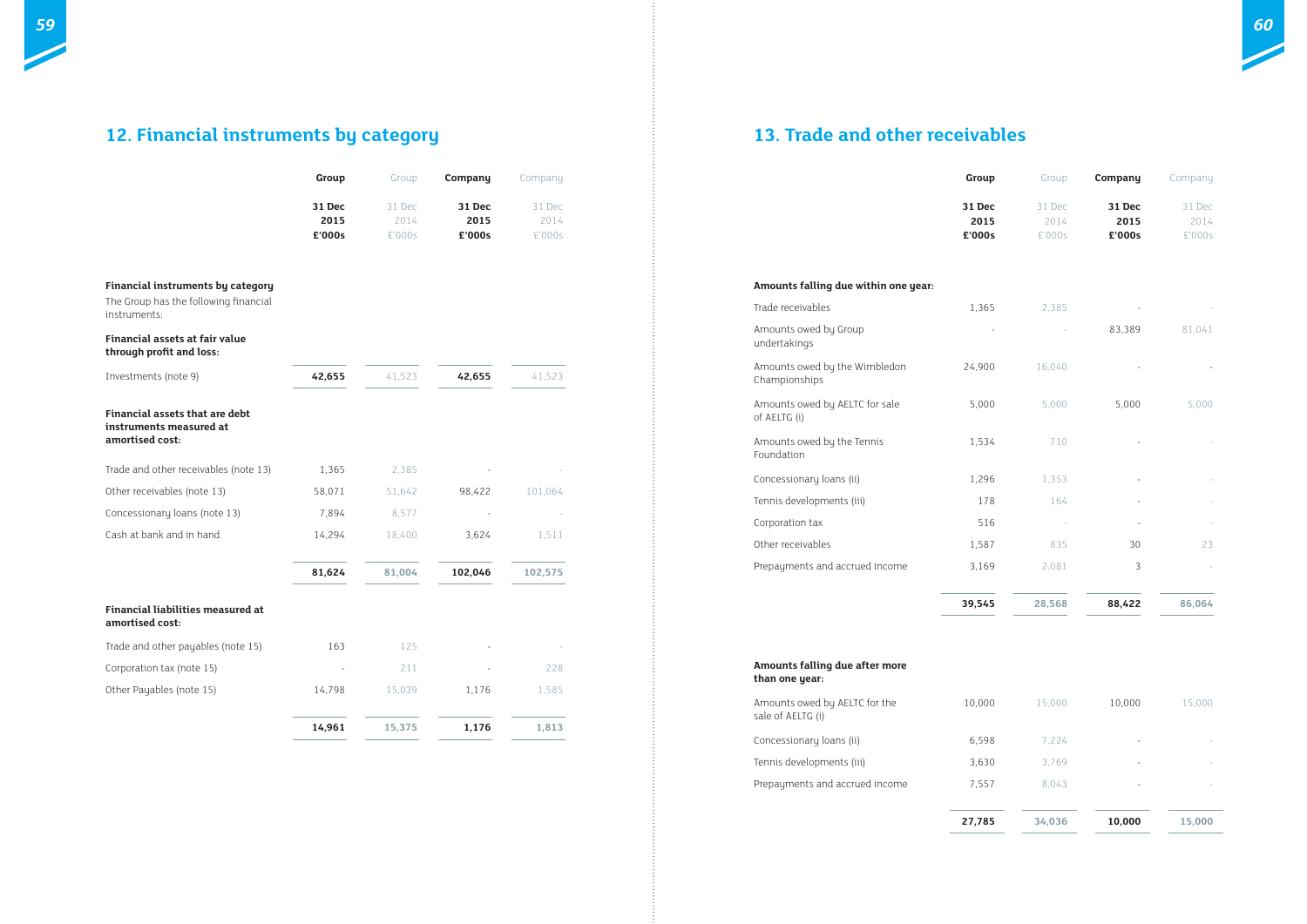

#### **Trade and other receivables continued...**

(i) The book profit from the sale of AELTG was £32,126,000 with the consideration of £55,000,000 being offset by the interest in the joint venture of £22,874,000. The £55,000,000 is being received in instalments, with £30,000,000 received on 1 August 2013, £5,000,000 received on 1 August 2014 and £5,000,000 received on 1 August 2015. £15,000,000 is to be paid in equal instalments on 1 August over the next 3 years. The amount has not been discounted, as discounting is not material.

#### (ii) Concessionary loans

|                                              | 2015   | 2014   |
|----------------------------------------------|--------|--------|
|                                              | £'000s | £'000s |
|                                              |        |        |
| Group                                        |        |        |
| Amounts falling due within one year          | 1,296  | 1,353  |
| Amounts falling due after more than one year | 6,598  | 7,224  |
|                                              | 7,894  | 8,577  |

The loans represent interest free loans issued by LTA Operations Limited to clubs, indoor facilities, parks and schools to improve tennis facilities. The loans are repayable over 10 years or longer.

(iii) Included within amounts falling due after more than one year is £3,630,000 (2014: £3,769,000) that represents an amount repayable over a 20 year period, that commenced in 2005, from The West Hants LTC for loans that assisted with the development of the club. In 2006 a moratorium was agreed, deferring the instalments due in the calendar years 2007 and 2008, thus extending the repayment period to 22 years. In 2010 it was agreed to extend the repayment period to 30 years and repayments are being made on this basis.

## **14. Deferred tax (liability)/assets**

|                                        | <b>Group</b>             | Group                    | Company                  | Company                  |
|----------------------------------------|--------------------------|--------------------------|--------------------------|--------------------------|
|                                        | 31 Dec<br>2015<br>£'000s | 31 Dec<br>2014<br>£'000s | 31 Dec<br>2015<br>£'000s | 31 Dec<br>2014<br>£'000s |
| At 1 January                           | 965                      | 1,256                    | $\overline{\phantom{a}}$ |                          |
| Charged to the profit and loss account | (1,082)                  | (291)                    | (593)                    |                          |
| At 31 December                         | (117)                    | 965                      | (593)                    | ×.                       |

#### **Deferred tax (liability)/assets continued...**

The gross deferred tax liability (2014: asset) comprises:

|                                | Group                    | Group                    | Company                  | Company                  |
|--------------------------------|--------------------------|--------------------------|--------------------------|--------------------------|
|                                | 31 Dec<br>2015<br>£'000s | 31 Dec<br>2014<br>£'000s | 31 Dec<br>2015<br>£'000s | 31 Dec<br>2014<br>£'000s |
| Deferred capital allowances    | 474                      | 1,569                    | $\overline{\phantom{a}}$ |                          |
| Short term timing differences  | (591)                    | (604)                    | (593)                    |                          |
| Deferred tax (liability)/asset | (117)                    | 965                      | (593)                    | ×.                       |
|                                |                          |                          |                          |                          |

## **15. Trade and other payables - amounts falling due within one year**

|                              | Group                    | Group                    | Company                  | Company                  |
|------------------------------|--------------------------|--------------------------|--------------------------|--------------------------|
|                              | 31 Dec<br>2015<br>£'000s | 31 Dec<br>2014<br>£'000s | 31 Dec<br>2015<br>£'000s | 31 Dec<br>2014<br>£'000s |
| Trade payables               | 163                      | 125                      |                          |                          |
| Corporation tax              |                          | 211                      |                          | 228                      |
| Other payables               | 1,694                    | 870                      |                          |                          |
| Accruals and deferred income | 13,104                   | 14,169                   | 1,176                    | 1,585                    |
| At 31 December               | 14,961                   | 15,375                   | 1,176                    | 1,813                    |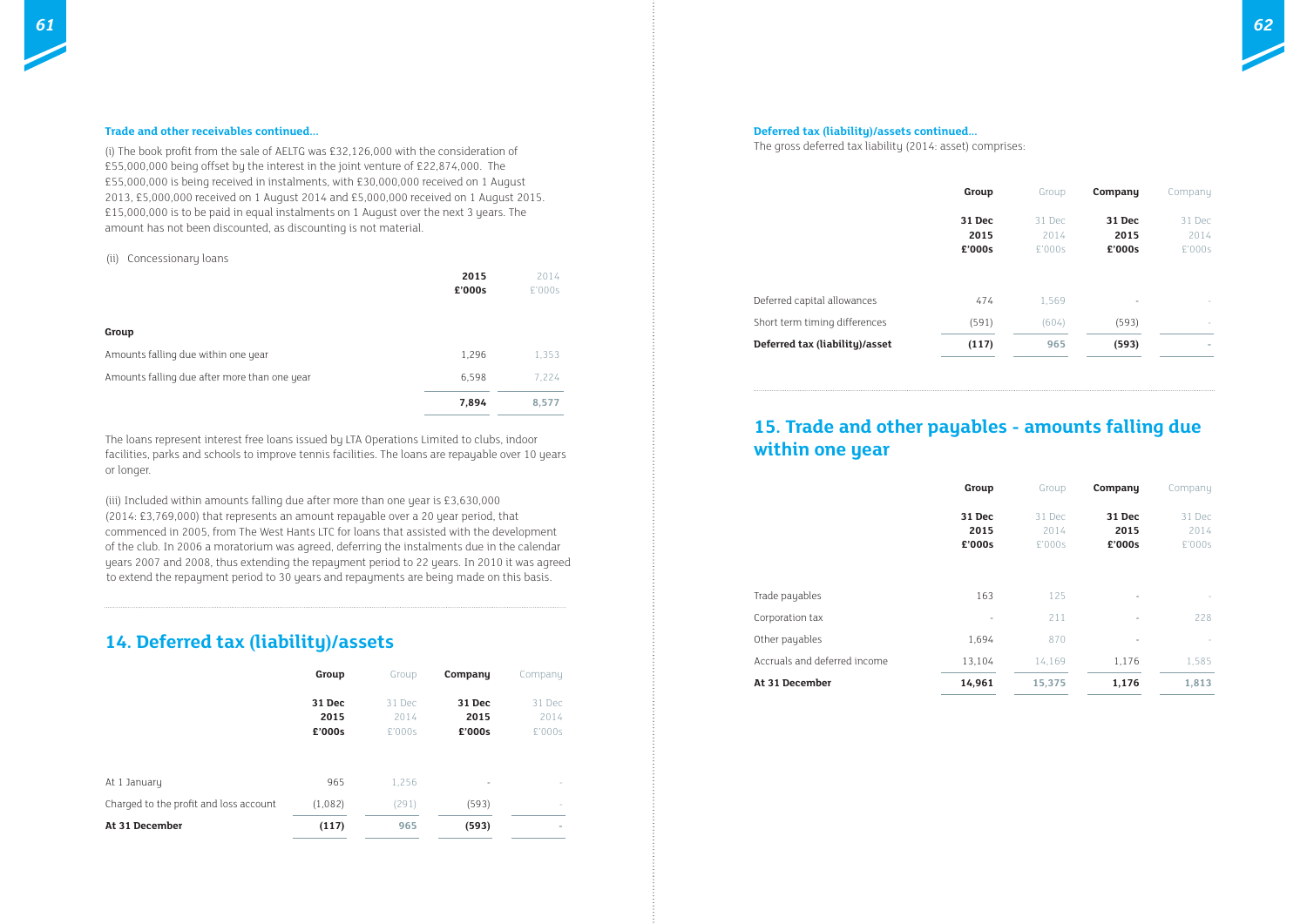

## **16. Trade and other payables - amounts falling due after more than one year**

| Group  | Group  | Company | Company |
|--------|--------|---------|---------|
| 31 Dec | 31 Dec | 31 Dec  | 31 Dec  |
| 2015   | 2014   | 2015    | 2014    |
| £'000s | £'000s | £'000s  | £'000s  |
| ۰      | 418    | ۰       |         |
| ۰      | 418    | ۰       |         |
|        |        |         |         |

## **17. Retained earnings – other**

|                                 | <b>Group</b>             | Group          | Company        | Company        |
|---------------------------------|--------------------------|----------------|----------------|----------------|
|                                 | 31 Dec<br>2015           | 31 Dec<br>2014 | 31 Dec<br>2015 | 31 Dec<br>2014 |
|                                 | £'000s                   | £'000s         | £'000s         | £'000s         |
|                                 |                          |                |                |                |
| At 1 January                    | $\overline{\phantom{a}}$ | ۰              | -              |                |
| Transfer from retained earnings | 25,000                   |                |                |                |
| At 31 December                  | 25,000                   | ÷              | -              |                |

Retained earnings - other represents future consideration in respect of the sale of AELTG by the LTA in 2013. It is management's intention that the consideration should be ring fenced for investment in legacy projects rather than in day to day operations.

## **18. Pension commitments**

The Group operates various defined contribution pension schemes for its employees:

The LTA Group Money Purchase Personal Pension Plan (Money Purchase Scheme) is closed for new contributions and members, but has assets which are held in a separate trustee administered fund. The trustees of the scheme are all officers of the Company. All new contributions are paid into the LTA Group Personal Pension Plan ('the scheme') or private personal pension plans. The scheme is funded by contributions from the LTA and its employees. Annual contributions to the scheme by the LTA are related to pensionable salaries. During the prior period, the LTA auto enrolled its employees in accordance with the Pensions Act 2008. At 31 December 2015, 275 (2014: 243) employees were members of the scheme.

The contributions to the LTA schemes were:

LTA Group personal pension plan (the scheme) LTA private personal pension plans

| Year<br>ended<br>31 Dec<br>2015<br>£'000s | Period<br>Ended<br>31 Dec<br>2014<br>£'000s |
|-------------------------------------------|---------------------------------------------|
| 746                                       | 738                                         |
| 16                                        | 65                                          |
| 762                                       | 803                                         |

**Total Group contributions 762 803**

No contributions were outstanding at the year end (2014: £nil)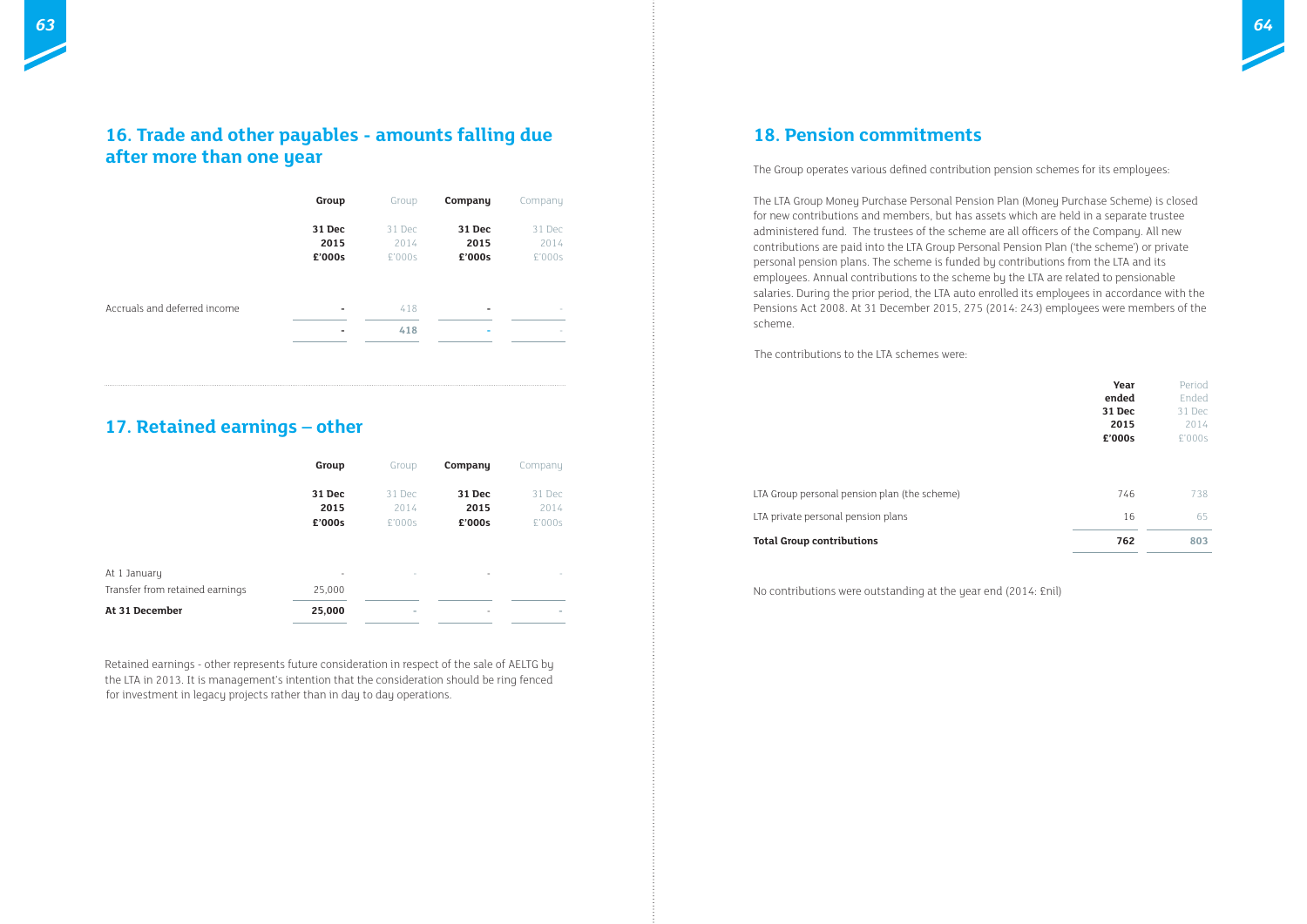

## **19. Financial commitments**

At 31 December the Group had future minimum lease payments under non-cancellable operating leases for assets, other than land and buildings, and other financial commitments as follows:

|                                       | 2015<br>£'000s | 2014<br>£'000s |
|---------------------------------------|----------------|----------------|
| <b>Operating leases which expire:</b> |                |                |
|                                       |                |                |
| Within one year                       | 70             | 14             |
| Within two to five years              | 314            | 223            |
| <b>Total</b>                          | 384            | 237            |

In addition to the commitments under non-cancellable operating leases noted above, there are loans of £2,423,000 (2014: £773,000) that have been approved for payment to places to play but have not yet been paid out.

At 31 December 2015 the LTA has forward exchange commitments of \$Nil (2014: \$2,108,000) with a fair-value loss of £Nil (2014: £9,700 loss) at the year-end exchange rate.

## **20. Contingent liabilities**

The LTA and AELTC are currently in dispute with HM Revenue and Customs ("HMRC") regarding the tax treatment of the disposal in 2003 of certain shares by AELTC. AELTC maintain that the Club was acting as undisclosed agent of the Wimbledon Championships in holding the shares and that both the gain and the associated tax liability should pass to the LTA as part of the Wimbledon Championships surplus. Should the matter be finally settled or found against the LTA and AELTC, the LTA would be required to pay around £1 million plus interest and associated legal costs. Both the LTA and AELTC believe that the gain and tax

have been correctly accounted for and therefore no provision for this amount has been recognised.

As disclosed in note 9 the Company has taken advantage of the exemption available under Section 479A of the Companies Act 2006 in respect of the requirement for audit of certain 100% owned subsidiaries. The Company guarantees the liabilities of the relevant companies at the end of the year until those liabilities have been settled in full. The contingent liability at the year end was £3,393,000 (2014:£1,925,000).

The Group has opted to take advantage of the exemption available in Section 33.1A of FRS 102 not to disclose transactions between Group entities that have been eliminated on consolidation.

Please refer to note 4 for director's remuneration and key management personnel compensation in total.

#### **THE WIMBLEDON CHAMPIONSHIPS**

The LTA operates a joint arrangement under an agreement for the governance and operation of the Wimbledon Championships with The Club, AELTG and The All England Lawn Tennis Club (Wimbledon) Limited. In 2015 the Joint Management Committee of The Championships allocated 90% of the net surplus of The Championships to the LTA (2014: 90%) in line with the terms of the sale of the Ground Company effective 1 August 2013 which secured the 90% distribution of the net Championship surplus for the next 38 years. The LTA's share of the surplus of The Championships is based upon the audited financial statements prepared to 31 July 2014 and 2015.

The gross surplus of the Wimbledon Championships amounted to £37,139,000 (2014: £41,665,000). Net of withholding tax, officiating income, subvention income and income from the exercise of warrants over shares the surplus receivable by the LTA amounted to £33,900,000 (2014: £32,048,000). The amount due from the Wimbledon Championships at 31 December 2015 was £24,900,000 (31 December 2014: £16,040,000).

During the prior period The All England Lawn Tennis Club (Championships) Limited on behalf of The Championships, exercised warrants over shares in a commercial partner on the sale of that partner to a third party. As a result The Championships attributed 85% of the gain on the sale of the shares being £6,329,000 to the LTA reflecting an agreement made between the LTA and the AELTC at the time the warrants were granted. In addition the commercial partner paid £1,475,000 in return for a three year contract extension commencing 2014 and 85% was distributed to the LTA with £417,000 recognised in the prior period, £417,000 included within revenue for the year and £419,000 included in deferred income.

The costs of officiating services are charged to the Wimbledon Championships. This represents the LTA's work in partnership with the Association of British Tennis Officials to manage, supply and pay the umpires and other officials who work at the Wimbledon Championships each year. In 2015 the LTA recharged the Wimbledon Championships £1,184,000 (2014: £1,006,000) for these services.

In 2015 the LTA received £1,000,000 (2014: £1,000,000) subvention payment from the Wimbledon Championships to help fund grass-court tournaments in the periods before and after the Wimbledon Championships. The LTA also purchased £2,331,000 (2014: £2,325,000) of tickets at face value from the Wimbledon Championships for onward sale and distribution.

#### **TENNIS FOUNDATION (TF)**

Under agreement, the LTA and the TF run a number of programmes in partnership for the advancement of tennis across the areas of schools, community and tennis facilities. Currently, 95 employees (2014: 89) are

## **21. Related party transactions**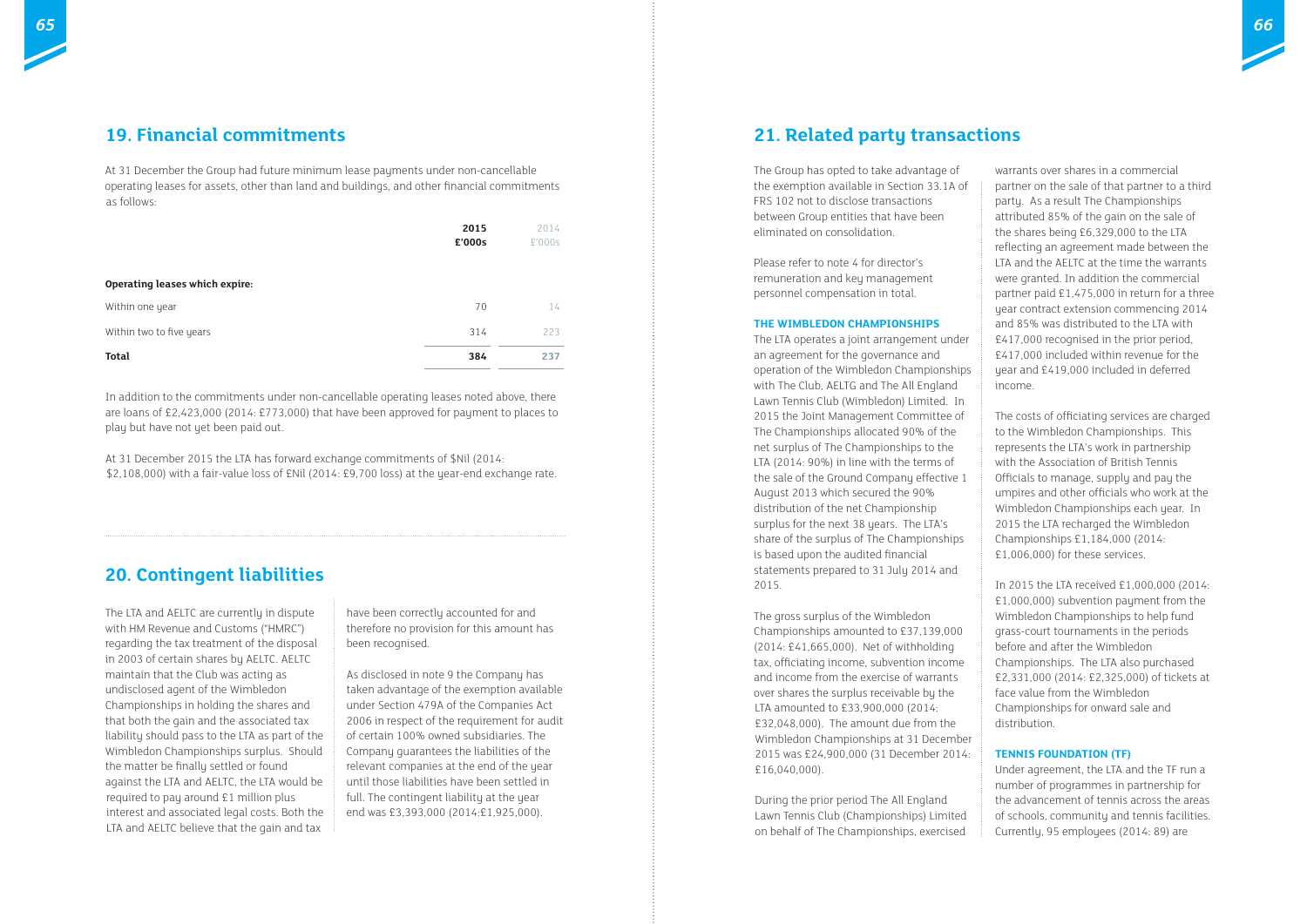

#### **Related party transactions continued... Transition to FRS 102 continued... Transition to FRS 102 continued...**

employed jointly by the TF and the LTA to administer these charitable programmes and an appropriate proportion of these costs are recharged to the TF.

In 2015 the LTA donated £7,076,000 (2014: £10,330,000) to the TF. During the year the TF was charged £2,670,000 (2014: £3,457,000) for employment costs from the LTA. In addition, the TF was recharged on an arm's length basis £1,400,000 (2014: £1,750,000) by the LTA for support, administrative and management services

to the TF. The amount owed by the TF at the year-end was £1,534,000 (2014: £710,000).

During the year, the Wimbledon Championships made a charitable donation of £3,000,000 (2014: £3,000,000) to the TF.

#### **LTA TRUST**

During the year, the LTA did not make a donation to the LTA Trust (2014: £nil) for investment in tennis legacy facility projects for the benefit of the public.

## **22. Transition to FRS 102**

This is the first year that the Group has presented its results under FRS 102. FRS 102 has been adopted bu the Group for year ended 31 December 2015. The last financial statements under the UK GAAP were for the 15 months ended 31 December 2014. The date of transition to FRS 102 was 1 October 2013. Set out below are the changes in accounting policies which reconcile profit for the financial year ended 31 December 2014 and the total equity as at 1 October 2013 and 31 December 2014 between UK GAAP as previously reported and FRS 102.

#### **Reconciliation of equity as at 1 October 2013 and 31 December 2014**

Total equity as previously reported under UK GAAP

Adjustments on transition

Total equity as reported under FRS 102

Qualifying entity exemptions The company has taken advantage of the following qualifying entity exemptions for the parent company:

i) from preparing a statement of cash flows, on the basis that it is a qualifying entity and the consolidated statement of cash

flows, included in these financial statements, includes the company's cash flows;

ii) from the financial instrument disclosures, required under FRS 102 paragraphs 11.39 to 11.48A and paragraphs 12.26 to 12.29, as the information is provided in the consolidated financial statement disclosures; and

iii) from disclosing the Company's key management personnel compensation, as required by FRS 102 paragraph 33.7 as the information is provided in the consolidated financial statement disclosures.

The LTA Group constitutes a 'public benefit entity' as defined by FRS 102, being an entity whose primary objective is to provide goods and services for the general public.

In accordance with the requirements of FRS 102 a reconciliation of opening balances is provided as below:

#### **Reconciliation of loss for the year/period 2014**

Profit for the year as previously reported under UK GA

Adjustments on transition

Loss for the year as reported under FRS 102

#### **Reconciliation of other comprehensive income for**

Other comprehensive income for year as previously

|                        |                | 2014<br>£'000s |
|------------------------|----------------|----------------|
| AAP                    |                | (1, 971)       |
|                        |                | 1,698          |
|                        |                | (219)          |
| or the year            |                |                |
| reported under UK GAAP |                | 33             |
|                        |                |                |
| d under FRS 102        |                | 33             |
| d                      | 2015<br>£'000s | 2014<br>£'000s |
|                        | 140,408        | 142,292        |
|                        | 3,837          | 2,173          |
|                        | 144,245        | 144,465        |
|                        |                |                |

Adjustments on transition -

Other comprehensive income for the year as reported

FRS 102 requires investments where no control, joint control or significant influences are held, to be measured at fair value with movements going through profit and loss. Under UK GAAP such investments were measured at historical cost.

#### **OTHER ADJUSTMENTS ARISING ON TRANSITION TO FRS 102**

In addition to the transition adjustments identified above which affect profit for the financial year, the following adjustments have arisen which have had no effect on net assets or statement of comprehensive income but which have affected the presentation of these items in the financial statements.

#### **Cash Flow Statement**

The Group's cash flow statement reflects

the presentation requirements of FRS 102, which is different to that prepared under FRS 1. In addition the cash flow statement reconciles to cash and cash equivalents whereas under previous UK GAAP the cash flow statement reconciled to cash. Cash and cash equivalents are defined in FRS 102 as 'cash on hand and demand deposits and short term highly liquid investments that are readily convertible to known amounts of cash and that are subject to an insignificant risk of changes in value' whereas cash is defined in FRS 1 as 'cash in hand and deposits repayable on demand with any qualifying institution, less overdrafts from any qualifying institution repayable on demand'. The FRS 1 definition is more restrictive.